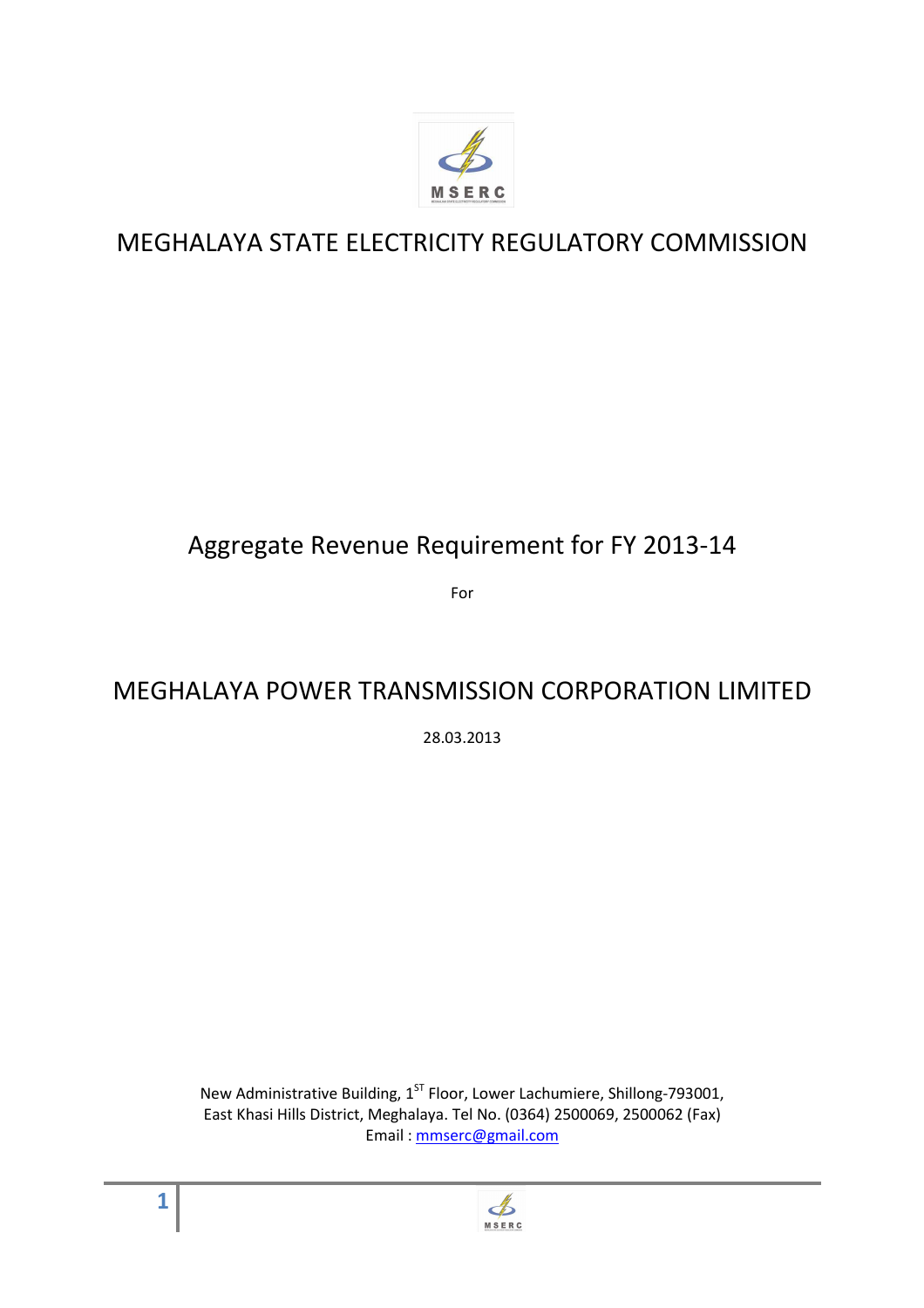## **CONTENTS**

| <b>Chapter No</b> | <b>Title</b>                                                                                                                              | Page No |
|-------------------|-------------------------------------------------------------------------------------------------------------------------------------------|---------|
| Chapter 1         | INTRODUCTION AND BRIEF HISTORY                                                                                                            | 5       |
| Chapter 2         | PETITIONER'S SUBMISSIONS AND PROPOSALS                                                                                                    | 9       |
| Chapter 3         | STAKEHOLDERS' RESPONSES & PETITIONER'S<br><b>COMMENTS</b>                                                                                 | 18      |
| Chapter 4         | <b>COMMISSION'S APPROACH</b>                                                                                                              | 26      |
| Chapter 5         | COMMISSION'S ANALYSIS, SCRUTINY AND<br>CONCLUSION.                                                                                        | 33      |
| Chapter 6         | <b>COMMISSION'S DIRECTIVES</b>                                                                                                            | 44      |
| Annexures-1       | RECORD OF TECHNICAL MEETING HELD ON<br>11.02.2013                                                                                         | 46      |
| Annexures-2       | RECORD NOTE OF THE 10 TH MEETING OF THE<br>STATE ADVISORY COMMITTEE ON 30TH JANUARY<br>2013 AT THE MSERC CONFERENCE HALL AT<br>SHILLONG.  | 48      |
| Annexures-3       | RECORD NOTE OF THE 11 TH MEETING OF THE<br>STATE ADVISORY COMMITTEE ON 20TH FEBRUARY<br>2013 AT THE MSERC CONFERENCE HALL AT<br>SHILLONG. | 51      |
| Annexures-4       | RECORD NOTE OF PUBLIC HEARING ON<br>25TH<br>MARCH 2013 IN THE MSERC CONFERENCE HALL,<br>LOWER LACHUMIERE, SHILLONG.                       | 54      |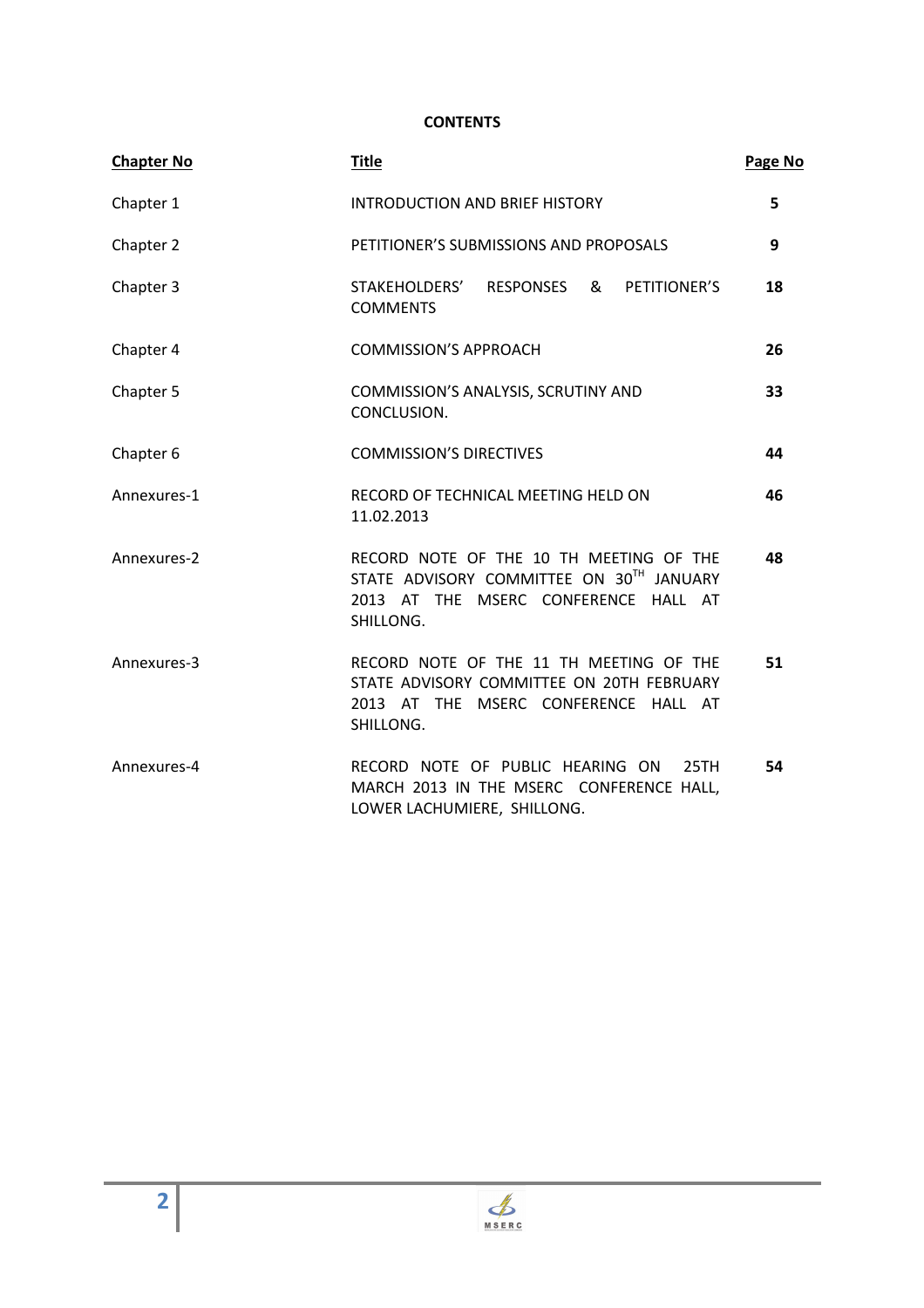#### **BEFORE THE MEGHALAYA STATE ELECTRICITY REGULATORY COMMISSION**

In the matter of:

Approval of Aggregate Revenue Requirement and Tariff of the Meghalaya Power Transmission Corporation Limited (MePTCL) for the FY 2013-14.

And

In the matter of:

The Meghalaya Power Transmission Corporation Limited, Lumjingshai, Shillong, Meghalaya.

#### **CORAM**

## **Shri Anand Kumar, Chairman**

### **Date of Order: 28.03.2013**

### **ORDER**

This order relates to the Petition on Annual Revenue Requirement and Tariff for Financial Year 2013-14 filed by Meghalaya Power Transmission Corporation Limited, (hereinafter referred to as the Petitioner) on 14.12.2012. This petition was filed under the MSERC (Terms and Conditions for Determination of Tariff) Regulations 2011 and under section 62 read with section 86 of the Electricity Act, 2003 (hereinafter referred to as 'the Act').

Section 64(1) read with Section 61 and 62 of the Act requires Transmission licensee to file an application for determination of tariff before the Appropriate Commission in such manner and along with such fee as may be specified by the Appropriate Commission through Regulations. In compliance with the Act, the Commission had notified MSERC (Conduct of Business) Regulations, 2007 and MSERC (Terms and Conditions for Determination of Tariff) Regulations, 2011. These regulations cover the procedure for filing the tariff application, methodology for determining the tariff and recovery of charges as approved by the Commission from the beneficiaries.

The Government of Meghalaya vide its Power Sector Reforms Transfer Scheme 2010 transferred the assets, properties, rights, liabilities, obligations and personnel of the erstwhile MeSEB into four corporations namely (i) Meghalaya Energy Corporation Limited (MeECL), which is the holding company, (ii) Meghalaya Power Generation Corporation Limited (MePGCL), which is the generation utility, (iii) Meghalaya Power Distribution Corporation Limited (MePDCL), which is the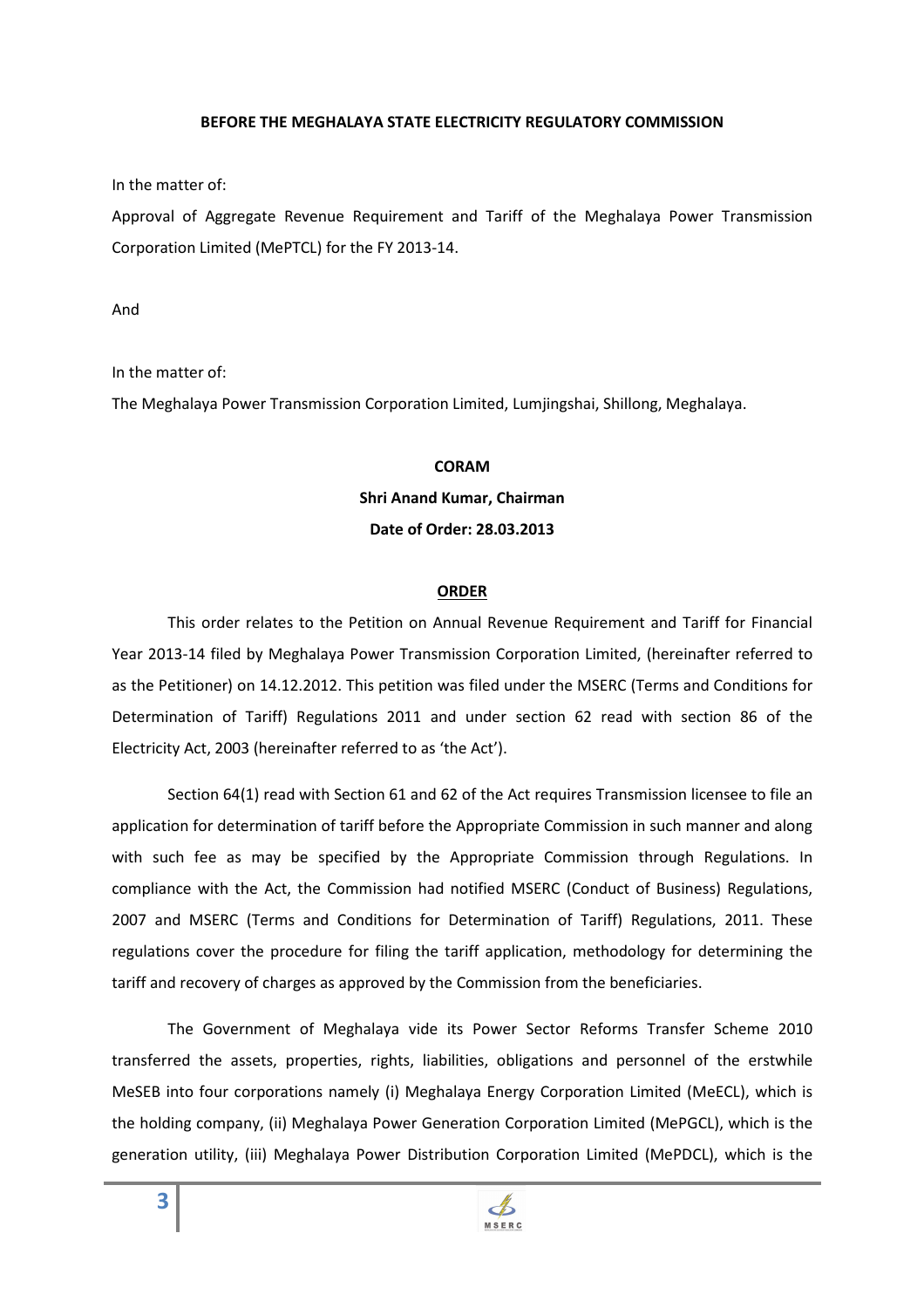distribution license and (iv) Meghalaya Power Transmission Corporation Limited (MePTCL), which is the transmission licensee. This transfer scheme is effective from 01.04.2012 and from that date all companies/licensee had to start independent functioning. However, it is reported that they have not yet commenced commercial operation as independent entities and are in the process of preparing their statement of accounts in accordance with the transfer scheme.

This petition has been filed by MePTCL for determining their tariff as an independent licensee for the first time. The Commission has examined the petition and held a meeting on 20.12.2012 to discuss infirmities in the original petition. Petitioner required time up to 14.01.2013 to submit the essential information. MePTCL submitted some of the information to the Commission on 14.01.2013. Keeping in view the desirability for timely completion of the tariff process for the next year 2013-14, the Commission provisionally admitted the petition for further processing subject to the condition that the petitioner furnished any further information/clarification as deemed necessary by the Commission during the processing of the petition. The Commission further directed the petitioner to publish public notice in accordance with Tariff Regulations detailing the salient features of the ARR petition and proposals filed by it for financial year 2013-14 for comments by all stakeholders and public at large. The petitioner was also directed to place the petition on its website and its headquarters/other offices for inspection or making relevant extracts by the members of the public.

After conducting a number of technical sessions with the utilities, staff, advisory committee meetings and public hearing, the Commission on the basis of records submitted by the licensee passes this order for determining annual fixed charges for FY 2013-14.

For the sake of convenience and clarity, this Order has further been divided into following Chapters:

- Chapter 1 Introduction and brief history
- Chapter 2 Petitioner's Submissions and Proposals
- Chapter 3 Stakeholders' Responses & Petitioner's Comments
- Chapter 4 Commission's Approach

Chapter 5 – Commission's Analysis, Scrutiny and Conclusion.

Chapter 6 – Directives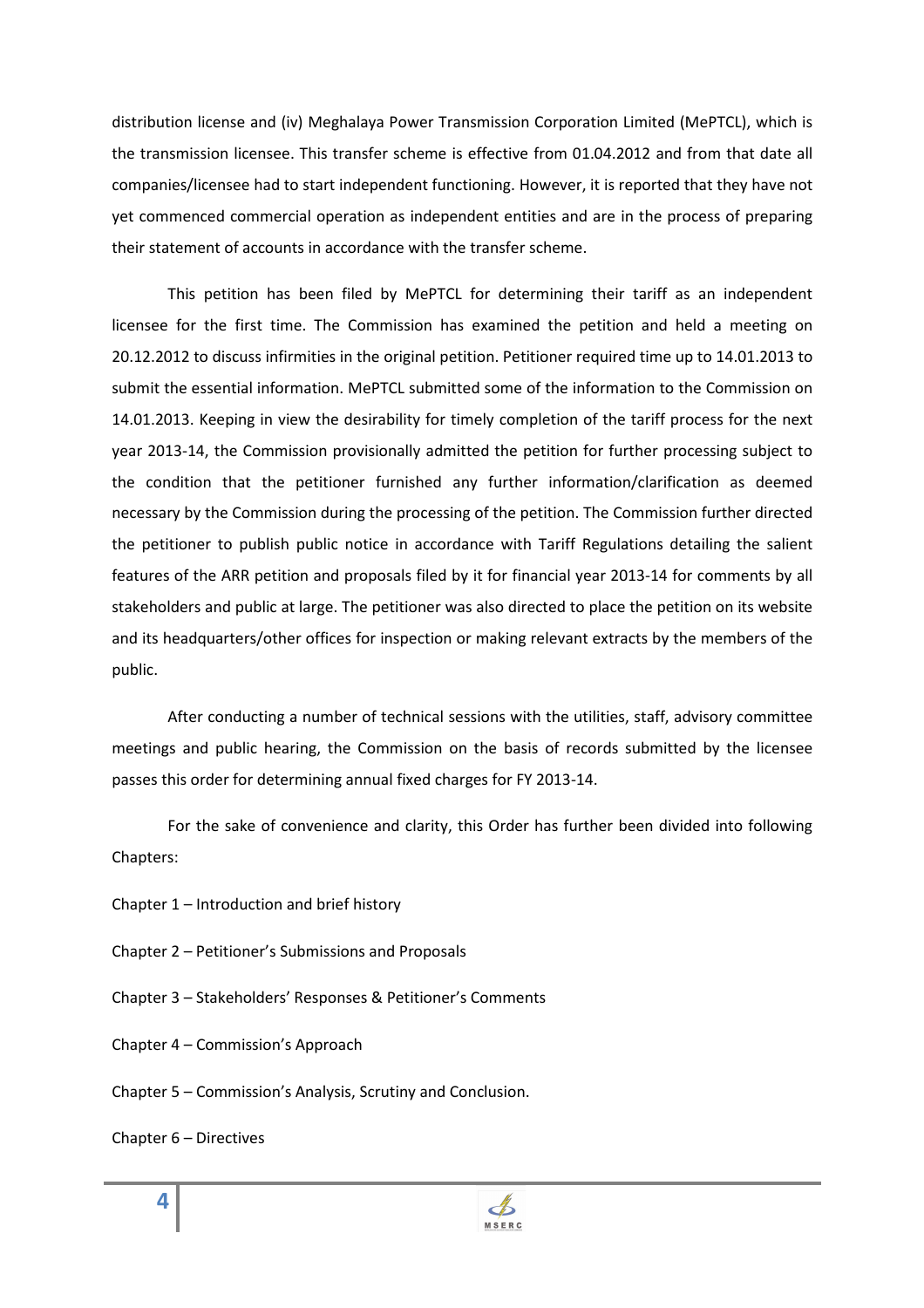#### **CHAPTER – 1**

#### **INTRODUCTION AND BRIEF HISTORY**

The power supply industry in Meghalaya had been under the control of erstwhile MeSEB w.e.f. 21.01.1975. On 31.03.2010, the Government of Meghalaya issued a Notification for the power sector reform and transferred the assets, liabilities, rights and obligations to four companies namely, Meghalaya Energy Corporation Limited (MeECL) as the holding company to the Meghalaya Power Distribution Corporation Limited (MePDCL), as the Distribution Utility, Meghalaya Power Generation Corporation Limited (MePGCL), as the Generation Utility and Meghalaya Power Transmission Corporation Limited (MePTCL), as the Transmission Utility. The transfer scheme notified on 31.03.2012 is to be effective from the date of transfer i.e. 01.04.2012.

 MePTCL has yet to start its operation independently and all the operations are still being looked after by the holding company i.e. the MeECL. The financial statement and the balance sheet for 2012-13 are yet to be prepared and the details of the assets and liabilities are limited to the numbers given in the transfer scheme. However, MeECL has provided the Commission the preaudited balance sheet for 2011-12.

 The MSERC has notified the terms and conditions for determination of tariff regulation on 10.02.2011 which lays down the procedure and requirement of filing of the ARR for ensuing year. Regulation 17 provides that each transmission company shall file a tariff petition on or before 30th November of each year with the Commission which includes statement containing calculation of the expected aggregate revenue from charges under it currently approved tariff and expected cost of providing service. The information for the previous year should be based on audited accounts and in case audited accounts are not available audited accounts of the year immediately preceding the previous year shall be filed along with an unaudited accounts for the previous year. The tariff application shall also contain tariff proposal so as to fully cover the gap if any between the expected revenue and the expected cost of service.

 The procedure for determining of the tariff is governed under the sections 61 and 62 of the Act and the regulations made under section 180 of the Act. MePTCL was required to submit the petition by 30.11.2012 for financial year 2013-14. The Commission has sent a letter to the Board of Directors to file the petition in time so that timeliness of the issue of tariff order is maintained by the Commission. The intent of the law is to determine the new tariff before the start of the respective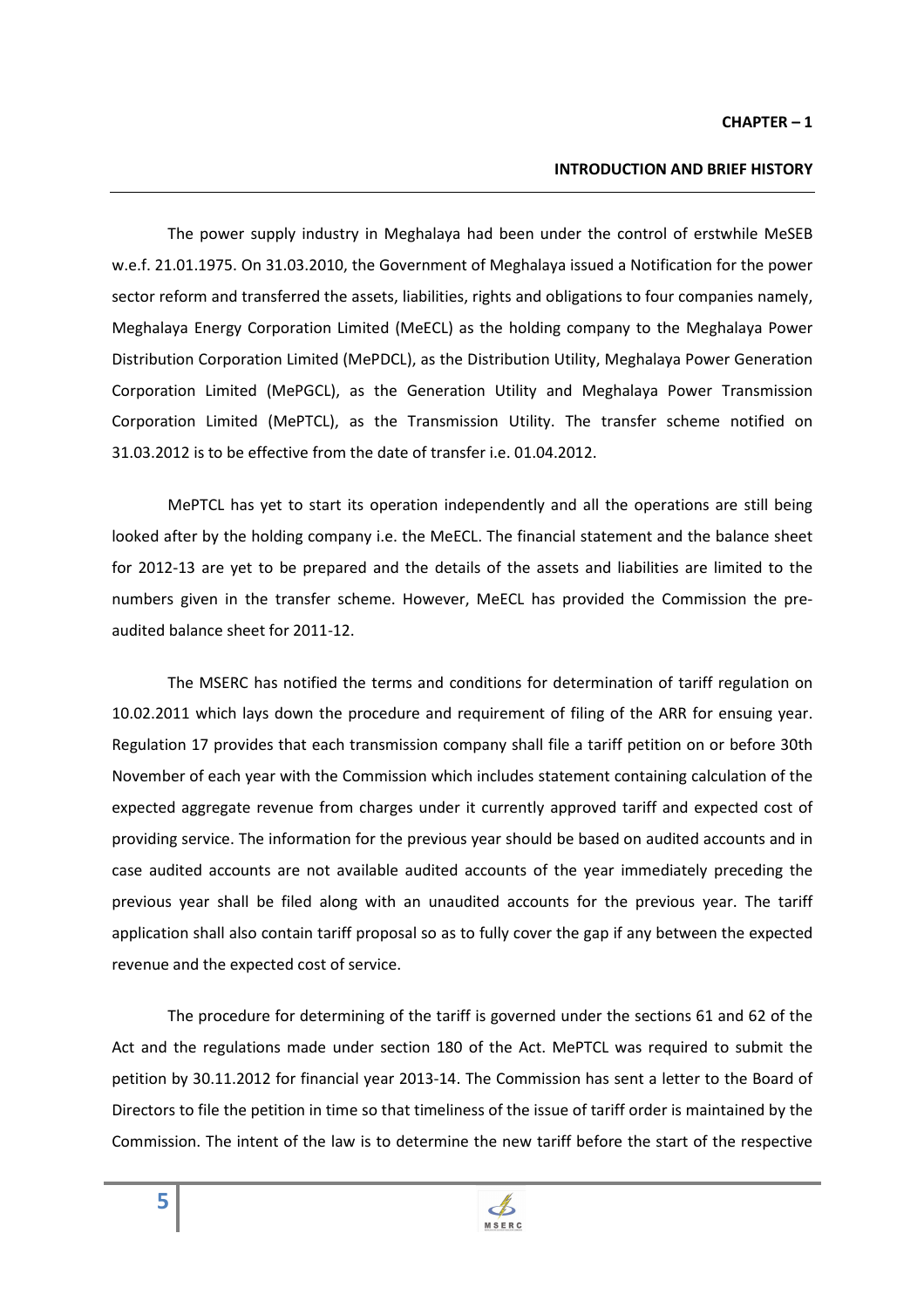financial year. Complying with the Commission's directive, MePTCL filed the ARR application and tariff proposal on 14.12.2012. After the preliminary examination the Commission issued deficiency note to the licensee since the petition contains certain information gaps which were discussed in the technical meeting held on 20.12.2012 with officers of MeECL and their subsidiaries. The deficiency note was communicated to their Board of Directors vide Commission's letter dated 20.12.2012. The information required was as follows:

# **General comments:-**

1) Audited/pre-audited financial statement of accounts for the year 2011-12.

In accordance with the regulations, the information in the ARR for the previous year should be based on audited accounts and in case audited accounts are not available, audited accounts for the year immediately preceding the previous year i.e. 2010-11 should be filed along with un-audited accounts for the previous year i.e. 2011-12.

- 2) Actual cost and revenue for the period April 2012 onwards for at least 6 months.
- 3) Details of equity share capital issued for all subsidiaries of MeECL in accordance with the provisions of Indian Company Law.
- 4) Details of grants received for capital investment made so far.
- 5) Details for employees' category wise in each subsidiary of MeECL.

# **ARR for Transmission Tariff:-**

- 1) MeECL vide petition filed for the Open Access charges indicated ARR for transmission as Rs.43.26 crores. MePTCL has to explain the variations in the pre-audit for 2011-12 as given in the ARR for 2013-14. For example employee cost is shown as 32.74 crores in 2011-12 while it was 23.24 crores in the earlier proposal.
- 2) Details of actual Operation & Maintenance expenses for transmission for first six months of FY 2012-13 and estimates for the remaining six months (October – March 2013) for FY 2012- 13.
- 3) Details of capital expenditure made in 2012-13 and proposal for 2013-14 with complete funding details. MePTCL has to provide details of grants received so far for above capital investment.
- 4) Certificate of electrical inspector for all work completed and energised.
- 5) Details of transmission losses on the basis of actual meter reading at substation.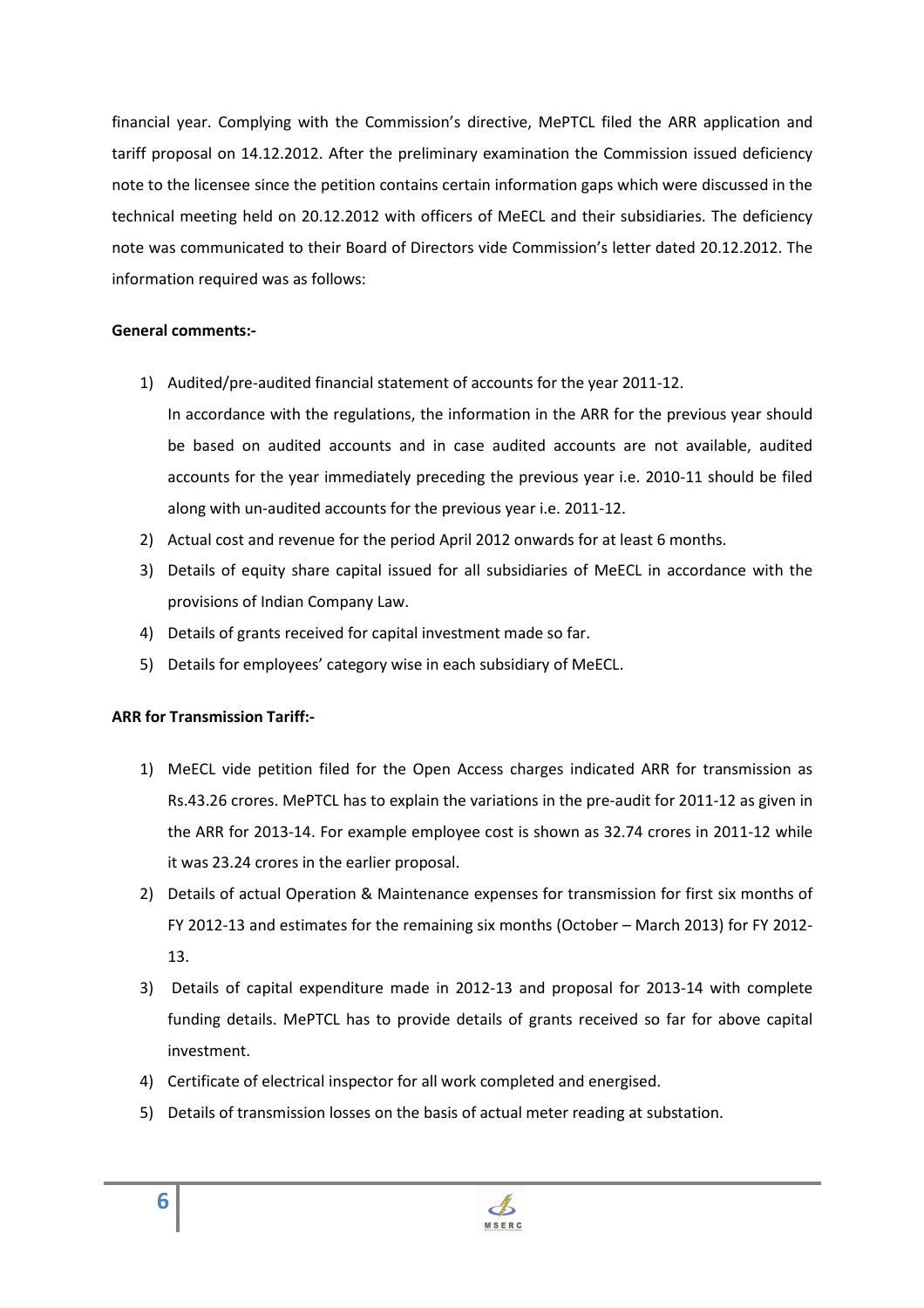MePTCL submitted some of the required information vide their letter dated 14.1.2013. Keeping in view the desirability for timely completion of the tariff process for the next year 2013-14, the Commission admitted the petition for further processing subject to the condition that the petitioner furnished any further information/clarification as deemed necessary by the Commission during the processing of the petition. MePTCL shall provide such information and clarification to the satisfaction of the Commission within the time frame as may be stipulated by the Commission failing which the petition would be treated as deemed returned. In the admission order the Commission directed the transmission company to publish a notice in leading newspapers widely circulated in the State and seek comments from general public and other stakeholders. MePTCL has published the Notice in the following newspapers and sought comments by 15.02.2013 from the general public.

| <b>TABLE 1- PUBLIC NOTICE</b> |                     |           |  |
|-------------------------------|---------------------|-----------|--|
| Name of the Newspapers        | Date of Publication | Languages |  |
| The Shillong Times            | 18.01.2013          | English   |  |
| The Shillong Times in Garo    | 19.01.2013          | English   |  |
| U Mawphor                     | 18.01.2013          | Khasi     |  |
| Salantini Janera              | 19.01.2013          | Garo      |  |
| Chitylli                      | 18.01.2013          | Jaintia   |  |

 Subsequently, the Commission after examination of the petition in detailed found that there were numbers of issues which were important in nature and affect the tariff significantly. In view of this, the Commission issued a letter to MePTCL to clarify their stand on the following:

- 1) Details of actual O&M costs in last 6 months.
- 2) Actual number of employees in transmission along with cost separately during 2011-12 and estimated for 2012-13 and 2013-14.
- 3) Detailed working sheet for arriving the value of working capital in 2013-14.

 Time up to 31.01.2013 was given to MePTCL to file the reply on the above issues so that the Commission may take a balance and reasonable view on the tariff proposal. MePTCL has submitted vide letter dated 22.02.2013 that they were in the process of preparing petition for open access charges which they would give separately. MePTCL also submitted that energy audit was yet to be initiated. However, they have taken initiative for installing boundary meters with ABT features and specified accuracy class of CEA. They have also submitted on oath details of actual O & M cost from April to September 2012 and projected expenditures from October to March 2013.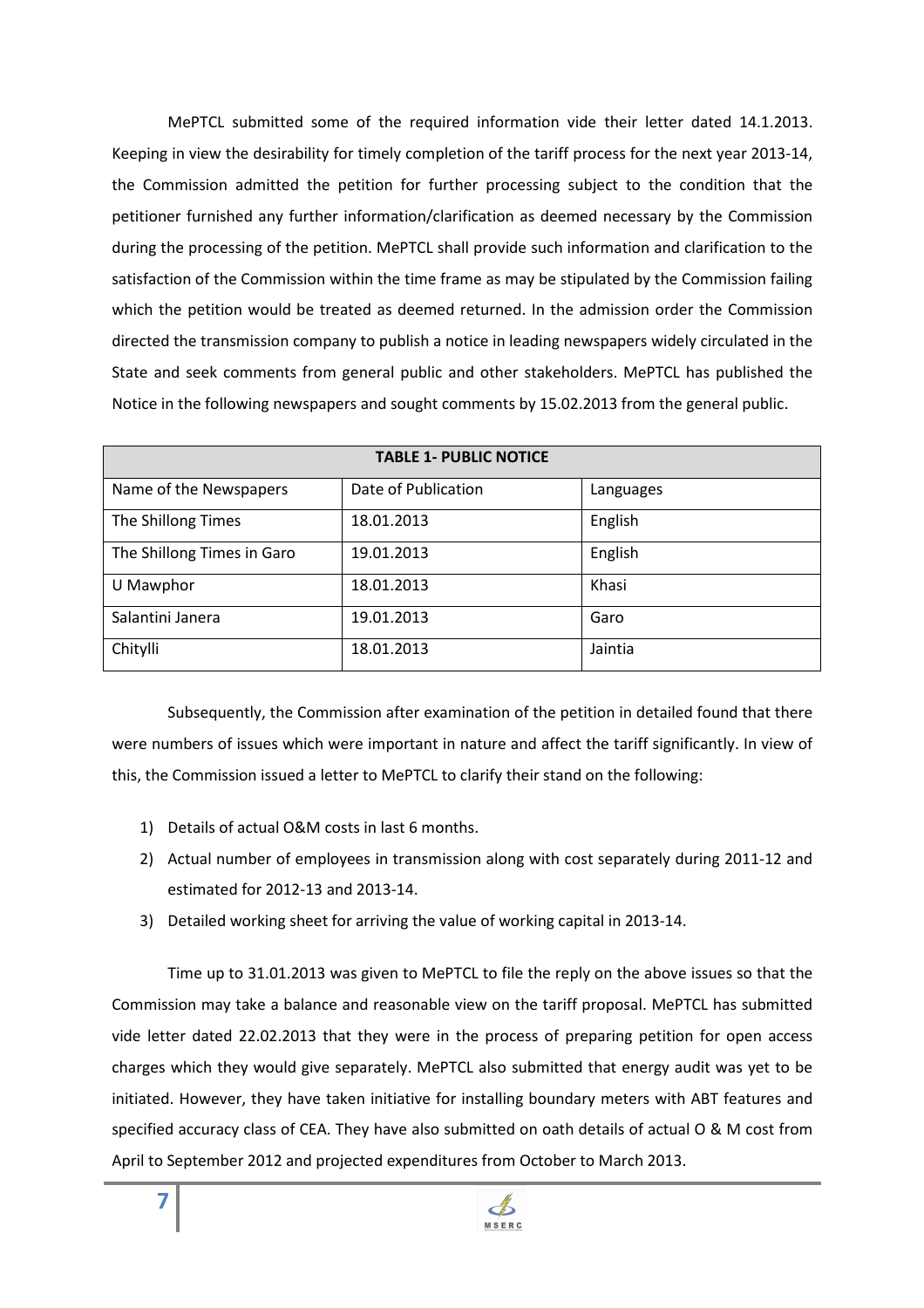The Commission has initiated consultation with the Advisory Committee members and those consumers who had given their suggestions on the previous ARR. Record note of proceedings are attached with the order. After getting comments from stakeholders the Commission took the response from the licensee MePTCL. The Commission also held a public hearing on 25.3.2013. This hearing was attended by representatives from different categories of the consumers including BIA (Industries). The proceeding of the hearing is annexed with the order.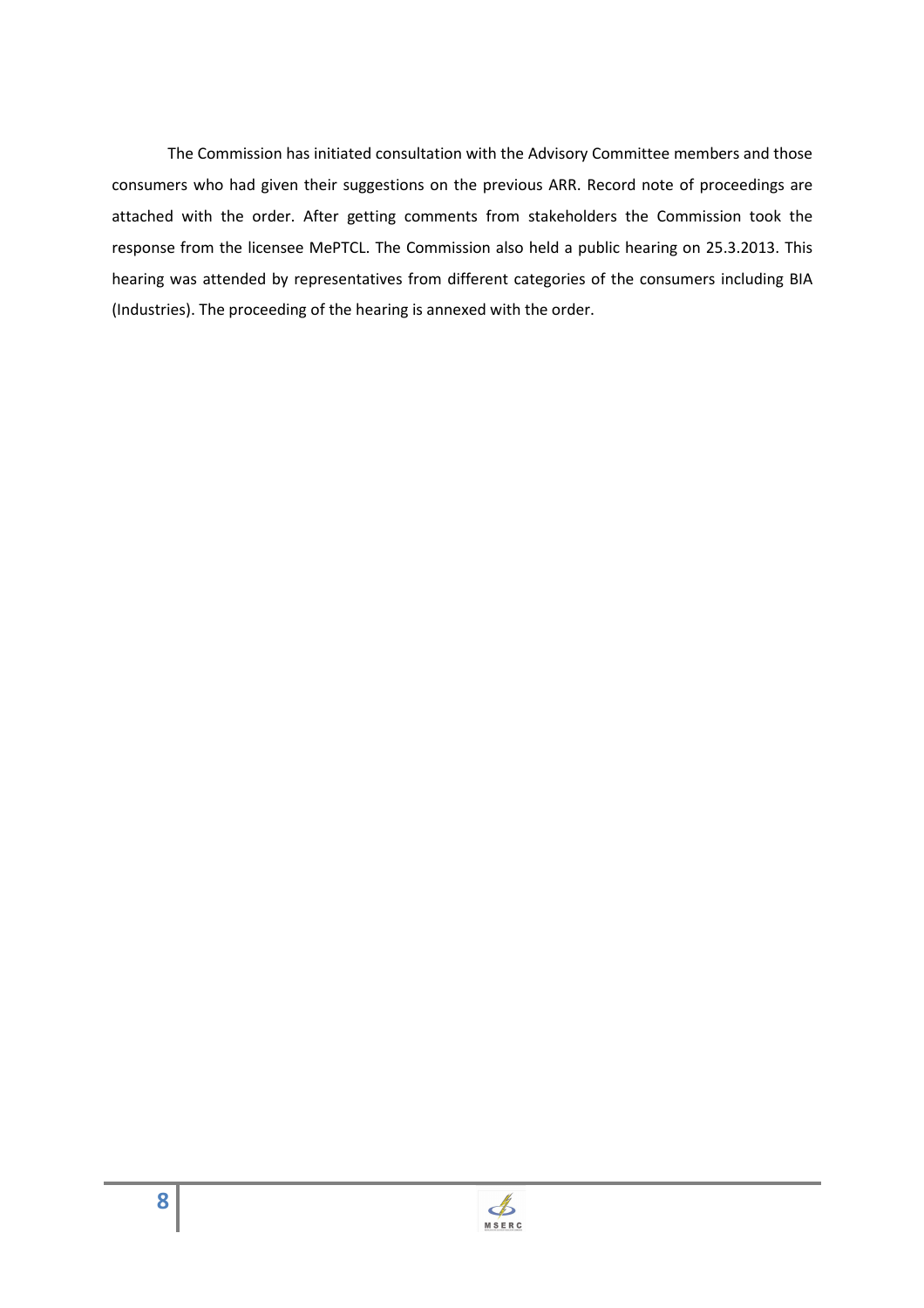MePTCL has submitted the ARR petition under section 62 of the Act and Tariff Regulations, 2011 for approval of its ARR and tariff for FY 2013-14. The approach adopted by MePTCL was based on provisional and segregated financial for FY 2011-12 and transfer scheme. MePTCL has submitted that though the notified date of independent functioning is from 01.04.2012, it has not yet finalised the commercial agreement with generating and Distribution Company in the State. MePTCL has further submitted that transmission supply agreement is being finalised and shall be made on cost plus basis. Therefore, MePTCL has requested the Commission to determine the cost on cost plus basis. They have calculated the annual fixed cost after considering the revenue from open access consumer, wheeling charges and other authorised income to them. MePTCL has taken GFA for transmission function as on 01.04.2012 at Rs.74.54 crores. Pursuant to transfer scheme, the assets and liabilities is vested in MePTCL from MeECL w.e.f. 01.04.2012. MePTCL has provided that they have a total network of 226.82 circuit km at 220 KV level and 709.23 circuit km at 132 KV voltage level. It is given in the table below:

| <b>TABLE 2- DETAILS OF TRANSMISSION LINES</b> |                                  |            |     |            |
|-----------------------------------------------|----------------------------------|------------|-----|------------|
| Transmission line                             | Double Circuit<br>Single Circuit |            |     |            |
|                                               | No.                              | Circuit KM | No. | Circuit KM |
| 220 KV                                        |                                  |            |     | 226.82     |
| 132 KV                                        | 28                               | 281.97     | 13  | 427.26     |

Further MePTCL has given the details of substation and capacity which is reproducing in the Table Below:

| <b>TABLE 3- DETAILS OF SUB-STATIONS</b> |     |                |  |
|-----------------------------------------|-----|----------------|--|
| Sub stations                            | No. | Capacity (MVA) |  |
| 220/132 KV                              | 2   | 420            |  |
| 132/33 KV                               | 13  | 435            |  |
| 132/33/11 KV                            | 1   | 10             |  |
| 132/11 KV                               | 1   | 20             |  |

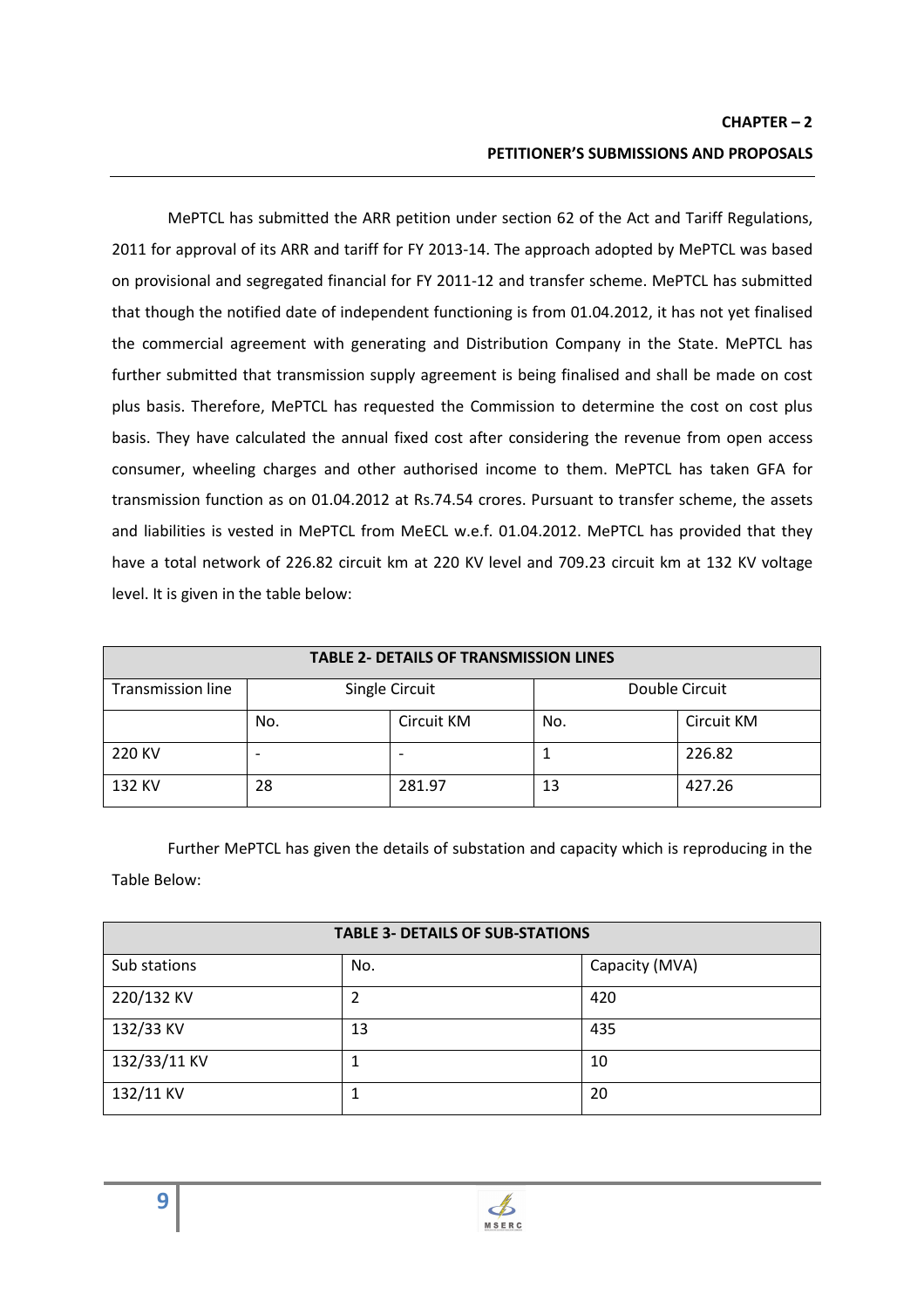#### **Normative Annual Transmission Availability Factor:**

MePTCL has given 98% availability of transmission system in accordance with the Regulation 80 (b) of the Tariff Regulation.

#### **Transmission Losses:**

 MePTCL has submitted that at the boundary meters installed at MePTCL network are not accurate, hence the loss calculated based on the readings of boundary cannot be used for computing the present level of transmission loss. Hence MePTCL has given the average loss of NER for the period from July 2011 to July 2012 to arrive at provisional loss of 4%. They have further submitted that measures for establishment of new meters, CTPT and replacement of existing meters is being taken up and after this work they will submit the actual level of losses.

#### **Investment Plant:**

 MePTCL has submitted numbers of schemes which are in the shape of work in progress and detailed in format T 2 (A) of their ARR. It is amounting Rs.97.01 crores and is funded by grant and loan. Similarly, in format T 2 (B) MePTCL has given the details of substations which are being executed amounting Rs.121.28 crores. It is also being funded by grant and loan.

### **Annual Fixed Charges:**

 As per the regulations the Annual expenditures of MePTCL transmission network shall comprise of the following:

- (a) Return on equity as may be allowed,
- (b) Interest on loan capital,
- (c) Operation and maintenance expenses which includes employees cost, R&M and A&G.
- (d) Interest on working capital,
- (e) Depreciation as may be allowed,
- (f) Taxes on Income,
- (g) Annual License Fees.

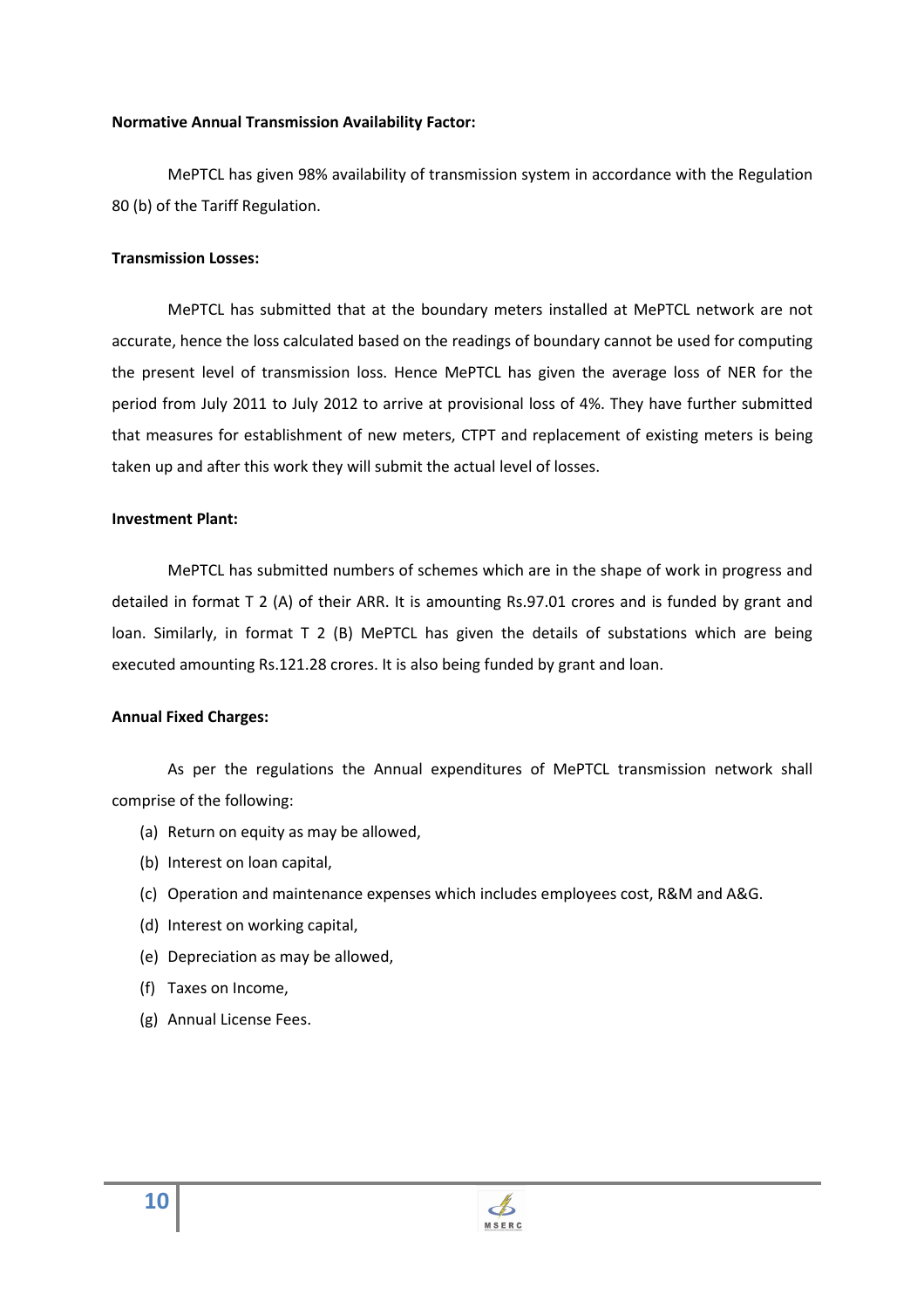## **Gross Fixed Assets:**

 MePTCL has projected Rs.74.54 crores as opening value of gross fix assets as on 31.03.2012. The details of GFA are given in the following table:

| <b>TABLE 4 - GROSS FIXED ASSETS</b> |              |  |
|-------------------------------------|--------------|--|
| <b>Particulars</b>                  | Rs. (crores) |  |
| Opening GFA as on 01.04.2012        | 74.54        |  |
| Addition to GFA during 2012-13      | 154.56       |  |
| Retirement on 2012-13               | <b>NIL</b>   |  |
| Closing GFA as on 31.03.2013        | 229.10       |  |
| Addition to GFA during 2013-14      | 44.67        |  |
| Retirement to GFA in 2013-14        | <b>NIL</b>   |  |
| Closing GFA as on 31.03.2014        | 273.77       |  |

# **Computation of Return on Equity:**

 MePTCL has submitted that State Government Notification dated 31.03.2010 provided equity of Rs.68.61 crores to them and the same is considered as equity for calculation of ROE. MePTCL has projected that new investments in 2012-13 and 2013-14 are proposed to be funded through 90% grant and 10% loan from State Government, therefore, they have not considered any equity in 2012-13 and 2013-14. The computation of ROE is based on Commission's Regulation which is given at the following table:

| <b>TABLE 5 - RETURN ON EQUITY</b> |         |         |  |
|-----------------------------------|---------|---------|--|
| <b>Particulars</b>                | 2012-13 | 2013-14 |  |
| Opening equity (Rs. Crores)       | 68.61   | 68.61   |  |
| Addition during the year          |         |         |  |
| Closing equity (Rs. Crores)       | 68.61   | 68.61   |  |
| Equity considered for ROE         | 68.61   | 68.61   |  |
| ROE (Rs. Crores) @ 14%            | 9.61    | 9.61    |  |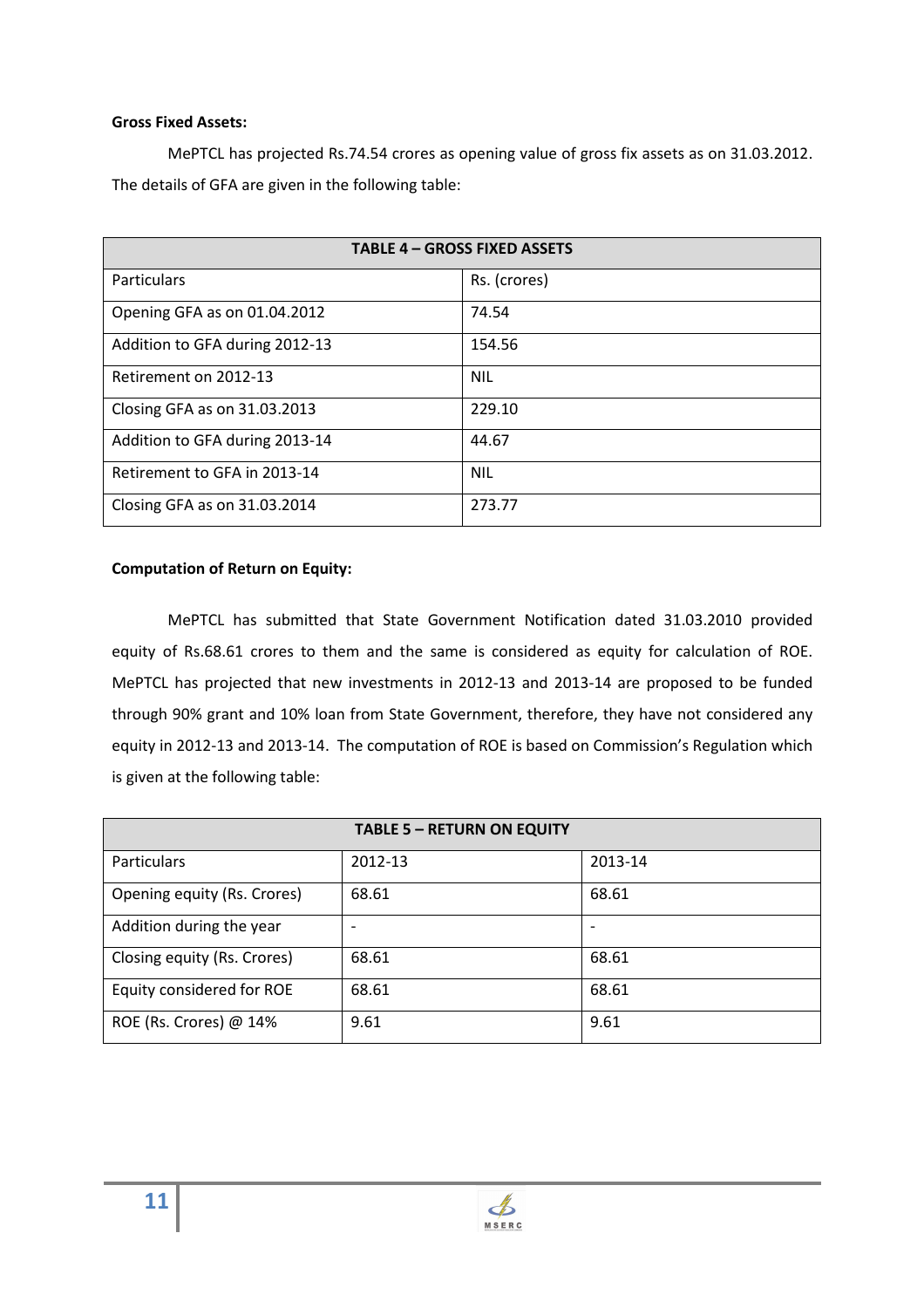As per Regulation 75 of Tariff Regulation 2011, interest and finance charges on outstanding loans are calculated. MeECL has projected in 2013-14 only Government loan or Central Sponsored Scheme is taken for investment. Therefore, no interest on loan capital is proposed to be taken while calculating AFC.

## **Operation and Maintenance Expenses:**

Operation and maintenances is sum of the following:

- (a) Employees cost,
- (b) Repair and Maintenance,
- (c) Administration and General Expenses.

### **Employees Cost:**

 MePTCL has projected that a significant component of the employees cost has been the terminal benefits including pensions which is being met from the current revenue earnings on a year to year basis. MePTCL has projected Rs.43.87 crores for FY 2013-14. The employees cost is given in the following table:

| TABLE 6 - EMPLOYEES COST |                              |                |                      |                          |
|--------------------------|------------------------------|----------------|----------------------|--------------------------|
| SI.                      | <b>Particulars</b>           | FY 2011-12     | 2012-13<br><b>FY</b> | 2013-14<br><b>FY</b>     |
| NO.                      |                              | (Pre audit)    | (Estimated)          | (Projected)              |
|                          | <b>Salaries</b>              |                |                      |                          |
| 1                        | <b>Basic</b>                 | 12.78          | 26.93                | 17.33                    |
| $\overline{2}$           | <b>Dearness Allowance</b>    | 3.50           | 4.31                 | 4.74                     |
| $\overline{\mathbf{3}}$  | House rent allowance         | $\overline{a}$ | ÷,                   | $\overline{\phantom{a}}$ |
| $\overline{4}$           | Medical allowance            | 1.93           | 2.38                 | 2.62                     |
| 5                        | Medical reimbursement        | 0.42           | 0.52                 | 0.57                     |
| 6                        | Overtime payment             | 0.13           | 0.16                 | 0.17                     |
| $\overline{7}$           | <b>Generation incentives</b> | 0.01           | 0.01                 | 0.01                     |
| 8                        | Other allowances             | $\overline{a}$ | ÷,                   |                          |
| 9                        | <b>Bonus</b>                 |                |                      |                          |
| 10                       | Dearness Pay                 |                | $\overline{a}$       | ÷.                       |
|                          | Subtotal                     | 18.77          | 34.31                | 25.4                     |
|                          | <b>Terminal benefits</b>     |                |                      |                          |
| 11                       | Leave encashment             | 0.28           | 0.35                 | 0.39                     |
| 12                       | <b>Staff welfare</b>         | 0.02           | 0.02                 | 0.02                     |
| 13                       | <b>CPS</b>                   | 0.05           | 0.06                 | 0.07                     |
| 14                       | Ex-gratia                    | 1.41           | 1.74                 | 1.91                     |

(Rs. Crores)

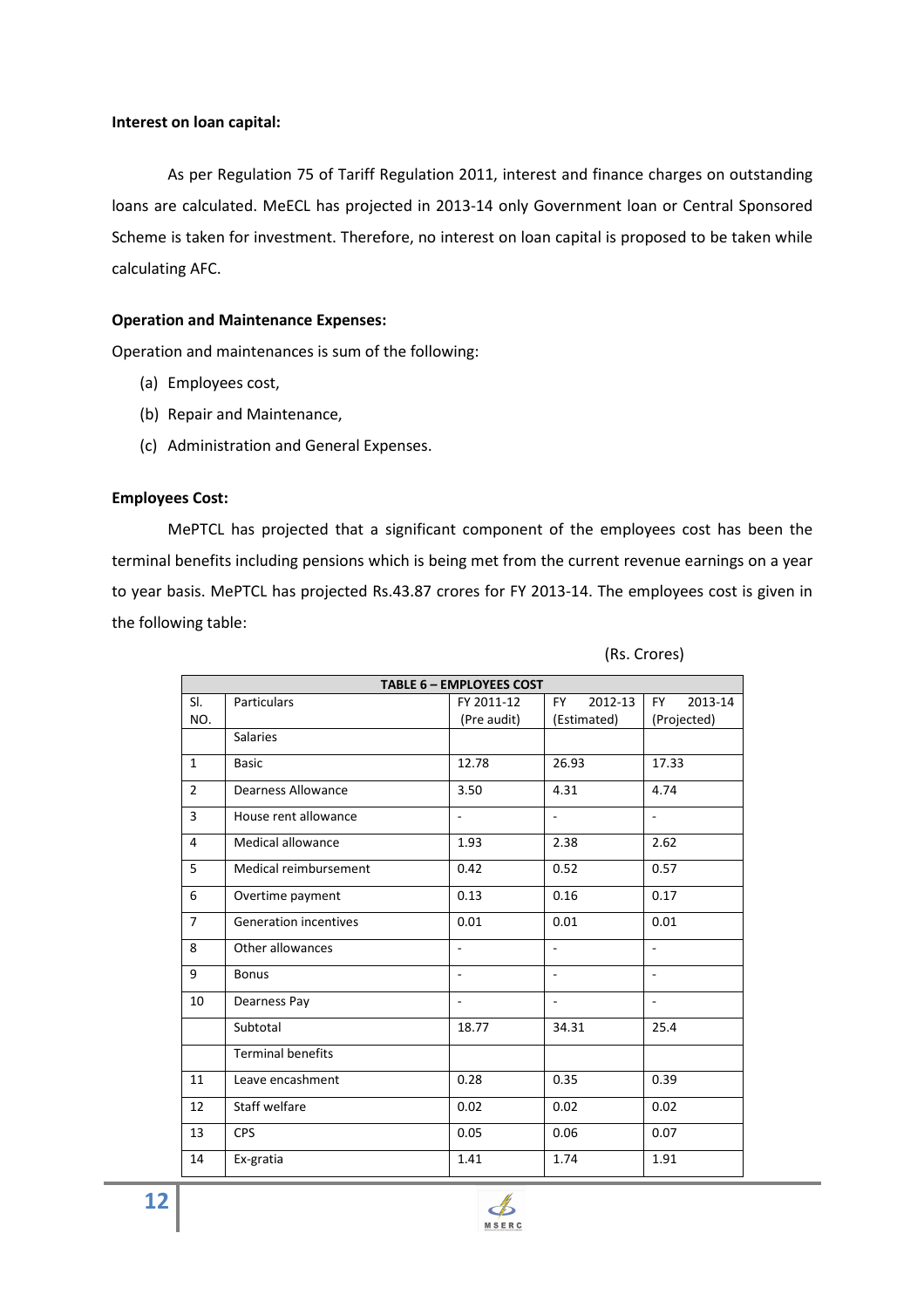|    | Subtotal                  | 1.76  | 2.17  | 2.39  |
|----|---------------------------|-------|-------|-------|
|    | <b>Pension Payment</b>    |       |       |       |
| 15 | <b>Basic Pension</b>      | 11.26 | 16.08 | 15.27 |
| 16 | Any other expenses        | 0.57  | 0.70  | 0.77  |
|    | Subtotal                  | 11.83 | 16.78 | 16.04 |
|    | Total                     | 32.36 | 53.26 | 43.87 |
| 17 | Amount capitalised        |       |       |       |
| 18 | Net amount                | 32.36 | 53.26 | 43.87 |
| 19 | Add prior period expenses | 0.38  |       |       |
|    | <b>Grand Total</b>        | 32.74 | 53.26 | 43.87 |

## **Repair and Maintenance Expenses:**

 MePTCL has proposed Rs.5.47 crores as R&M expenses for 2013-14. MePTCL has requested the Commission to allow this amount as there is a genuine need for incurring repair and maintenance expenses in the State comprising of hilly terrain. The details are given in the table below:

| TABLE 7 - R & M EXPENSES (Rs. Cr.) |                                 |                           |                                     |                                     |
|------------------------------------|---------------------------------|---------------------------|-------------------------------------|-------------------------------------|
| SI.<br>No                          | <b>Particulars</b>              | FY 2011-12<br>(Pre audit) | <b>FY</b><br>2012-13<br>(Estimated) | <b>FY</b><br>2013-14<br>(Projected) |
| $\mathbf{1}$                       | Plant and Machinery             | 0.86                      | 1.12                                | 1.23                                |
| $\overline{2}$                     | <b>Building</b>                 | 0.22                      | 0.29                                | 0.32                                |
| 3                                  | <b>Hydrolic and Civil works</b> | 0.41                      | 0.53                                | 0.58                                |
| 4                                  | Line cable and network          | 1.98                      | 2.58                                | 2.84                                |
| 5                                  | Vehicles                        | 0.18                      | 0.23                                | 0.25                                |
| 6                                  | Furnitures                      | 0.03                      | 0.04                                | 0.05                                |
| $\overline{7}$                     | Office equipment                | 0.07                      | 0.09                                | 0.10                                |
| 8                                  | Total expenses                  | 3.82                      | 4.97                                | 5.47                                |
| 9                                  | Less capitalised                | ٠                         | $\overline{\phantom{m}}$            | ۰                                   |
| 10                                 | Net expenses                    | 3.82                      | 4.97                                | 5.47                                |
| 11                                 | Total expenses as R&M           | 3.82                      | 4.97                                | 5.47                                |

### **Administration and General Expenses:**

 A&G expenses are projected at Rs.3.23 crores for FY 2013-14. The details are given in the table below: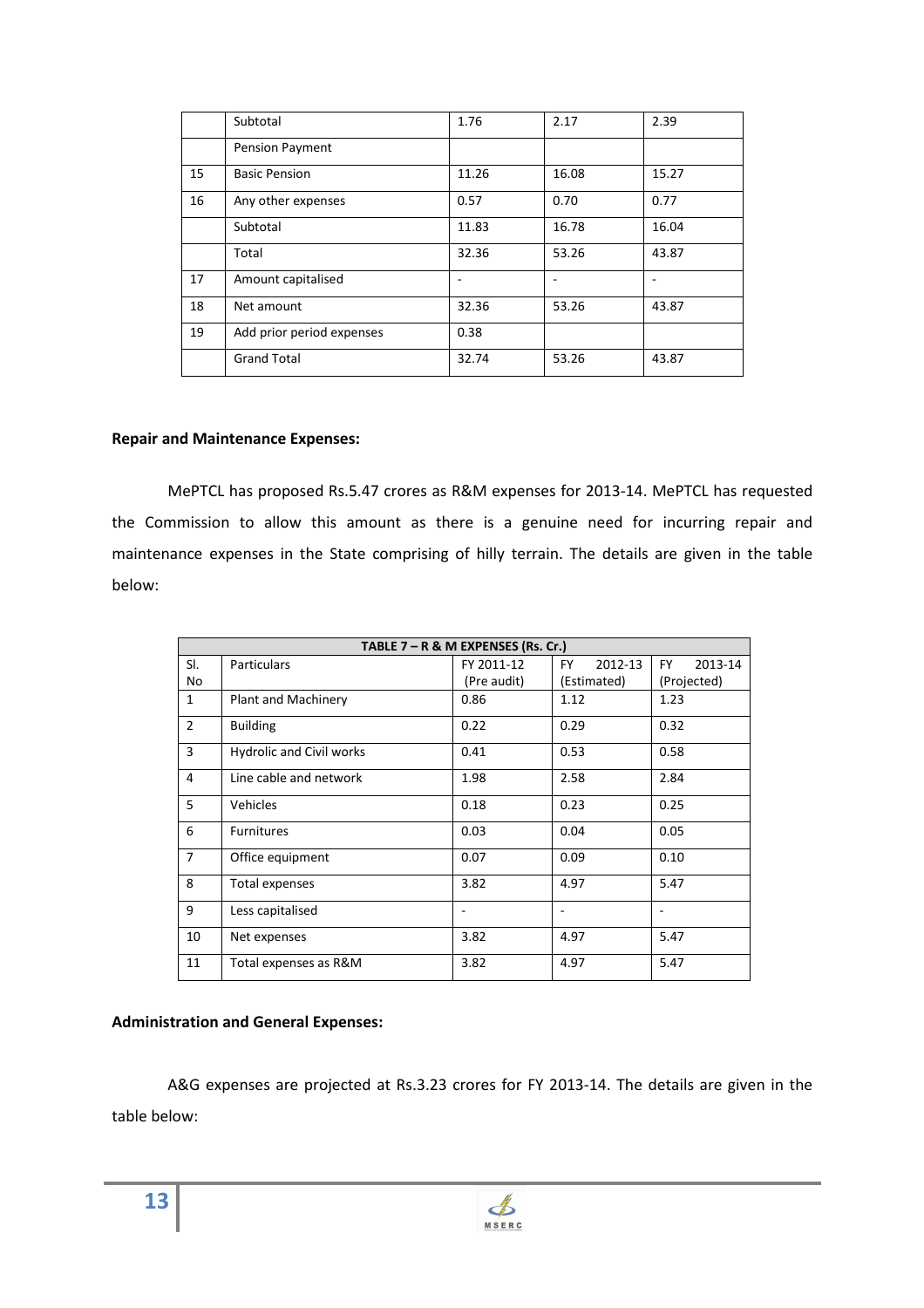|                | TABLE 8 - A & G EXPENSES (Rs. Cr.)  |             |                      |                      |
|----------------|-------------------------------------|-------------|----------------------|----------------------|
| SI.            | <b>Particulars</b>                  | FY 2011-12  | 2012-13<br><b>FY</b> | 2013-14<br><b>FY</b> |
| No             |                                     | (Pre audit) | (Estimated)          | (Projected)          |
| $\mathbf{1}$   | Rent                                | 0.04        | 0.05                 | 0.06                 |
| $\overline{2}$ | Insurance                           | 0.22        | 0.25                 | 0.029                |
| 3              | Telephone                           | 0.09        | 0.10                 | 0.11                 |
| 4              | Consultancy                         | 0.67        | 0.77                 | 0.88                 |
| 5              | <b>Technical fees</b>               | 0.01        | 0.01                 | 0.01                 |
| 6              | Other profession charges            | 0.16        | 0.18                 | 0.21                 |
| $\overline{7}$ | Convenience                         | 0.97        | 1.11                 | 1.28                 |
| 8              | <b>Others</b>                       | 0.31        | 0.36                 | 0.41                 |
| 9              | Other material expenses             | 0.05        | 0.06                 | 0.07                 |
| 10             | Total expenses                      | 2.52        | 2.89                 | 3.32                 |
| 11             | Less expenses capitalised           | ۰           | ٠                    | ۰                    |
| 12             | Total expenses to be charged as A&G | 2.52        | 2.89                 | 3.32                 |

# **Operation and maintenance expenses:**

MePTCL has proposed Rs. 52.66 crores as O & M expenses for FY 2013-14. The summarized operation and maintenance expense is shown in the table below.

| TABLE 9 - SUMMARY OF O & M EXPENSES (Rs. Cr.) |                                   |             |             |             |
|-----------------------------------------------|-----------------------------------|-------------|-------------|-------------|
| SI.No.                                        | Particulars                       | FY 2011-12  | FY 2012-13  | FY 2013-14  |
|                                               |                                   | (Pre-audit) | (Estimated) | (Projected) |
|                                               | <b>Employee Cost</b>              | 32.74       | 53.26       | 43.87       |
| $\mathcal{P}$                                 | Repairs & Maintenance             | 3.82        | 4.97        | 5.47        |
| 3                                             | Administrative & General Expenses | 2.52        | 2.89        | 3.32        |
|                                               | Total O & M Expense               | 39.08       | 61.12       | 52.66       |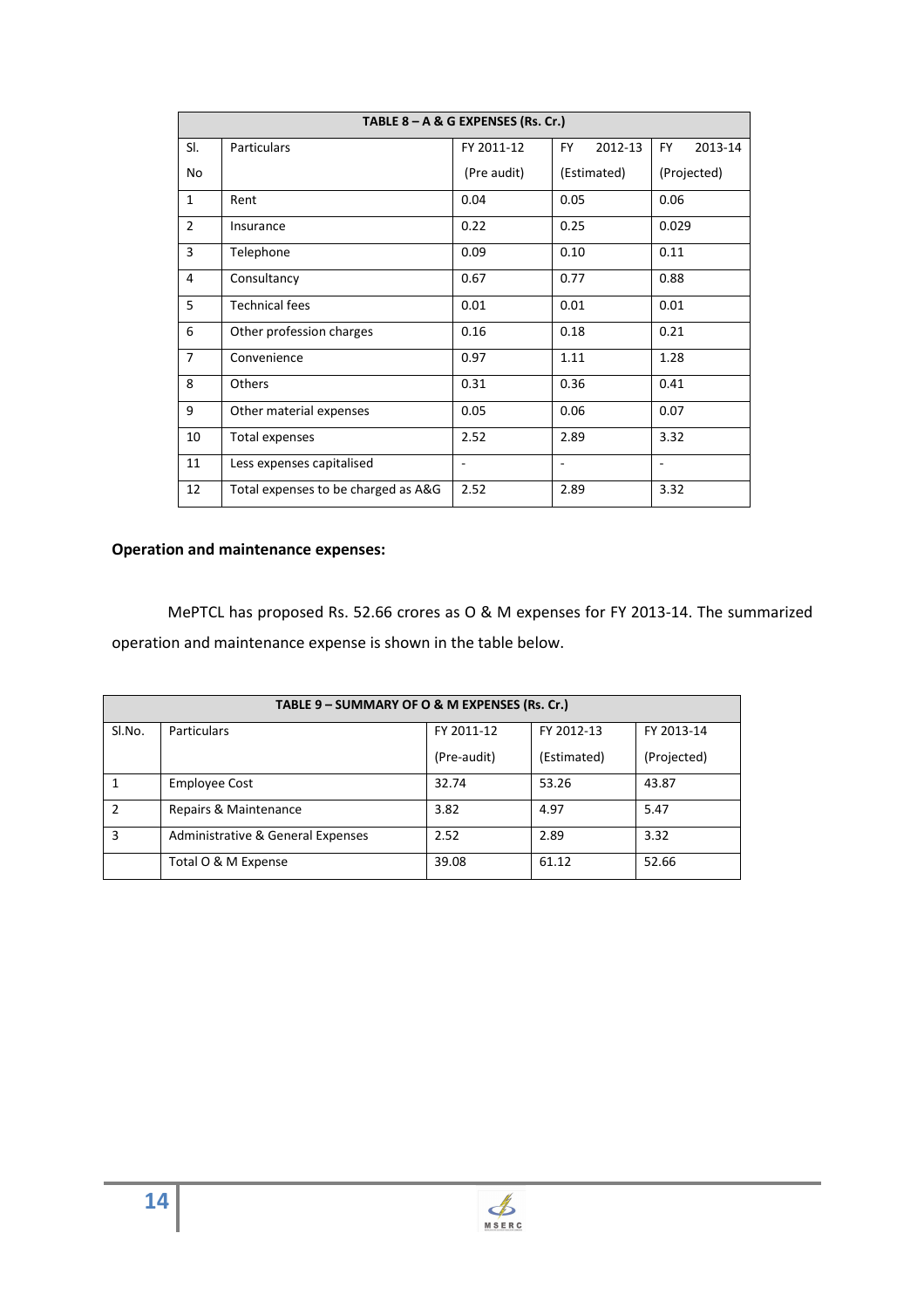# **Interest on working capital:**

MePTCL in accordance with Regulation 77 has projected interest on working capital at Rs.2.86 crores for the year 2013-14. The details of calculation is given below in the table:

| TABLE $10 - IWC$ (Rs. Cr.)                                  |        |  |
|-------------------------------------------------------------|--------|--|
| Particulars                                                 | Rs. Cr |  |
| O&M Expenses for 12 month - (A)                             | 52.66  |  |
| O&M expense for a month $(A/12) - (B)$                      | 4.39   |  |
| Opening Fixed Assets for FY 13-14 $-$ (C)                   | 229.10 |  |
| 1% Spares budgeted for FY 13-14 (1% of C) – (D)             | 2.29   |  |
| Maintenance spares budget post escalation $\omega$ 6% - (E) | 2.43   |  |
| Account receivables $-2$ months (F)                         | 12.56  |  |
| Total working capital (B+E+F)                               | 19.38  |  |
| Short Prime Lending Rate of SBI as on 01.04.2012            | 14.75% |  |
| Interest on Working Capital                                 | 2.86   |  |

# **Depreciation:**

MePTCL has worked out depreciation for FY 2011-12, 2012-13 and 2013-14. The details of the calculation are given in the table below:

|                | TABLE 11 - DEPRECIATION (Rs. Cr.) |             |             |             |  |  |
|----------------|-----------------------------------|-------------|-------------|-------------|--|--|
| SI.No.         | <b>Particulars</b>                | FY 2011-12  | FY 2012-13  | FY 2013-14  |  |  |
|                |                                   | (Pre-audit) | (Estimated) | (Projected) |  |  |
| 1              | Land                              |             | ٠           | ٠           |  |  |
| $\overline{2}$ | <b>Buildings</b>                  | 0.29        | 0.28        | 0.29        |  |  |
| 3              | Hydraulic works                   | ۰           | ٠           | ٠           |  |  |
| 4              | Other civil works                 | 0.04        | 0.18        | 0.19        |  |  |
| 5              | Plant & Machinery                 | 0.38        | 3.44        | 4.73        |  |  |
| 6              | Lines & Cables                    | 1.90        | 6.63        | 7.57        |  |  |
| $\overline{7}$ | Vehicles                          | 0.09        | 0.23        | 0.23        |  |  |
| 8              | Furniture                         | 0.04        | 0.06        | 0.06        |  |  |
| 9              | Office equipment                  | 0.05        | 0.06        | 0.06        |  |  |
|                | Total                             | 2.79        | 10.88       | 13.13       |  |  |

# **Tax on Income:**

MePTCL this year has not provided any claim of income tax as this is the first year of operation.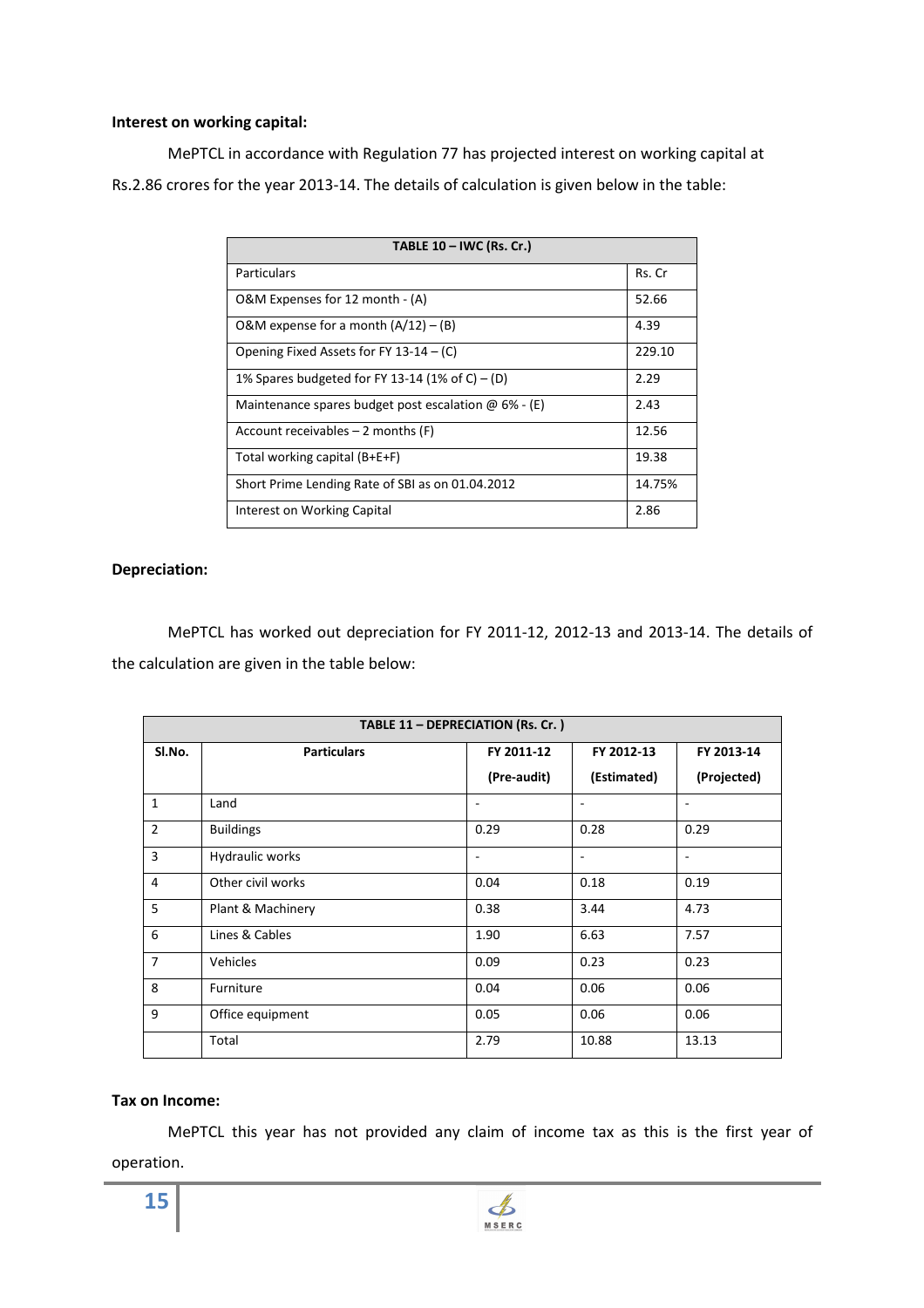#### **Annual License fees:**

 MePTCL has provided Rs.0.03 crores as Licenses fees to be paid to MSERC in lieu of their transmission license.

### **SLDC charges:**

 MePTCL has provided Rs.2 crores i.e. 50% of the SLDC proposals, as fees paid to SLDC for operation of network.

#### **Other income:**

 In accordance with the regulation income from other sources has been reduced from the ARR. The details of the other Income is given below in the table:

| TABLE 12 - OTHER INCOME (Rs. Cr.)    |        |  |  |  |
|--------------------------------------|--------|--|--|--|
| Particulars                          | Rs. Cr |  |  |  |
| Charges Recoverable from OA consumer | 0.88   |  |  |  |
| Any Other Income                     | 0.05   |  |  |  |
| <b>Total Other Income</b>            | 0.93   |  |  |  |

#### **Aggregate Revenue Requirement:**

 MePTCL has submitted that while compiling the ARR, the ARR of SLDC has also been included. Therefore, the ARR attributed to SLDC is required to be deducted to arrive at the ARR of transmission business of MePTCL. The ARR proposed by SLDC for FY 2013-14 is Rs.4 crores. Therefore, the same has been deducted from transmission ARR. M MePTCL has given the extract of the ARR in the following table:

|                | TABLE 13 - AGGREGATE REVENUE REQUIREMENT (Rs. Cr.) |             |  |  |  |  |
|----------------|----------------------------------------------------|-------------|--|--|--|--|
| SI.No.         | <b>Particulars</b>                                 | FY 2013-14  |  |  |  |  |
|                |                                                    | (Projected) |  |  |  |  |
| 1              | Return on Equity (RoE)                             | 9.61        |  |  |  |  |
| $\overline{2}$ | Interest on Loan capital                           |             |  |  |  |  |
| 3              | Operation and Maintenance expenses                 | 52.66       |  |  |  |  |
| 4              | Interest on Working Capital                        | 2.86        |  |  |  |  |
| 5              | Depreciation as may be allowed                     | 13.13       |  |  |  |  |
| 6              | Taxes on Income                                    |             |  |  |  |  |
| 7              | Annual License Fee                                 | 0.03        |  |  |  |  |
| 8              | SLDC charges                                       | 2.00        |  |  |  |  |
| 9              | <b>Total Annual Expenditure</b>                    | 80.28       |  |  |  |  |
| 10             | Less: SLDC ARR                                     | 4.00        |  |  |  |  |
| 11             | Less: Other Income                                 | 0.93        |  |  |  |  |
|                | Net Aggregate Revenue Requirement                  | 75.36       |  |  |  |  |

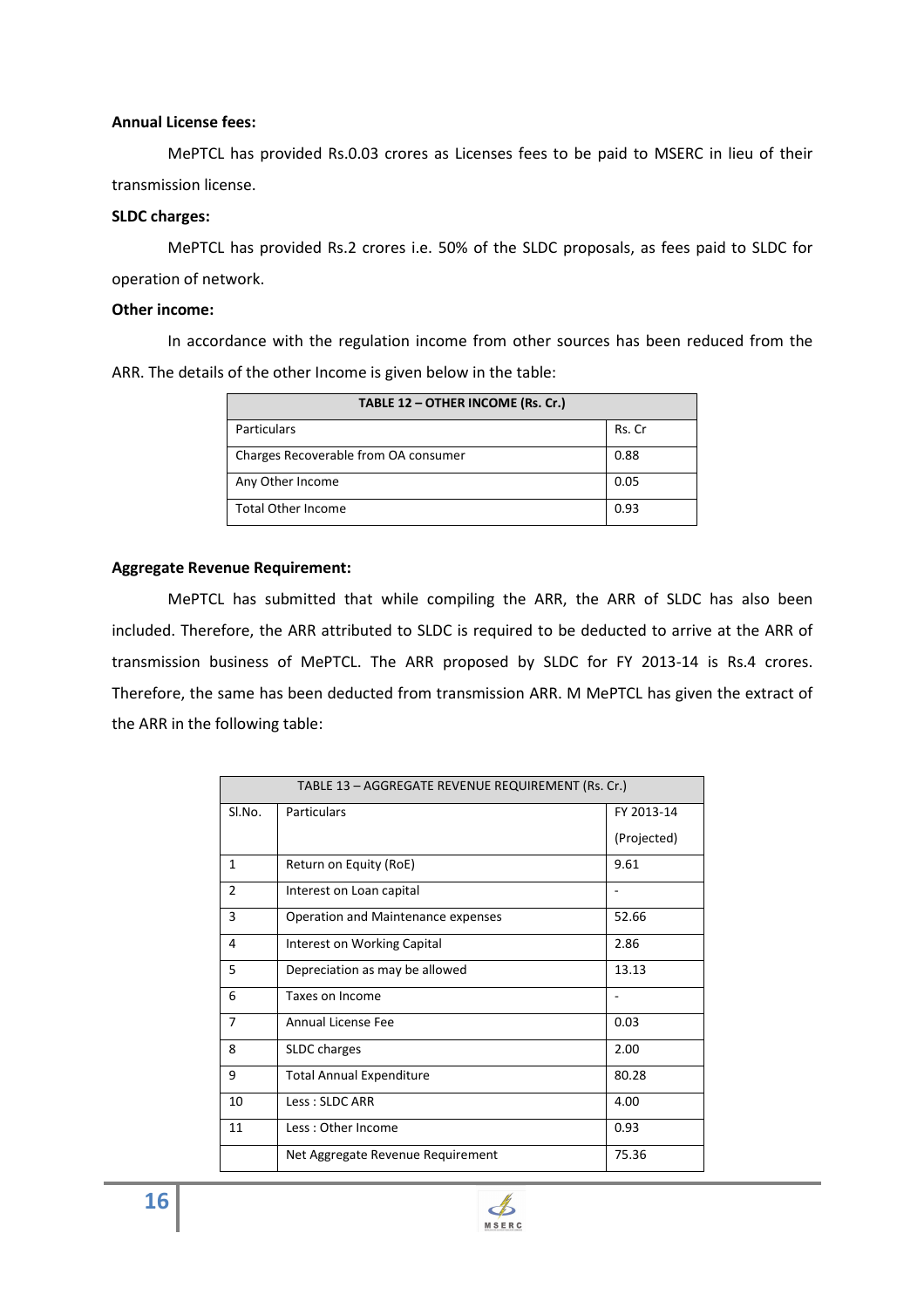# **Computation of transmission charges:**

 MePTCL has submitted that AFC as may be approved by the Commission shall be recovered from the beneficiary in accordance with the following formula:

Transmission charges = AFC x (NDM/NDY) x (TAFM/NATF) in Rs. Where

- AFC = Annual Fixed Cost
- NATF = Normative Annual Transmission Availability Factor in percentage,
- NDM = Numbers of Days in the Month,
- NDY = Number of Days in the year,
- TAFM = Transmission Availability Factor Achieved during the month in percentage,
- TAFM shall be computed in accordance with the regulations.

Beneficiaries of the Transmission system shall pay the transmission charges to the transmission company MePTCL on monthly basis depending upon their share.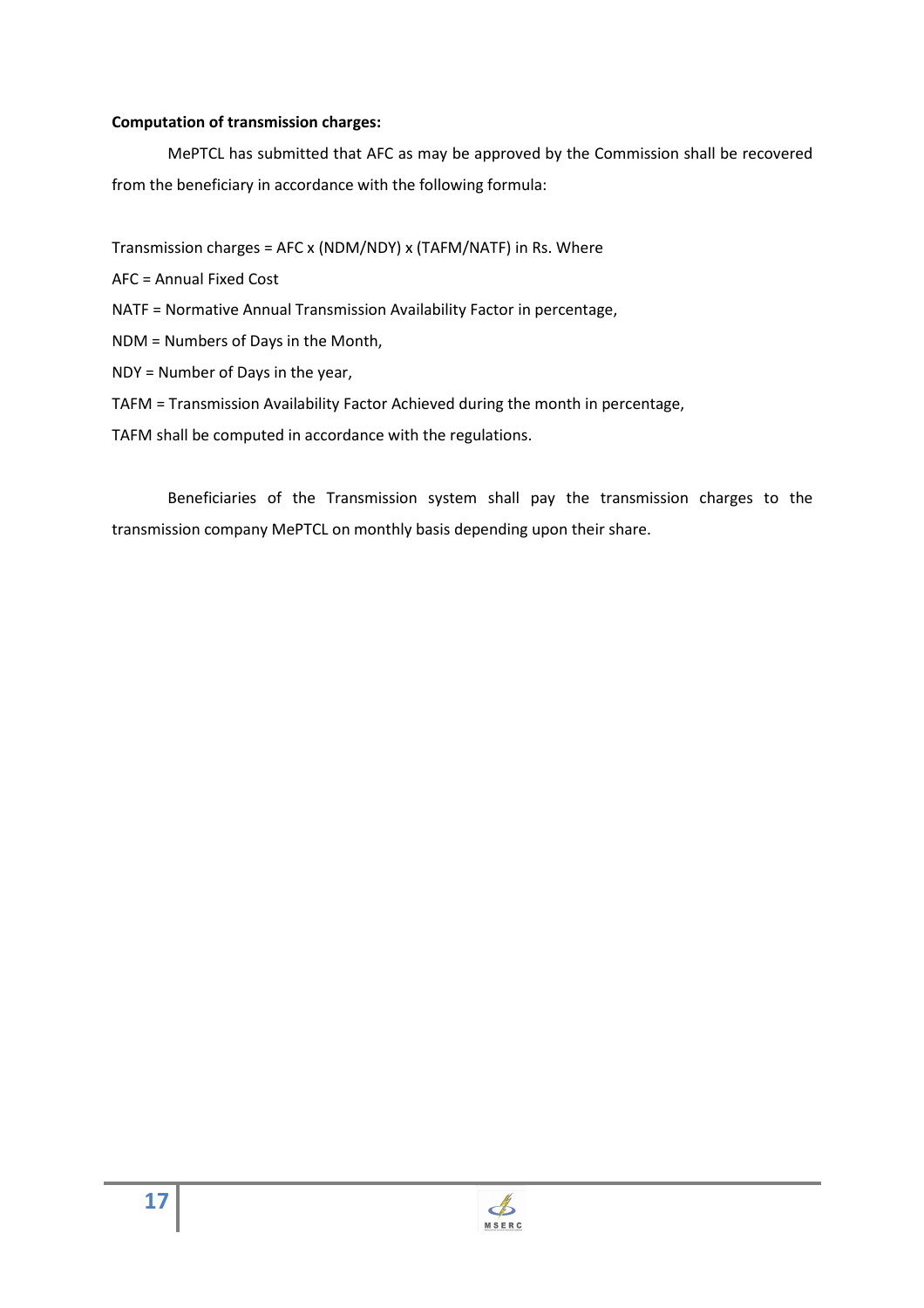The Commission received only one objection to the ARR and Tariff proposal of MePTCL for 2013-14. Further the Commission in its Advisory Committee meeting held on 08.02.2013 & 20.02.2013 received some suggestions/objections from respondents. The Commission also held a public hearing on 25.03.2013 where public were invited to get detailed information of the ARR filed by the utilities and to give their objections/suggestions. In the public hearing, detailed deliberations on the ARR took place. The Commission has considered all responses received so far on the ARR and tried to make a balance between the interest of utility and consumers. In this chapter the Commission has given the details of the objections made by consumers and responses given by utility.

## **Byrnihat Industry Association:**

(i) Byrnihat Industry Association filed their submission to the Commission on the tariff proposal of MePTCL and made request to take on record their objections and requested for an opportunity to be heard in the public hearing. The Commission considered their request and invited them as a special invitee in the Advisory Committee meeting held on 20.02.2013. The Commission gave them full opportunity to speak on each and every issue relating to their interest. The Commission has handed over their objections to the MePTCL to file their reply on each of their objection within a week's time. Further, in the public hearing, the Commission invited BIA to attend for the public hearing and share their views in the hearing. The objection of BIA as follows:

# **(ii) INCONSISTENCIES IN THE PETITION:**

BIA has raised an objection that there are several inconsistences in the petition and the actual cost in FY 2012-13 is not considered while filing the ARR for 2013-14. They have suggested that the Commission should consider actual financial of 2012-13 while allowing the tariff for ensuing year. BIA has submitted that MePTCL has filed highly inflated figures for fixation of tariff for 2013-14. The Commission should allow only the legitimate cost of the licensee while fixing the tariff, BIA pleaded.

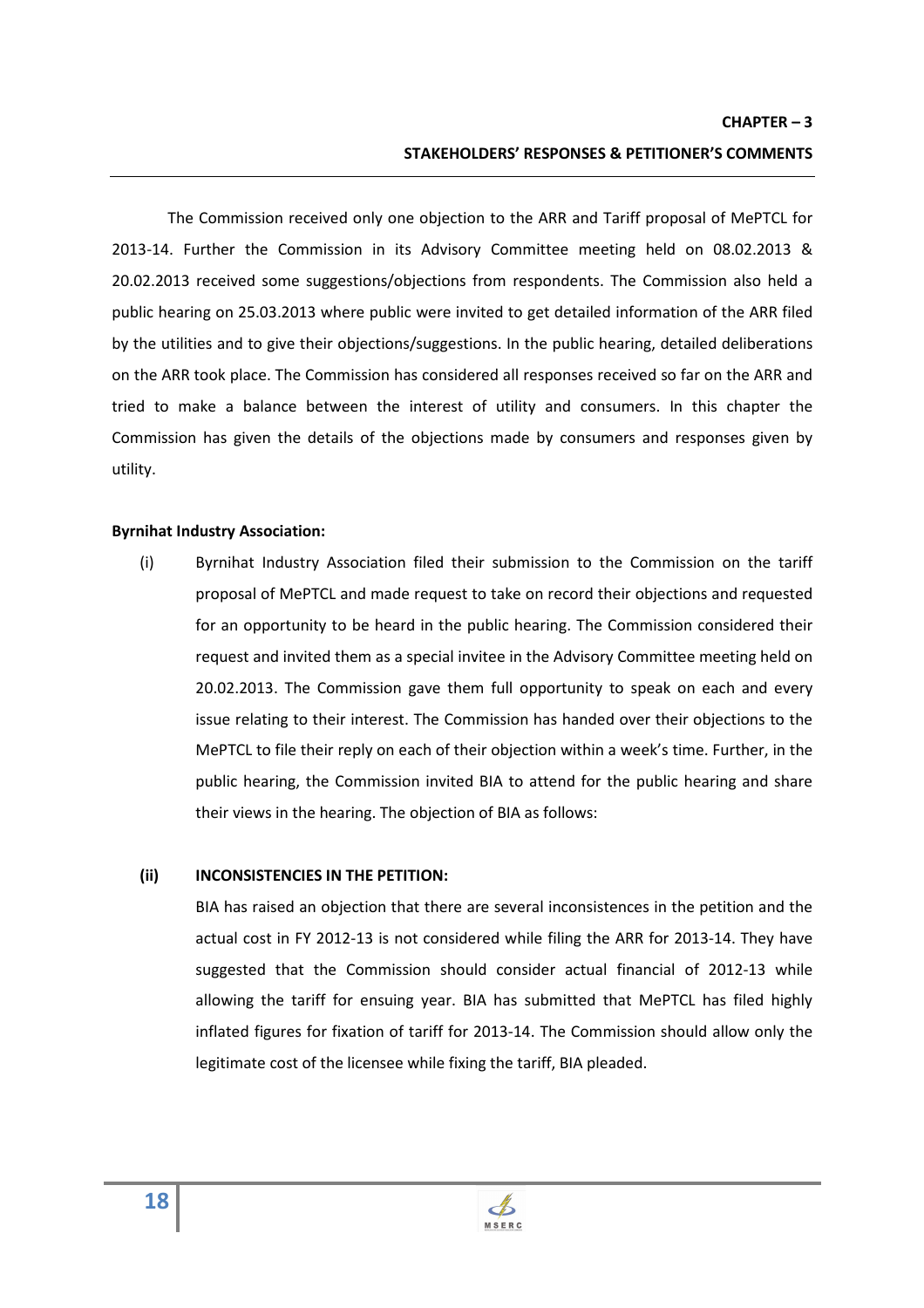#### **(iii) REGULATIONS FOR REVIEW AND TRUING-UP:**

BIA has referred to the provisions of regulations for reviewing the actual cost of the licensee for deciding reasonable allowable expenditure for 2013-14. BIA emphasised to allow the revenue requirement on the basis of audited accounts for 2011-12 and actual figures for the period 01.04.2013 to 31.12.2013 duly certified by an auditor so that some reliance can be placed on the cost of the MePTCL. However, BIA has suggested that in the absence of the audited accounts the Commission should take only the actuals for 2010-11 and determine the revenue requirement of MePTCL for the year 2013-14.

#### **(iv) GROSS FIXED ASSETS:**

BIA made a serious objection to the figures of gross fixed assets shown in the year 2013- 14. It submitted that GFA as on 31.03.2012 was Rs.74.5 crores while in 2012-13 it shot up to Rs.154.56 crores which is doubled. BIA submitted that there were no details of assets which added in 2012-13 and the Commission may examine this. They further submitted that the Commission may approve the GFA after obtaining the actual of 2012- 13 and in any case the amount of Rs.154.56 crores should not be allowed.

#### **(v) RETURN ON EQUITY (ROE):**

BIA submitted that since the funding of transmission assets is by way of grant therefore there should not be any return on equity. They suggested that regulation says that return on 30% of total GFA should be allowed and the return on equity should not be more than 14%. BIA requested not to allow mechanically Rs.9.61 crore as return on equity and the Commission should decide that RoE of 14% is the maximum return and it can be related with the performance of the licensee.

#### **(vi) OPERATION AND MAINTENANCE EXPENSES:**

BIA raised an objection that O & M expenses claimed by MePGCL is based on actual expenses booked in their audited accounts from 2003-2008. They have raised an objection that the expenses which are not made on prudent practice should not be allowed. Inefficiencies in the operation should not be allowed to be passed on to the consumers. Consequently, working capital also needs to be revised taking into account the allowable operation and maintenance expenses, BIA submitted.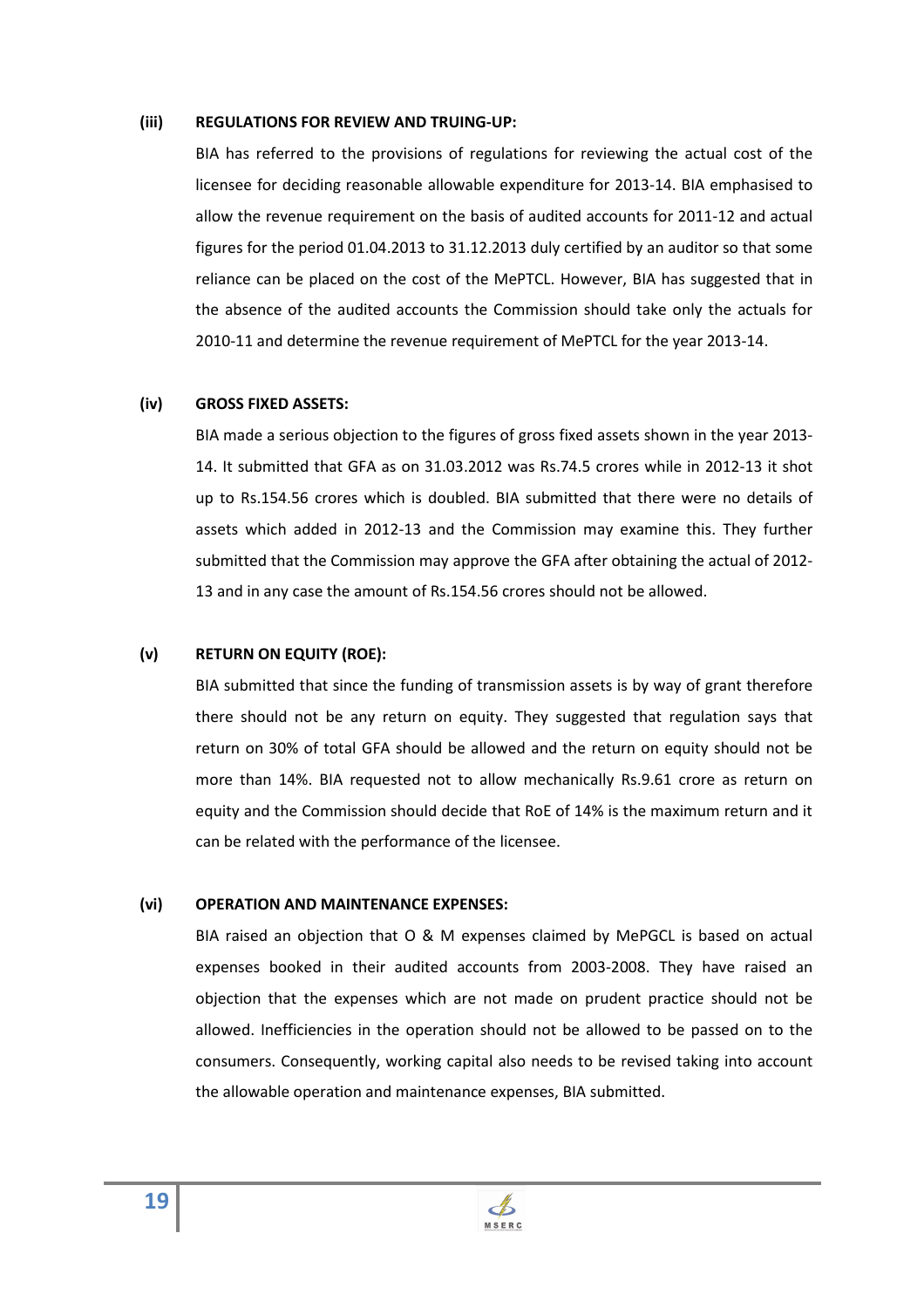#### **(vii) EMPLOYEES EXPENSES:**

BIA suggested that O & M expenses should be related to circuit kilometre of transmission lines and transformation capacity etc and should not be on actual expenditures. In the last year is combined ARR MeECL has shown in audited balance sheet for 2009-10 that the employee expenditure was Rs.114.92 crores which is increased to Rs.128.73 crores in 2010-11 and in 2011-12 it has further increased to Rs.184.96 crores. Out of these MePTCL expenditures on employee is shown as Rs.32.74 crores in 2011-12. Now in this ARR MeECL has in previous year shown expenses of Rs.270 crores for 2012-13 for their employees out of which MePTCL is shown as Rs.53.26 crores. BIA has raised objections towards the high cost of the employee and suggested that MePTCL should be directed to report on the number of employees who have retired and what is the corresponding pension liability. BIA has referred to an order of the Hon'ble ATE in the matter of SIEL versus PSERC where they have not allowed any increase in the employees cost in the absence of improvement in the efficiency. The Hon'ble Court has held that the process of reform which has been triggered by the Act will lose its momentum in case salaries are not linked to the performances of the employees.

#### **(viii) REPAIR AND MAINTENANCE EXPENDITURES:**

It is suggested that repair and maintenance expenses should be related to the transmission lines, substations of the licensee and should be in accordance with the Regulations. They have suggested that the Commission limit the R & M expenses to the minimum possible and direct MePTCL to file a proper budget and correlate the expenses of R& M with actual transmission lines and substations. They have also raised an objection that R& M expenditure should only be related exclusively to transmission system of the licensee.

#### **(ix) ADMINISTRATIVE AND GENERAL EXPENDITURE:**

BIA has raised an objection on the A& G expenses and has suggested that this expenditures should be related with the details of circuit kilometres of transmission lines, number of days and substations capacity.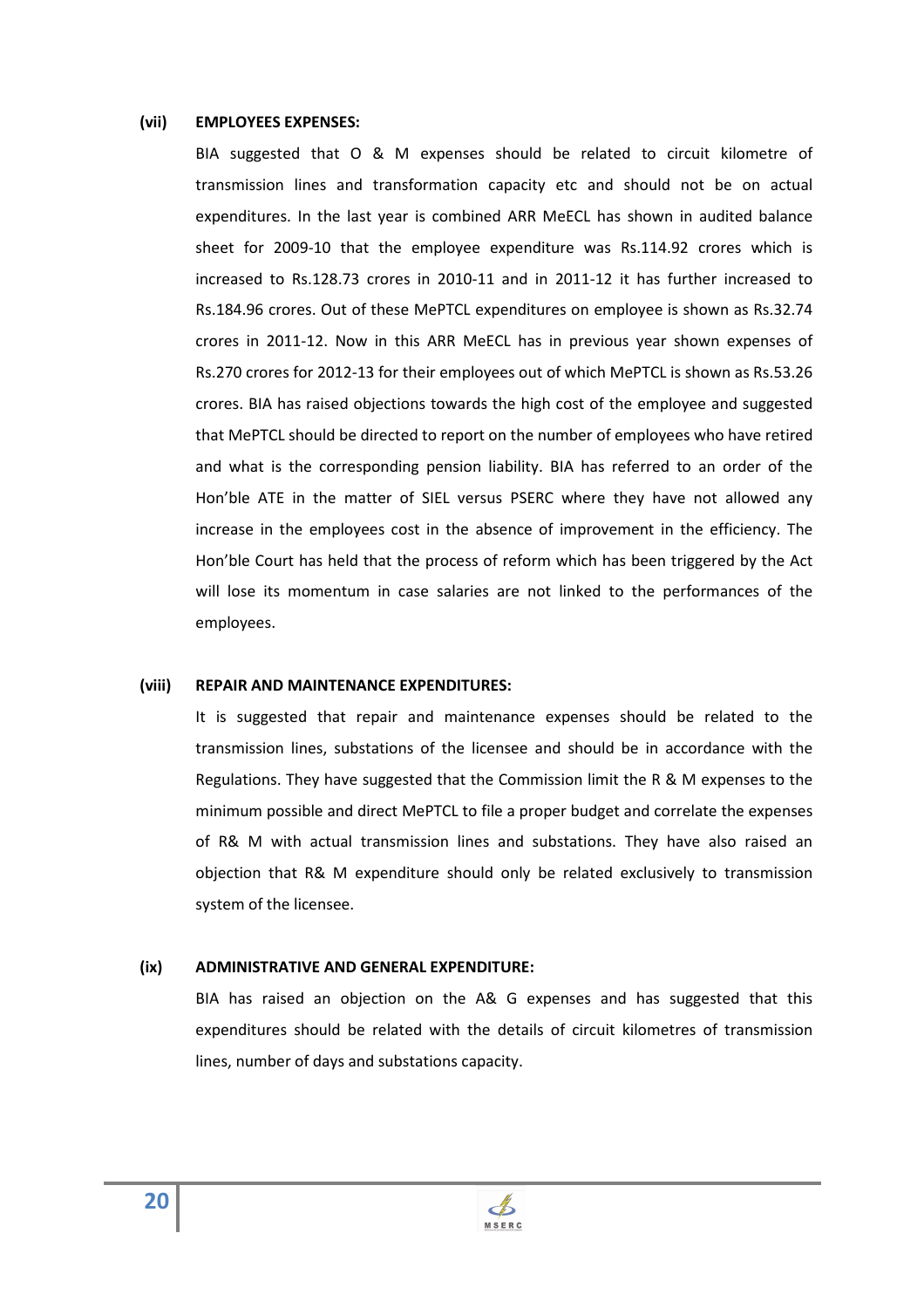## (x) **INTEREST ON WORKING CAPITAL:**

 IWC should be related with the GFA and value of such assets should not be highly excessive and this should be checked for correct amount of interest to be allowed in the ARR.

## **(xi) DEPRECIATION:**

BIA has made a strong objection to the depreciation expenses of 2012-13 which is not comparable with what they had given for 2011-12. They have reproduced the regulation related to depreciation and submitted that once regulation have been notified there should not be any practice without exceptions.

Finally BIA has requested the Commission to avoid causing severe tariff shock to the consumer in the State of Meghalaya and they should be burdened with inefficiency of a licensee's for their conduct in past years. They have requested the Commission not to allow any discrepancies in the ARR but to direct MePTCL to come up with realistic and workable projections strictly in terms of Tariff Regulations 2011.

# **MePTCL Response**

### **General**

MePTCL has no objection to the issues raised by BIA with regard to opportunity to be heard.

# **(xii) INCONSISTENCIES IN THE PETITION:**

MePTCL has denied the objection and submitted that the petition for ARR and tariff was submitted on 14.12.2012. As the accounts are being compiled and finalised only after the financial year is over it is obvious that current year (2012-13) account figures will be projections only. The petition has been prepared and filed in accordance with MSERC Tariff Regulations, 2011. Further MePTCL has submitted that truing up of the ARR for 2012-13 will only be done after the financial year is over. Therefore the question of truing up of FY 2012-13 does not arise, it submitted.

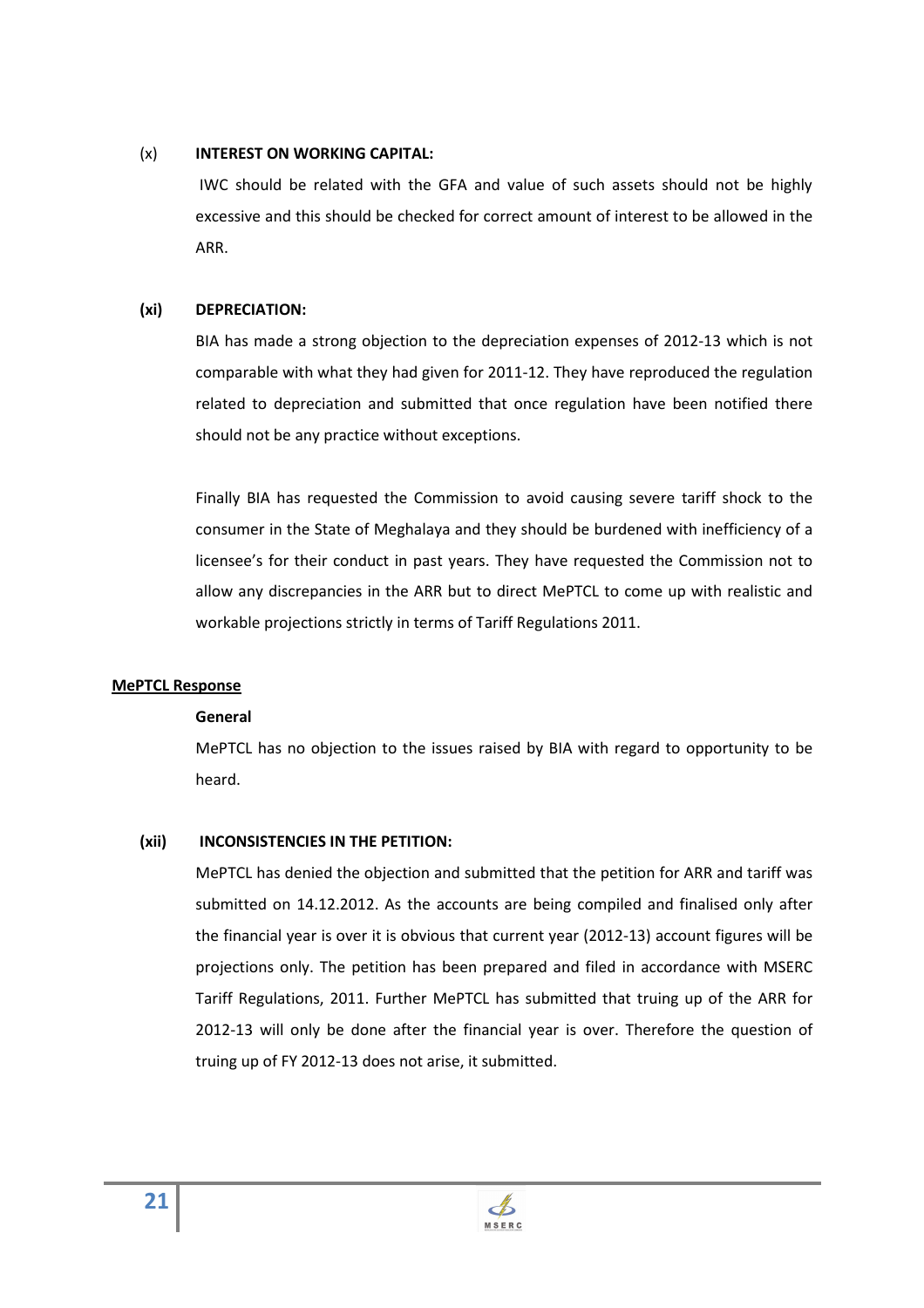#### **(xiii) REGULATIONS FOR REVIEW AND TRUING-UP:**

It is submitted by MePTCL that they have followed the MSERC (Terms and Conditions for Determination of Tariff) Regulations, 2011 for filing the Tariff petition. It is stated that the basis of the projections along with required details had been submitted in the petition itself. It reiterated that actual figures for current year FY 2012-13 are not finalised till the FY is over. MePTCL reiterated that the filing is done on the basis of regulation and available information.

### **(xiv) Audited Accounts and Transfer Scheme**

At the time of tariff filing, the financial year 2012-13 is not yet over and hence the submission of audited accounts for that year does not arise. MePTCL has submitted that as per the transfer scheme notified on 31.03.2012, the accounts segregation of holding company MeECL is in progress. Therefore, audited data for 2011-12, will only be available after the completion of accounts segregation. Regarding the availability of actual figures for 2012-13 they have submitted that actual data shall only be available after 31.03.2013 and beyond that actual data is neither available nor required for ARR of 2013-14.

# **(xv) GROSS FIXED ASSETS:**

MePTCL has replied that capitalisation of Rs.154.56 crores corresponds to the projects which were under construction before FY 2012-13. These projects have been commissioned by the end of 2011-12 and first two quarters of FY 2012-13. Therefore the capitalisation of this project is done in FY 2012-13 and hence addition in fixed assets. Details of work in progress are given in the format T1 and T2 of the petition by MePTCL.

# **(xvi) RETURN ON EQUITY (ROE):**

MePTCL submitted that computation of return on equity is given in the petition, clause 3.5.3. Further as per Government Notification no. 37 dated 31.03.2010, the equity for MePTCL has been notified at 68.61 crores. Therefore the equity base of 68.61 crores has been considered for MePTCL and ROE has been claimed in accordance with Commission's Regulation. MePTCL replied that a minimum of 15% ROE should be allowed as per regulations and accordingly they have claimed the same.

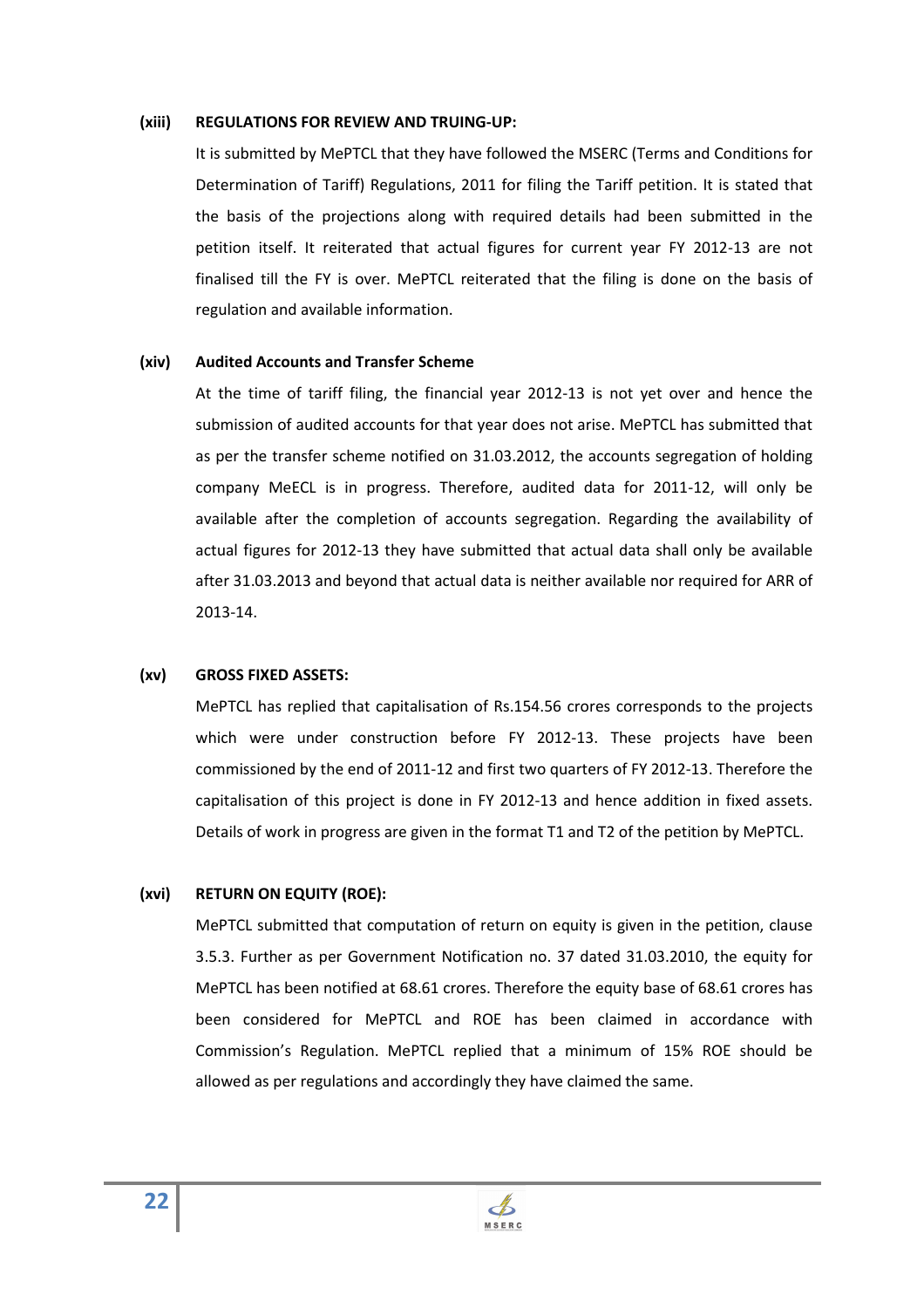#### **(xvii) OPERATION AND MAINTENANCE EXPENSES:**

MePTCL submitted that since this is the first year of independent functioning of MePTCL, the O & M norms will be proposed later on when the segregated commercial operation MePTCL is established and stabilised.

### **(xviii) EMPLOYEES EXPENSES:**

MePTCL submitted that the pay for 2012-13 is higher on account of arrears being released to employees in current financial year. Also as the current and ensuing year figures are projections based on planning and future expectation and not all cost can be proven until plants are implemented or can be ascertained on the basis of historical trend, MePTCL submitted.

## **(xix) NORMS OF OPERATION**

MePTCL has submitted that since this is the first year of operation of Transmission Company the O & M norms will be prepared and proposed to the Commission when the operation of MePTCL is established.

## **(xx) REPAIR AND MAINTENANCE EXPENDITURES:**

MePTCL has further replied that gross fixed assets have been calculated in accordance with tariff regulations and any information sought by the Commission shall be submitted. It further submitted that the data submitted in the petition pertains to MeECL only and all civil works are entailed during repair and maintenance of transmission towers, sub stations and other civil structures related to transmission activities.

### **(xxi) ADMINISTRATIVE AND GENERAL EXPENDITURE:**

MePTCL has reiterated that all expenses have been filed in accordance along with the tariff regulation and required substantiating documents.

# **(xxii) DEPRECIATION AND OTHER EXPENSES:**

At the end, MePTCL replied that they have submitted all the justification for Aggregate Revenue Requirement including all expenses in accordance with the Commission's regulation and data as sought by the Commission.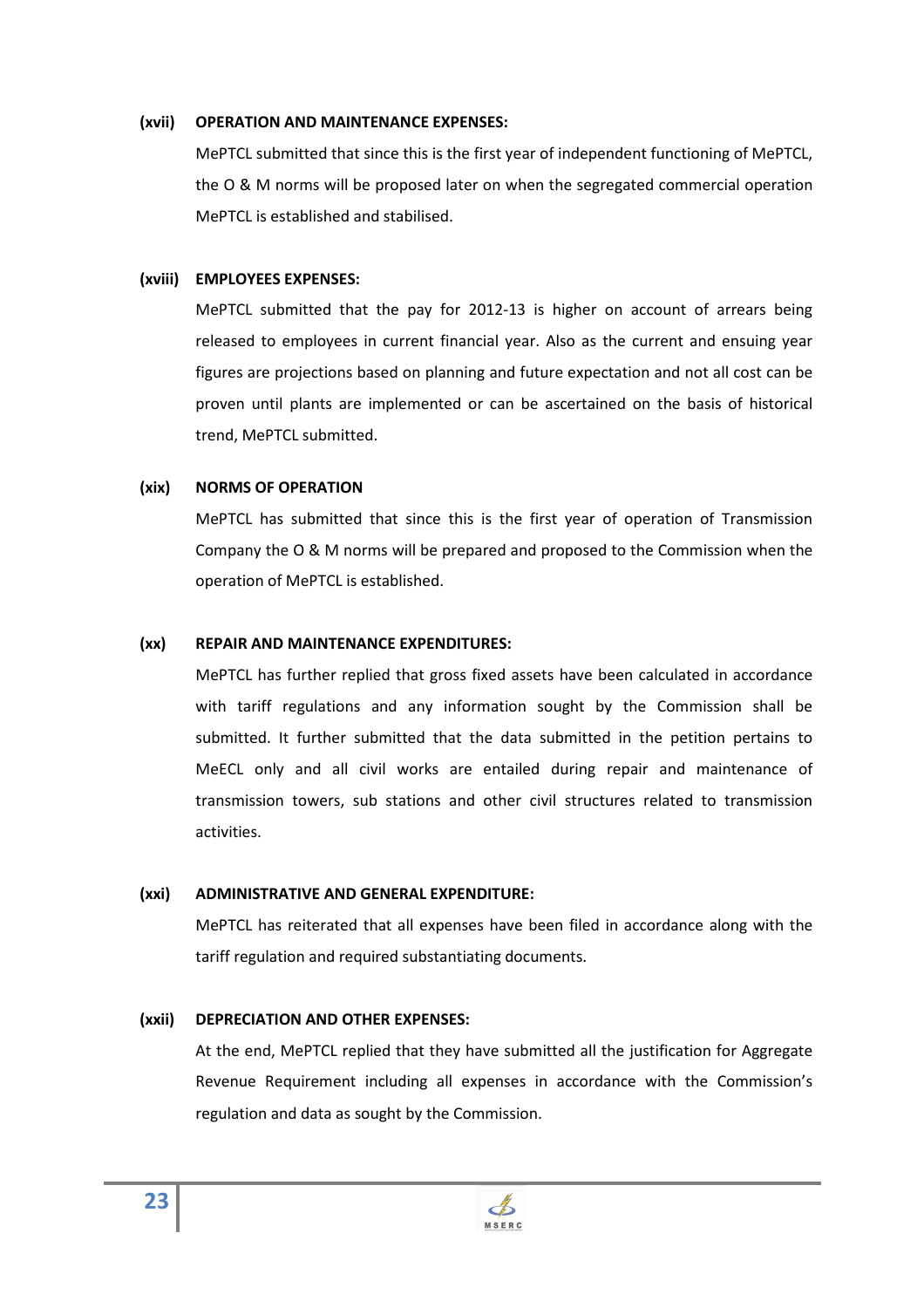The Commission consulted the members of State Advisory Committee on  $30<sup>th</sup>$  January 2013 & 20<sup>th</sup> February 2013. The salient features of the transmission ARR were presented before the members and the Commission called upon them to participate in the deliberations. The deliberations are discussed below:

 Shri Ramesh Bawri raised the issue of transmission losses in the State and suggested that these losses should be based on the energy accounts. He also put emphasis on the installation of correct metering at all 132 KV feeders and regular readings of such meters should become a practice. He suggested that Licensee should adopt a practice of energy audit immediately so that by next year correct figure of losses in transmission is known. He also raised the validation of the huge amount of investment in the tune of Rs.150 to Rs.200 crores made in the year 2012-13 by transmission licensee. He suggested that there should be some normative of circuit per km so as to validate the claim of the licensee in the ARR. However, he appreciated that separate petitions have been filed by SLDC, MePGCL and MePTCL as required under the Act. This would have led to a much better understanding of the workings of MeECL. Mr. Bawri requested the Commission to review the status of directions given to MeECL last year while finalizing the Tariff Order so that the road map given by the Commission is properly implemented in the interest of the public.

#### **Public Hearing**

 After getting the responses from the stakeholders, consumers and members of the Advisory Committee, the Commission held a public hearing on the ARR of all utilities on 25.03.2013. The hearing was attended by the officers of the Transmission licensee, Industries, Pensioner's Association, PHE and BIA. During the hearing, BIA counsel raised the following issues relating to transmission ARR for 2013-14.

- 01. No details of assets which were put in for use are given in the ARR. Therefore, without capitalisation of the assets there should not be any claim on depreciation or return on equity. Similarly return on equity should also be based on size of equity in accordance with the Commission's regulation in 70:30 ratios.
- 02. O & M expenses should be decided on normative basis in transmission and it should be controlled in accordance with the standard norms. Similarly, for employees cost counsel for BIA gave a reference to the order of the Hon'ble ATE to introduce efficiency in the operation while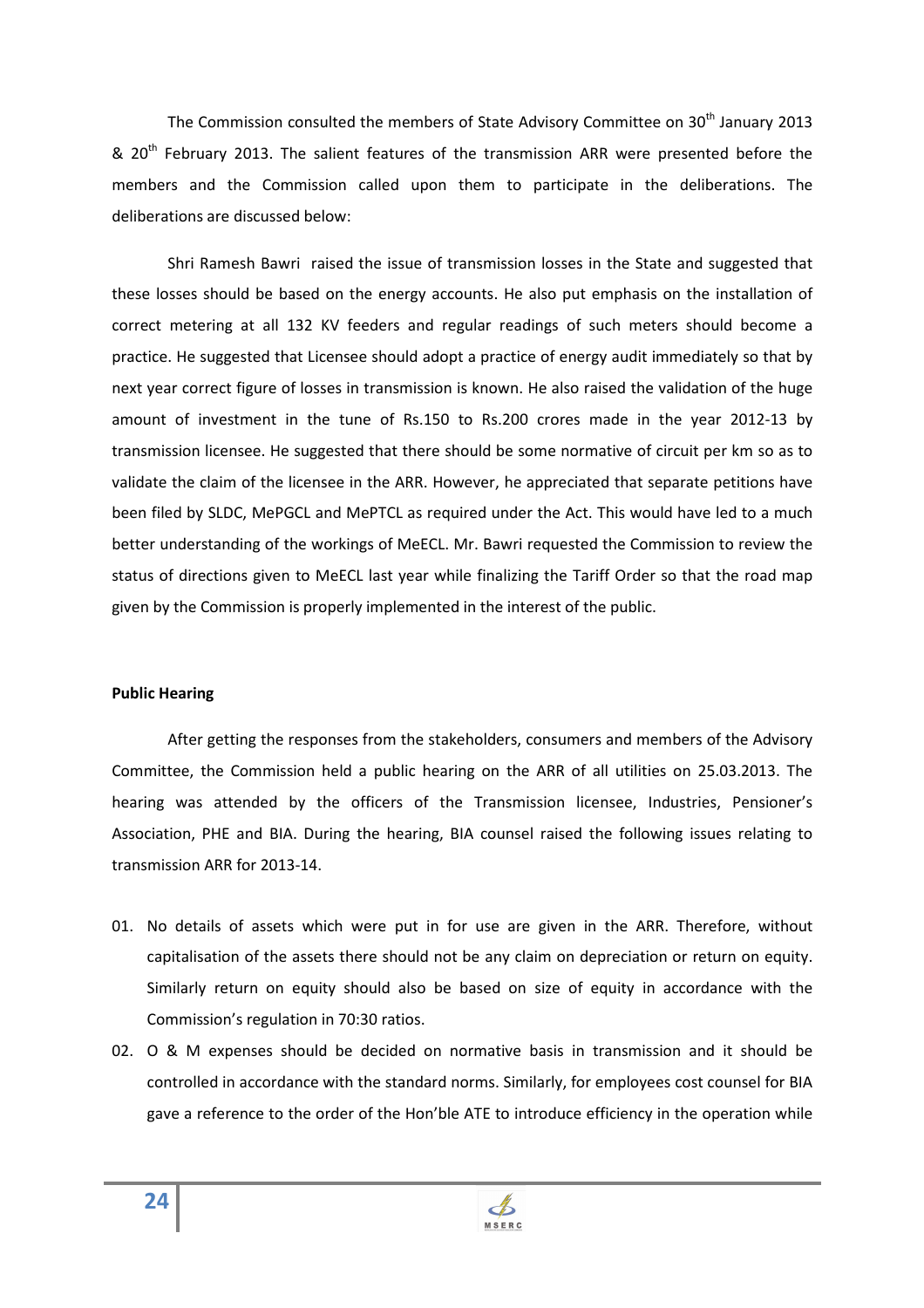sanctioning employees cost. Similarly, they have raised an objection on interest on working capital which should be charged in accordance with correct level of expenses.

## **Commission's View**

The Commission has considered the objections raised by consumers and members of Advisory Committee while deciding the transmission tariff for 2013-14. The Commission has agreed to the objections of the consumers that there is a need to conduct an energy audit of all 132 KV substations and associated lines to know the correct level of losses. Accordingly, the Commission directs MePTCL to initiate the exercise of energy audit in the transmission sector and determine the exact losses in the system by the time next ARR is filed. Similarly, the Commission is also serious to control O & M expenses in the transmission system. In this regard, the Commission directs MePTCL to submit the norms for O & M expenses, etc as per the Commission's regulations at the time of next tariff filing so that the Commission may take a view in the matter. All issues raised by the objectors are deliberated at appropriate places in the tariff order.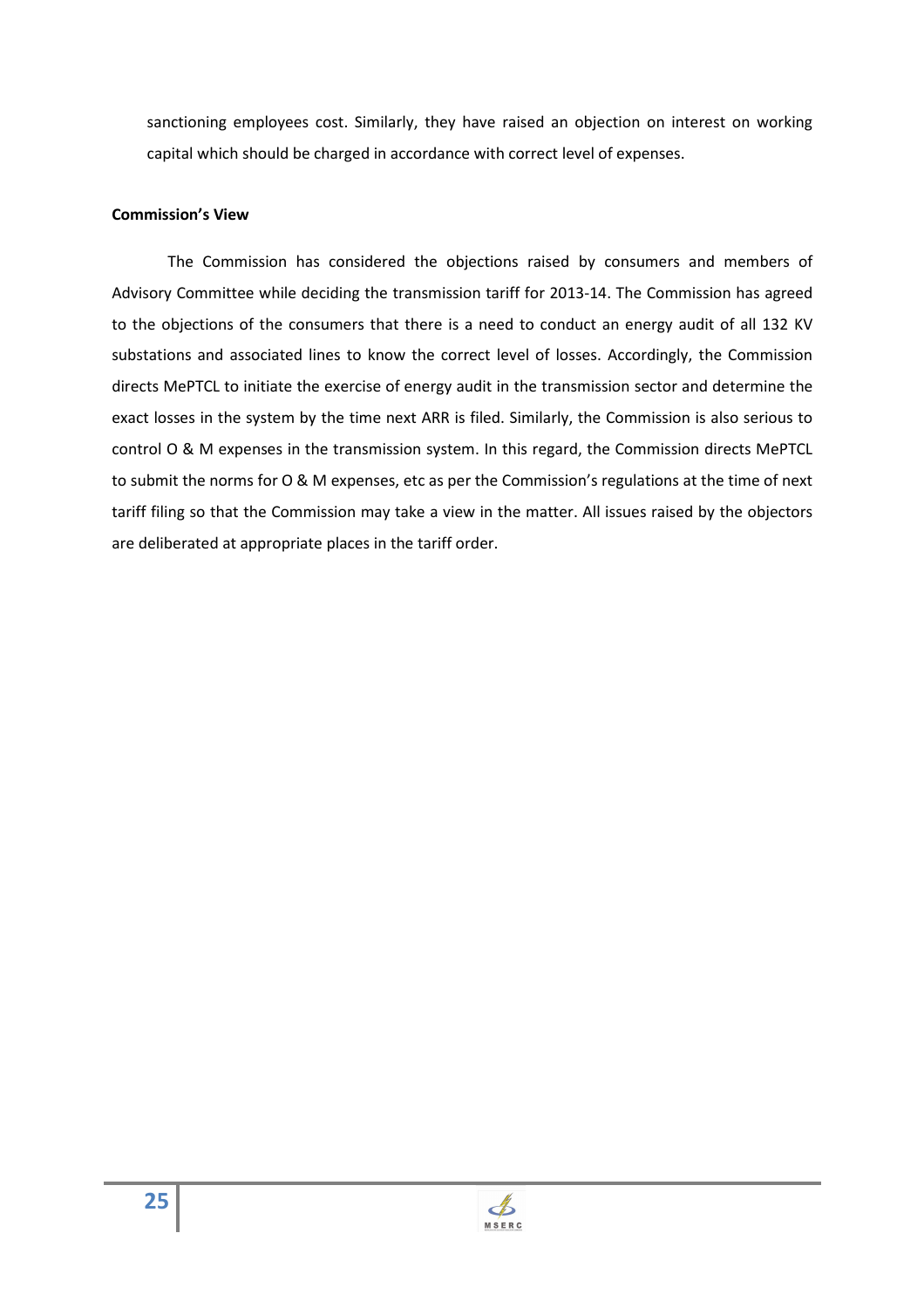This Chapter deals with the approach adopted by the Commission while determining the transmission tariff for the year 2013-14. The Commission has tried to adhere to its Regulations, the National Tariff Policy and provision of the Act. The Commission has tried to make a balance between the interest of the users of transmission system and the transmission utility. Since, power sector in the State of Meghalaya is growing at a very fast rate, it would be reasonable to give fair treatment to the transmission utility so that power is transferred from outside to the State of Meghalaya and viceversa in a smooth and stable manner. Since the transmission company has started functioning independently w.e.f. 01.04.2012, there is no separate financial statement of accounts for the transmission licensee for 2012-13. Moreover, in the process of reforms and restructuring the statement of accounts for MeECL the holding company is also not final from FY 2010-11 onwards. Accordingly, the Commission has validated the ARR on the basis of actual expenditures for current year 2012-13 for the months April to September 2012 and pre audited records of 2010-11 & 2011- 12. However, the Commission shall validate all expenses and revenue records at the time of next ARR for 2014-15 when the audited accounts are submitted to the Commission. In this chapter, the Commission is dealing with the regulations prescribed in MSERC (Terms and Conditions for Determination of Tariff) Regulations, 2011. The Regulations prescribes the following:

# **(1) Capital Cost**

Regulation 70 prescribes the actual capital expenditure as on the date of commercial operation in the case of new investment shall be subject to prudence check by the Commission. However, investment made prior to and up to 31st March immediately preceding the date of the notification of these regulations shall be considered on the basis of audited accounts or approvals already granted by the Commission. Scrutiny of the capital cost estimates by the Commission shall include the reasonableness, financing plan, interest during construction, use of efficient technology, gestation period and such other matters relevant for determination of tariff.

# **(2) Additional Capitalization**

Regulation 71 prescribes the additional expenditures within the original scope of work actually incurred after the date of commercial operation and up to the cut off date may be admitted by the Commission subject to prudence check.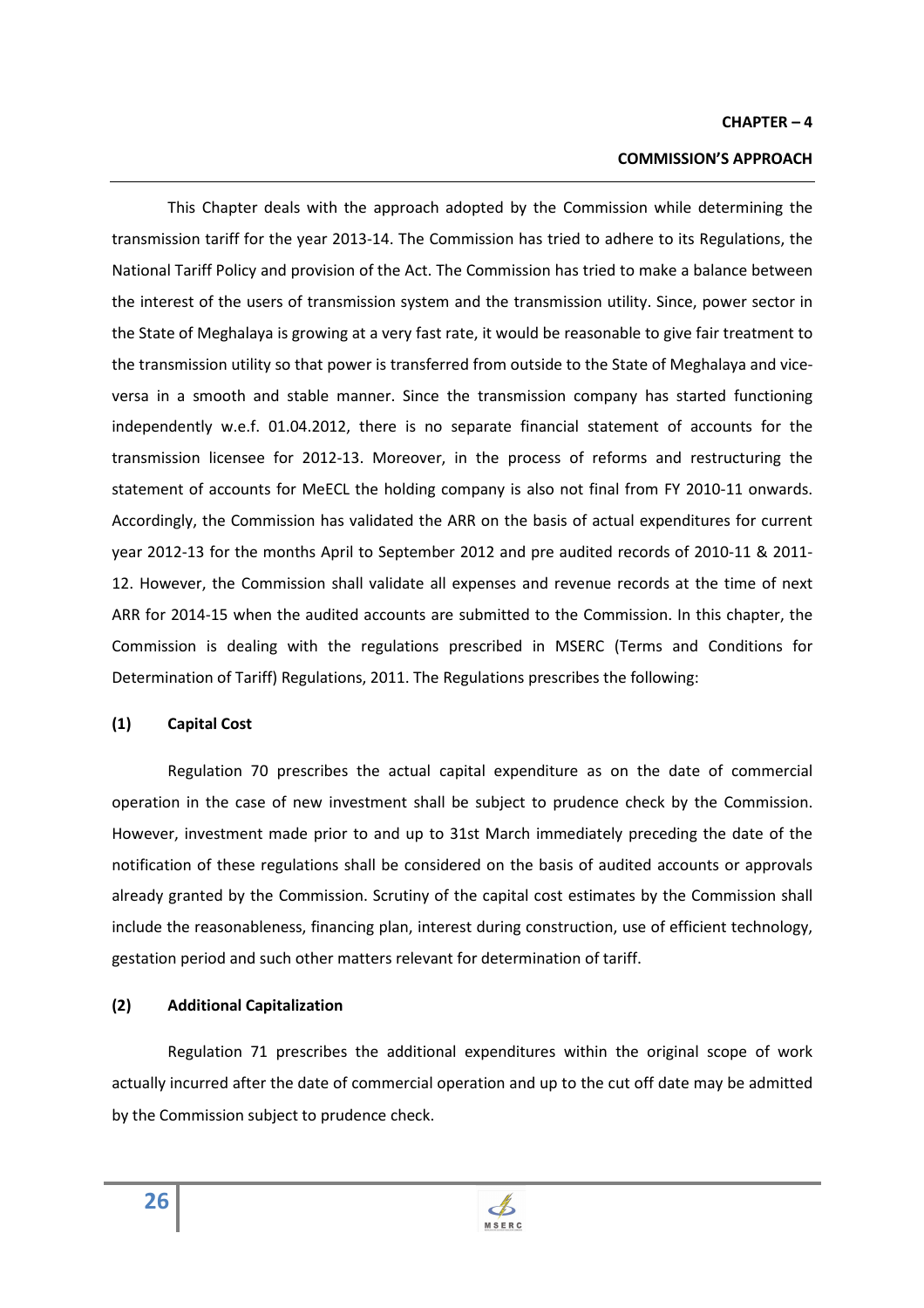#### **(3) Debt-equity ratio**

Regulation 73 prescribes that for the purpose of determination of tariff, debt-equity ratio in the case of existing, ongoing as well as new projects commencing after the date of notification of these regulations shall be 70:30. Where equity employed is more than 30%, of the capital cost the amount of equity for the purpose of tariff shall be limited to 30% and the balance shall be treated as loan. Where actual equity employed is less than 30%, of the capital cost the actual equity employed shall be considered. The Commission may, in appropriate case, consider equity higher than 30% for the purpose of determination of tariff, where the transmission licensee is able to establish to the satisfaction of the Commission that deployment of equity more than 30% is in the interest of general public. The debt and equity amounts arrived at in accordance with regulations shall be used for calculating interest on loan and return on equity. In the absence of audited accounts for separate entity it would not be prudent to accept the size of the equity as claimed. Therefore, the Commission has considered the same return on equity as allowed to MeECL as a single entity in the financial year 2012-13 to be distributed uniformly in three companies, i.e., Generation, Transmission and Distribution. However, after finalisation of the accounts in lieu of transfer scheme the Commission will take a view for determining the legitimate entitlement of return on equity.

### **(4) Calculation of ARR:**

Regulation 73 prescribes that Aggregate Revenue Requirement shall comprise of the following:

- (a) Return on Equity as may be allowed
- (b) Interest on Loan capital
- (c) Operation and Maintenance expenses
- (d) Interest on Working Capital
- (e) Depreciation as may be allowed
- (f) Taxes on Income
- (g) Annual License Fee

 The net annual revenue requirement of a transmission licensee shall be worked out by adjusting the following in the annual revenue requirement computed under the regulations: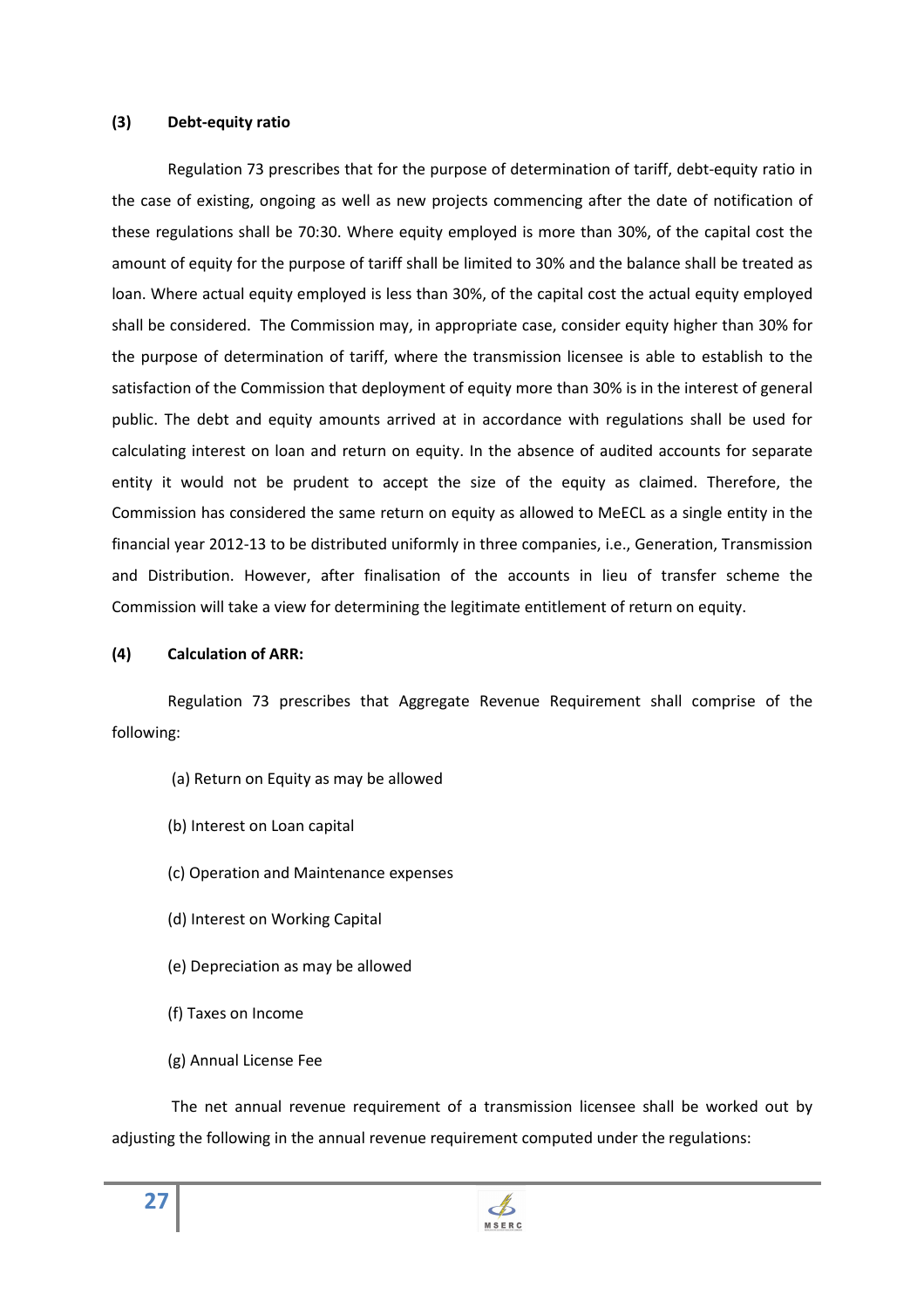(a) Income from surcharge and additional surcharge from open access consumers if any,

(b) Transmission and / or wheeling charges recovered from open access customers, if any

(c) Authorized portion of Income / Revenue from other business engaged in by the Licensee for optimum utilization of assets, if any.

## **(5) Return on Equity:**

Regulation prescribes that Return on Equity shall be computed on the equity base determined in accordance with regulation 72 and shall not exceed 14 %. Provided that in case of projects commissioned on or after 1-4-2010, an additional return of 0.5 % shall be allowed if such projects are completed within the time line specified in Appendix --- II of CERC (Terms and Conditions of Tariff) Regulations, 2009 (Refer Annexure-2)

- i. Provided that an additional return of 1.5 % shall be allowed if such projects are completed within the original sanctioned project cost without any cost overrun.
- ii. Provided that equity invested in a foreign currency may be allowed a return up to the prescribed limit in the same currency and the payment on this account shall be made in Indian Rupees based on the exchange rate prevailing on the due date of billing.

The equity amount appearing in the Balance Sheet as per Transfer Scheme notification will be considered for the purpose of considering the return for the first year of operation.

The Transfer Scheme dated 31.03.2012 provides amendment to the original transfer scheme dated 2010 wherein it is mentioned that all assets and liabilities shall stand transferred from MeECL to MePTCL w.e.f. 01.04.2012. However, the transfer value of assets and liabilities shall be derived from the duly audited accounts of MePTCL and MeECL for the financial year 2011-12. Accordingly, at this stage when there is no separate account for MeECL/MePTCL and in the absence of audited accounts, the Commission is unable to recognise the equity as projected in the petition. Therefore, the Commission is allowing the same return as allowed last year equally to each company segregated out of MeECL subject to correction if any required at the time of audited results.

# **(6) Interest on loan:**

 Regulation 75 prescribes that Interest and finance charges on loan capital shall be computed on the outstanding loans, duly taking into account the schedule of loan repayment, terms and conditions of loan agreements, bond or debenture and the prevailing lending rate of bank and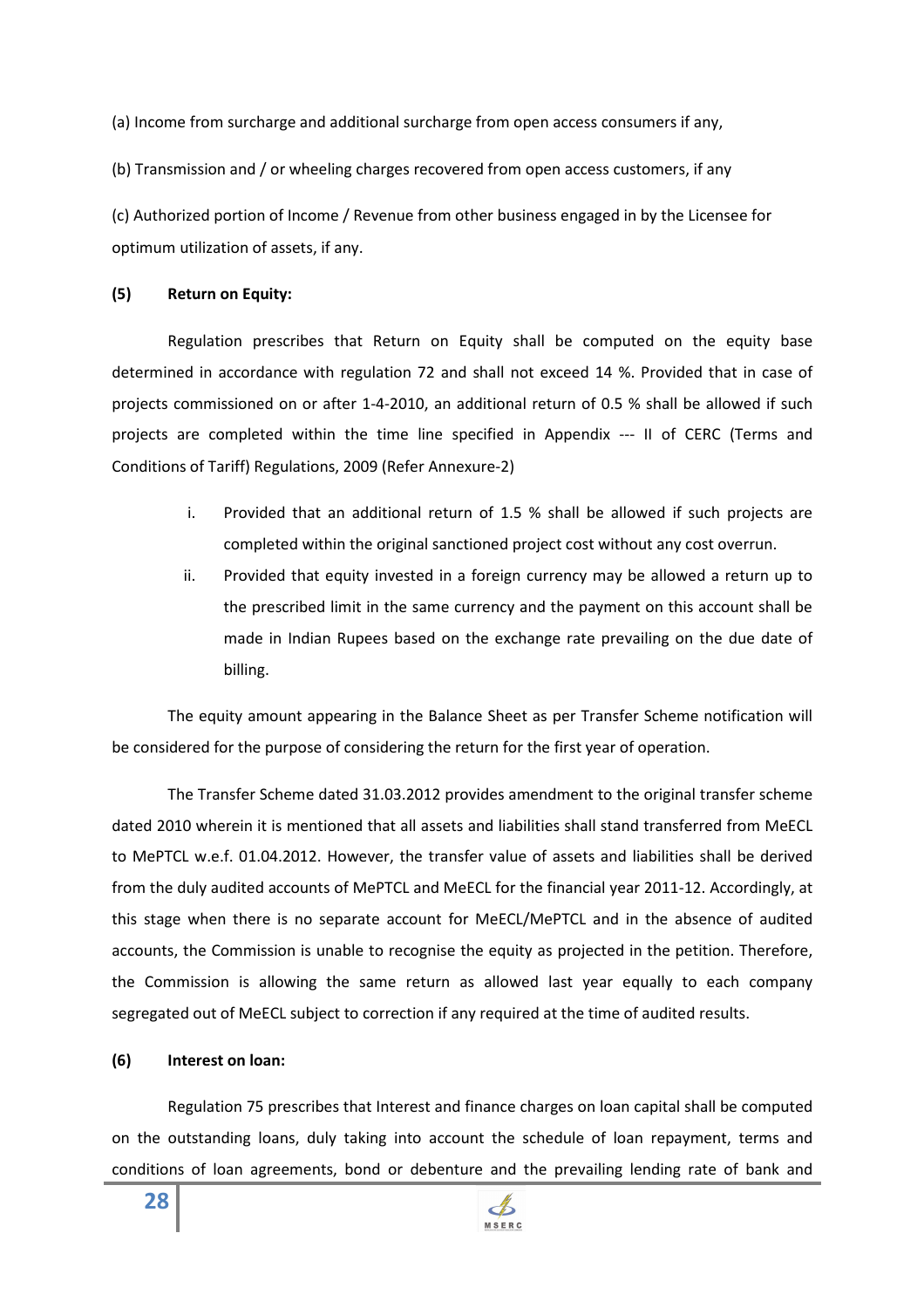financial institution specified therein. Provided that the outstanding loan capital shall be adjusted to be consistent with the loan amount determined in accordance with regulation 72. The interest and finance charges attributable to Capital Work in Progress shall be excluded. The transmission licensee shall make every effort to swap loans as long as it results in net benefit to the beneficiaries. The costs associated with such swapping shall be borne by the beneficiaries. The changes to the loan terms and conditions shall be reflected from the date of such swapping and benefit shared between the beneficiaries and the licensee in a ratio 50:50. In this petition since there is no claim on interest payable to loans, the Commission is not considering interest on loans.

#### **(7) Operation and Maintenance:**

 Regulation 77 prescribes a methodology of calculating O & M expenses which shall comprise of the following components:

(a) Employee Cost

- (b) Repairs and Maintenance
- (c) Administration and General Expenses.

Regulation prescribes that the Licensee shall submit O&M expenses budget indicating the expenditure under each head of account showing actual of the last financial year, estimates for the current year and projections for the next financial year. The norms for O&M expenses on the basis of circuit kilometres of transmission lines, transformation capacity and number of bays in substations shall be submitted for approval of the Commission. The Commission shall verify the budget estimates and projections and allow the expenditure depending on its views about the reasonableness of the projections. Increase in O& M expenses due to natural calamities or insurgency or other factors not within it control shall be considered by the Commission. In absence of normative set so far, the Commission is allowing actual cost of O & M of the previous year, preaudited results of 2011-12 subject to correction with inflation factors. However, the Commission directs MePTCL to propose the normative as required in the Regulations at the time of next filing of ARR.

### **(8) Interest on working capital:**

Regulation 77 prescribes to calculate Interest on Working Capital in the following manner;

(a) Operation and maintenance expenses for one month;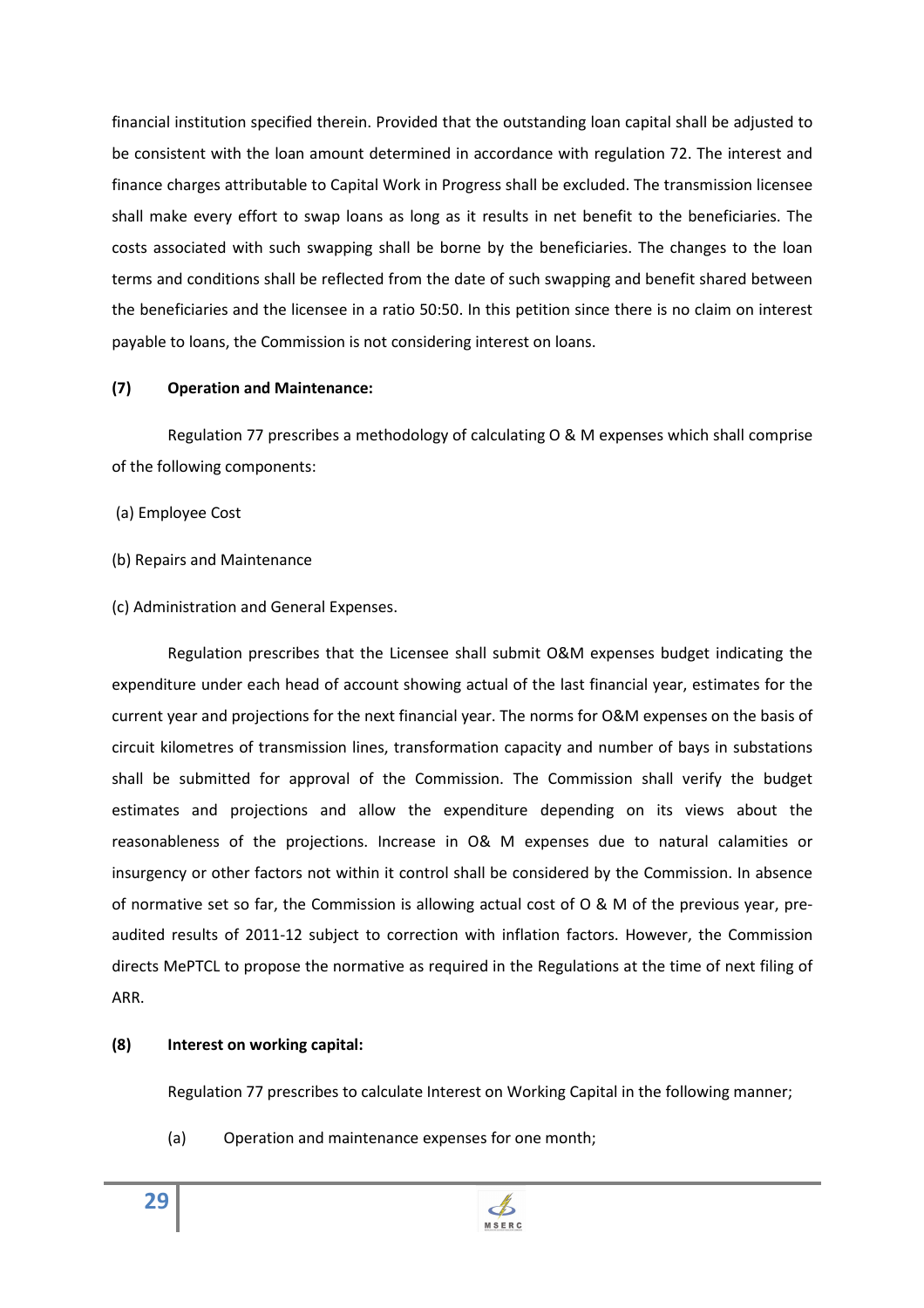- (b) Budget for maintenance spares at the rate of 1% of the historical cost escalated at the rate of 6% per annum from the date of commercial operation and
- (c) Receivables equivalent to two months transmission charges calculated on target availability level.

(2) Rate of interest on working capital shall be on normative basis and shall be equal to the short-term Prime Lending Rate of State Bank of India as on 1st April of the financial year for which the licensee files petition for Aggregate Revenue Requirement and tariff proposal. The interest on working capital shall be calculated on normative basis not withstanding that the licensee has not taken working capital loan from any outside agency.

As per the records of MePTCL there is no separate accounting for interest on loan and interest for working capital arranged from commercial banks. Accordingly, the Commission on the basis of actual records, allows interest on working capital and no interest on loan.

## **(9) Depreciation**

Regulation 78 prescribes that Depreciation expenses for the purpose of tariff determination, depreciation shall be computed in the following manner:

(a) The asset value for the purpose of depreciation shall be the capital cost of the assets as admitted by the Commission where:

The opening asset's value recorded in the Balance Sheet as per the Transfer Scheme Notification s hall be deemed to have been approved, subject to such modifications as may be found necessary upon audit of the accounts, if such a Balance Sheet is not audited. Consumer contribution or capital subsidy/ grant etc shall be excluded from the asset value for the purpose of depreciation.

(b) For new assets, the approved/accepted cost for the asset value shall include foreign currency funding converted to equivalent rupee at the exchange rate prevalent on the date of foreign currency actually availed but not later than the date of commercial operation.

(c) Depreciation shall be calculated annually as per straight-line at the rates specified in Appendix – II of CERC (Terms and Conditions of Tariff) Regulations 2009 (Refer Annexure-II) of these regulations: Provided that land is not a depreciable asset and its cost shall be excluded from the capital cost while computing the capital cost of the asset. The salvage value of the asset shall be 10 % and the depreciation shall be allowed upto a maximum of 90 % of the capital cost of the asset.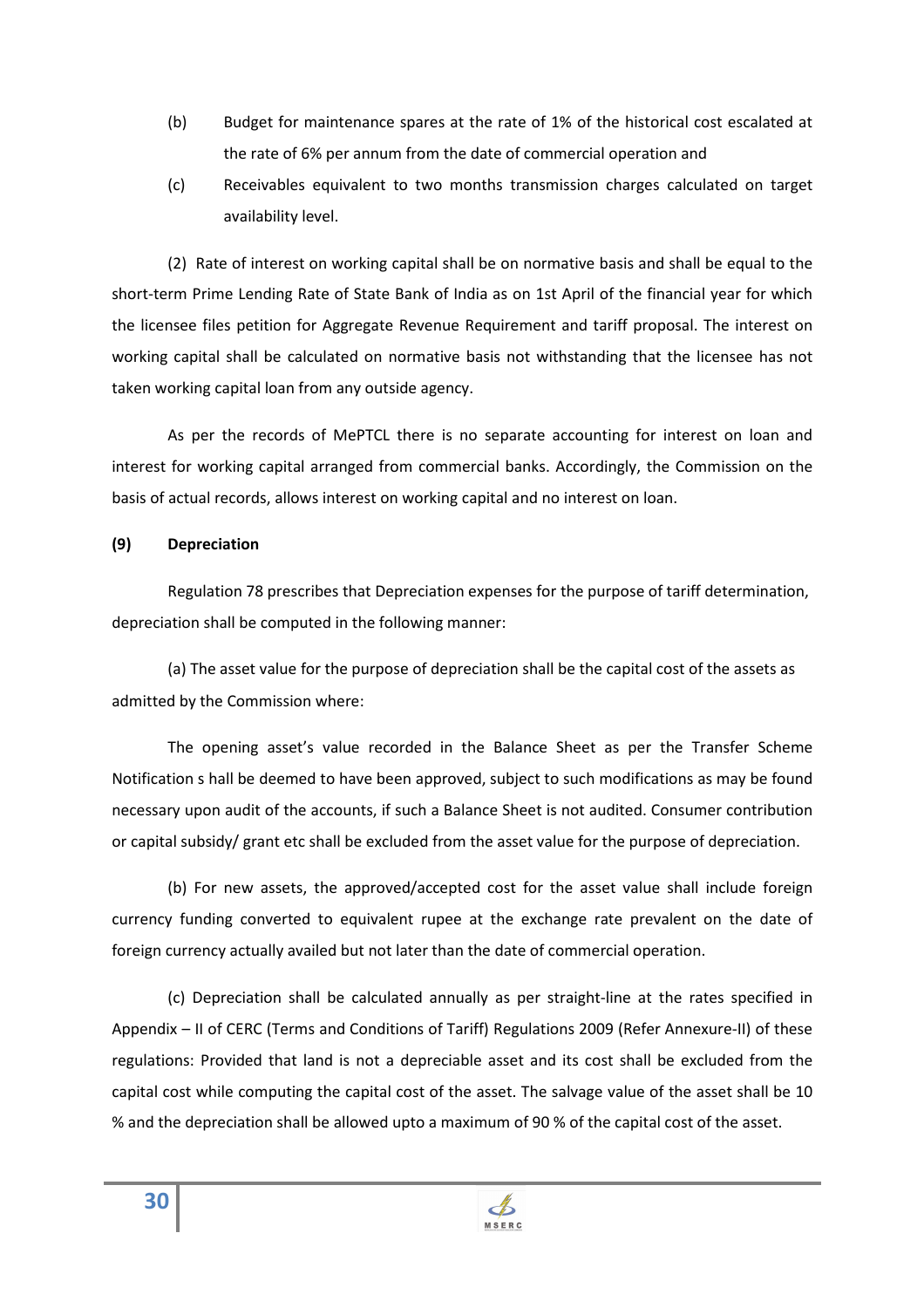The Commission has tried to work out the assets in use on the basis of completion certificates or records and allowed depreciation on the completed assets only.

# **(9) Income Tax**

Regulation 79 prescribes that Income Tax on the Licensed business of the Transmission Licensee shall be treated as expense and shall be recoverable from consumers through tariff. However, tax on any income other than that of its Licensed business shall not be a pass through, and it shall be payable by the Transmission Licensee itself. The income tax actually payable or paid shall be included in the ARR. Any under recovery or over-recovery of tax on income shall be adjusted every year on the basis of income tax assessment under the Income-Tax Act 1961 as certified by the statutory auditor. Since there is no payment of Income Tax in 2012-13, the Commission is not allowing income tax in the ARR for 2013-14.

# **(10) Norms of Operation:**

 Regulation 80 prescribes that the norms of operation for the transmission licensee, subject to modifications thereof from time to time shall be as under:

(a) Auxiliary Energy Consumption in the Sub-Station.

The cost of auxiliary consumption in the sub-station for the purpose of air-conditioning, lighting, and consumption in other equipment shall be borne by the transmission licensee and considered as part of Operation and Maintenance expenses under the head General and Administration Overhead.

(b) Target Availability of the Transmission System for recovery of full transmission charges. The Normative Annual Transmission Availability Factor (NATAF) of the Transmission System shall be 98%. The Commission has allowed 98% as availability of transmission line for 2013-14.

# **(11) Payment of transmission charges by customers**

Regulation prescribes that a transmission licensee shall be allowed to recover his net annual revenue requirement for financial year through transmission charges as one or combination of the following charges:

(a) Transmission charges which may consist of a fixed charge, demand charge and an energy charge or a combination of these;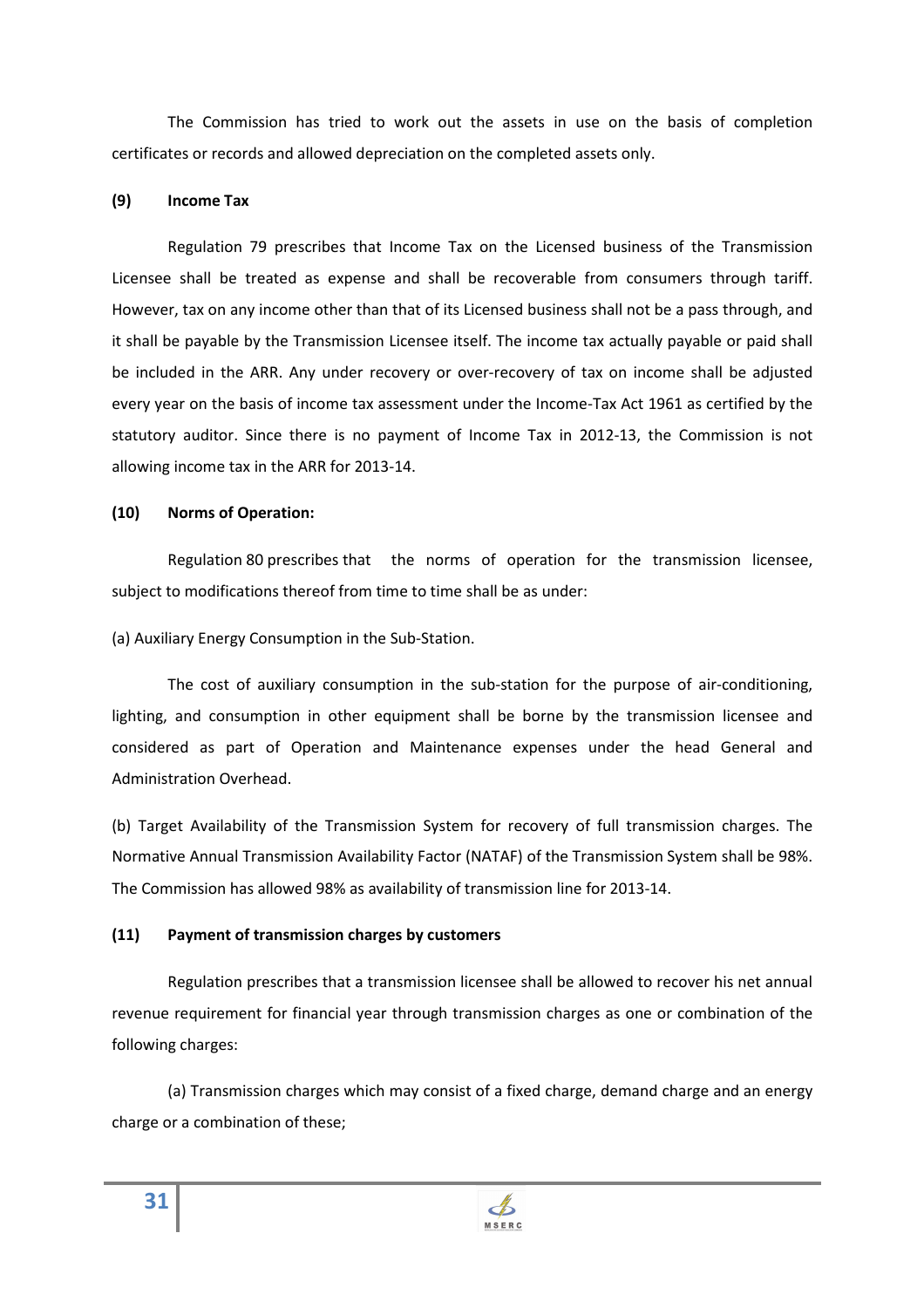(b) Connectivity charge, which shall be levied to meet the cost of connecting the customer to the licensee's transmission system;

(c) Parallel operation charge shall be levied for Captive Power Plant if the plant is connected with the grid.

(2) Transmission charges shall be calculated on a monthly basis.

(3) Transmission charges shall be recovered from distribution licensees and open access customers.

The Commission has allowed recovery of annual transmission charges from single distribution licensee in the State in 2013-14. The charges to be paid for use of transmission system by open access consumers shall be determined separately for 2013-14. All charges shall be applied from 01.04.2013.

## **(12) Transmission losses**

Regulation says that The Commission shall fix the norm for transmission losses based on the loss reduction plan provided by the licensee. The Commission shall make a periodical review of the reduction in transmission losses with reference to the norms fixed by it. In the case of failure to achieve the target for loss reduction, the Commission will not allow the excess over the norm as a pass through. Only Transmission Losses fixed as provided for in clause (1) above shall be debited to energy account of customers of the transmission system. The Commission find difficulty in allowing transmission losses without energy audit at all interconnecting points in intra-state transmission lines. Accordingly, the Commission is allowing transmission losses as allowed last year subject to verification from SLDC. However, the Commission directs MePTCL to submit the correct level of losses by energy audit and loss reduction trajectory at the time of next filing of ARR.

On the basis of actual records, provision of regulations, practices followed by this Commission in previous year, the Commission has determined the annual fixed charges for transmission licensee for FY 2013-14.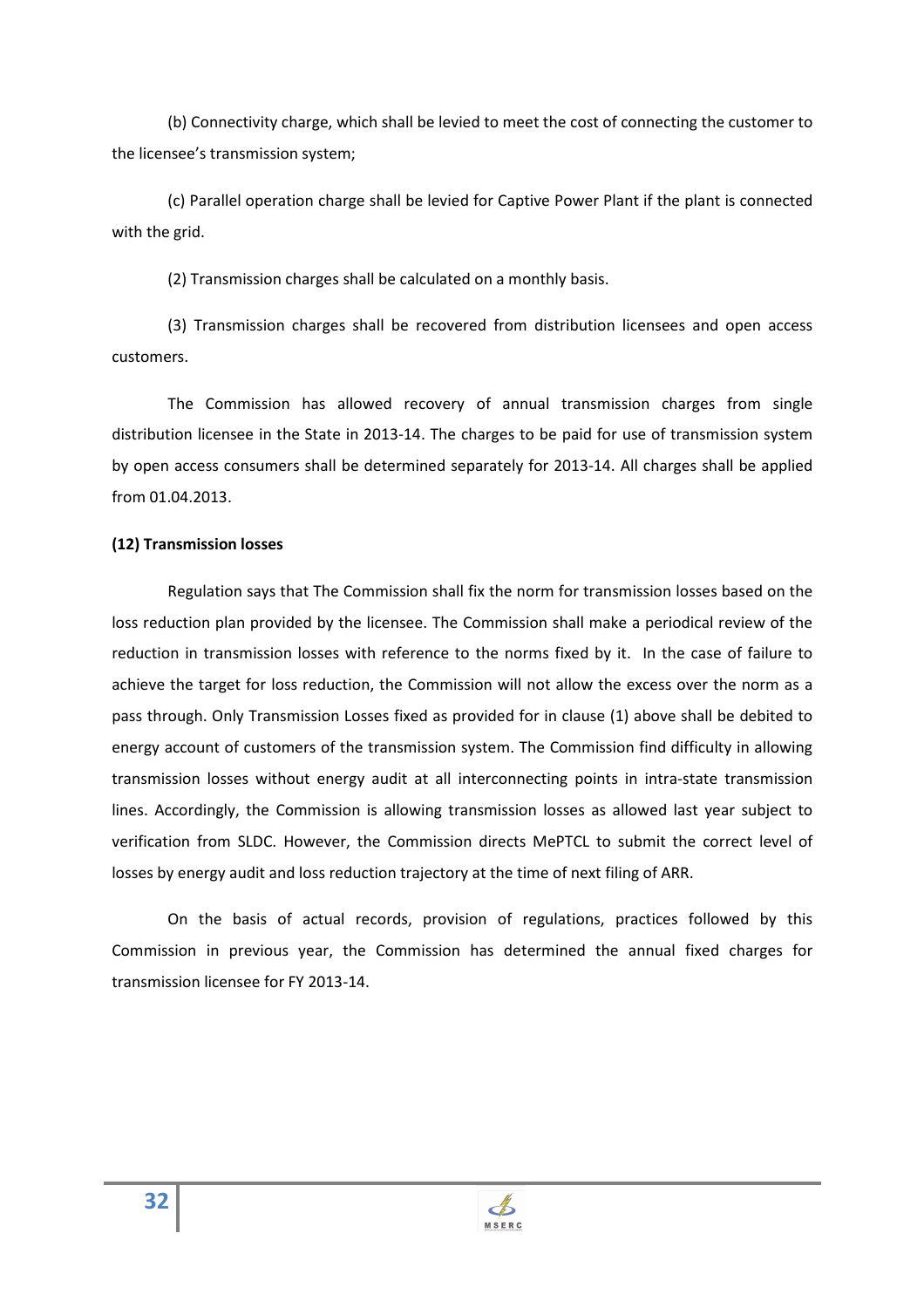## **COMMISSION'S ANALYSIS, SCRUTINY AND CONCLUSION**

MePTCL has proposed ARR for FY 2013-14 in accordance with provisions of Tariff Regulation 2011. This Aggregate revenue requirement is based on provisional financial accounts for 2011-12 and transfer scheme as notified by Govt. of Meghalaya. MePTCL has submitted that as per Govt. Notification MePTCL has to function as independent corporation w.e.f. 01.04.2012. However, they have not started their business as separate entity and have not finalised a commercial agreement with generating corporation MePGCL and distribution licensee MePDCL. While determining the AFC for FY 2013-14, MePTCL has considered revenue from other sources such as surcharge from open access consumers.

#### **Commission's analysis**

 As per Regulation 73 (1) of the Tariff Regulation 2011, the annual expenditure of MePTCL has to be computed by allowing following costs:

- (a) Operation and Maintenance Expenditures.
- (b) Interest on Loan Capital.
- (c) Interest on Working capital.
- (d) Depreciation as may be allowed by the Commission.
- (e) Return on Equity as may be allowed by the Commission.
- (f) Taxes on Income.
- (g) Annual License Fees.

In order to compute return on equity, interest and depreciation, the Commission has allowed the gross fixed assets of MePTCL for 2013-14 in the following manner.

### **Gross Fixed Assets:**

 MePTCL has projected provisional gross fixed assets as on 31.03.2012 for MePTCL as Rs.74.54 crores. The details are given in the table below: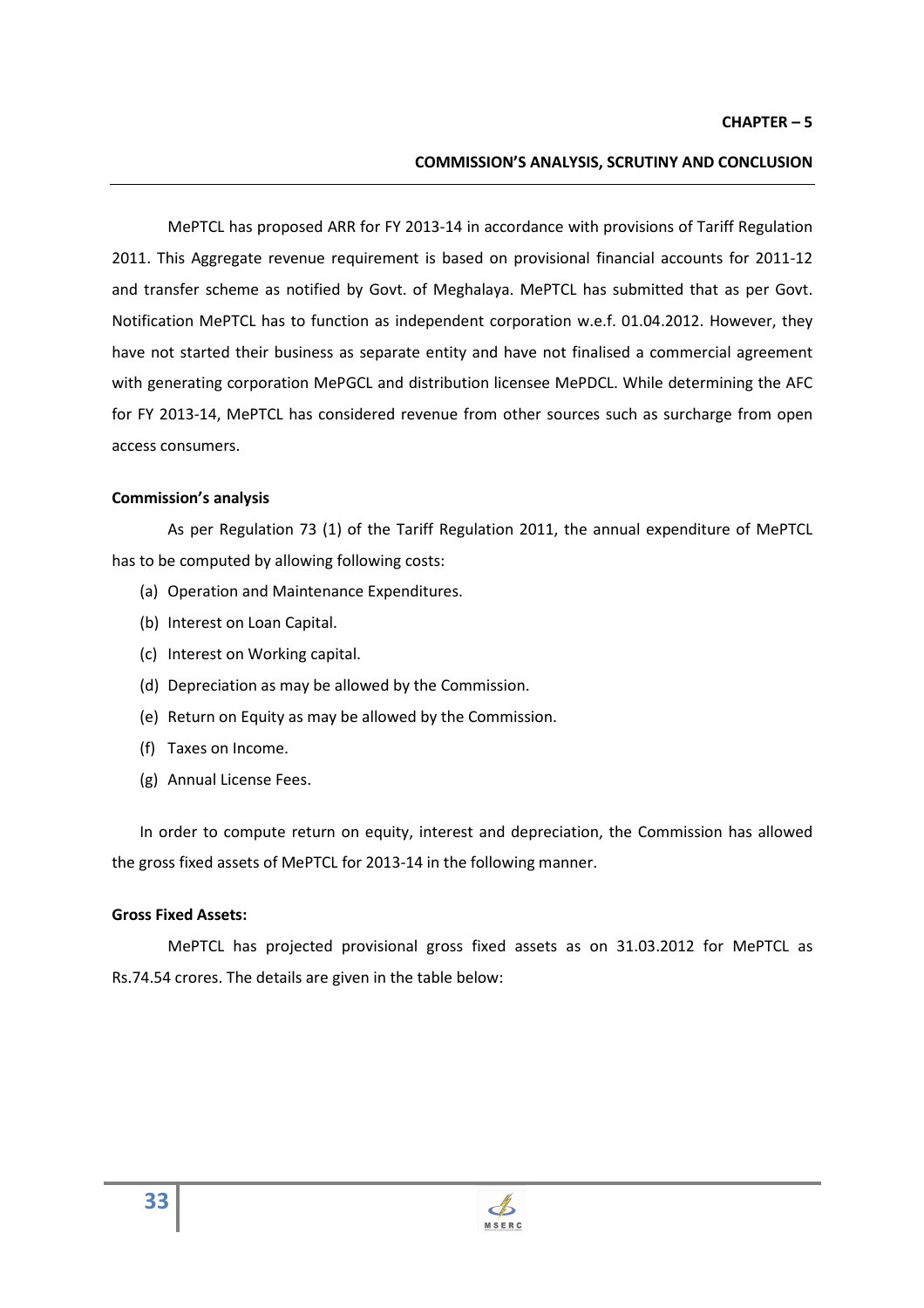| TABLE 14 - GROSS FIXED ASSETS (Rs. Crores) |          |          |  |  |  |
|--------------------------------------------|----------|----------|--|--|--|
| Particulars                                | MePTCL   | MSERC's  |  |  |  |
|                                            | Proposal | Approval |  |  |  |
| Opening GFA as on 01.04.2012               | 74.54    | 74.54    |  |  |  |
| Addition to GFA during FY 2012-13          | 154.56   | 56.56    |  |  |  |
| Less retirement of GFA during FY 2012-13   | $\Omega$ | $\Omega$ |  |  |  |
| Closing GFA as on 31.03.2013               | 229.1    | 131.1    |  |  |  |
| Opening GFA as on 01.04.2013               | 229.1    | 131.1    |  |  |  |
| Addition to GFA during FY 2013-14          | 44.67    | U        |  |  |  |
| Less retirement of GFA during FY 2013-14   | 0        | $\Omega$ |  |  |  |
| Closing GFA as on 31.03.2014               | 273.77   | 131.1    |  |  |  |

 Regulation 70 provides that actual capital expenditure as on the date of commercial operation in the cases of new investment shall be subject to prudence check by the Commission. However, investment made prior to publication of this regulation, the Commission shall take values on the basis of audited accounts. In the present scenario where no final accounts are audited after MePTCL has come into operation w.e.f. 01.04.2012, the Commission has not allowed the values of assets as projected without audited accounts. Therefore, the Commission has tried to establish values of gross fixed assets on the basis of information submitted by the Corporation and opening values of assets as prescribed by the transfer scheme notified by the Government. The Commission has analysed the data given to it by MePTCL on 14.01.2013 wherein the actual cost of transmission network and other details of investments and completion certificate issued by Electrical Inspector were given. In the absence of separate financial accounts, the Commission is allowing Rs.56.56 crores as assets added in 2012-13 on the basis of information submitted by the licensee. Similarly, in 2013-14 Rs.44 crores is projected to be added. In accordance with the Regulation the Commission is allowing the GFA which are in use. The Commission has allowed Rs.131.1 crores as a provisional closing balance for determination of the ARR for 2013-14. However, after the audited results are submitted these figures shall be validated.

 $\mathcal{A}$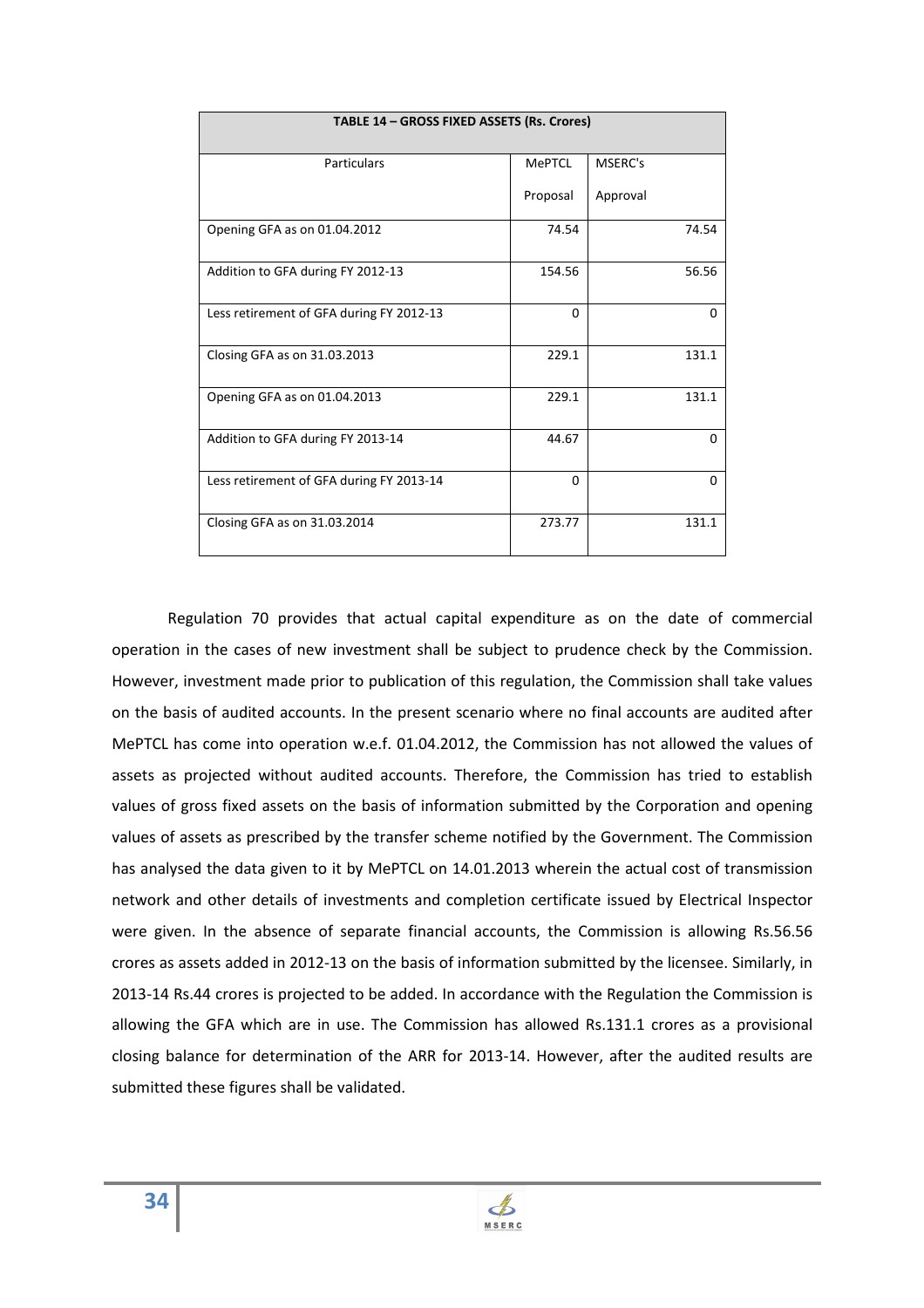## **Return on Equity:**

Regulation 72 specifies that the capital cost should be funded in 70:30 ratio of debt and equity. Regulation 74 prescribes that RoE shall be computed on the equity based as determine in accordance with Regulation 72 and shall not exceed 14%. It is also specified that the equity amount appearing in the balance sheet as per transfer scheme notification will be considered for the purpose of the return for the first year of operation. The transfer scheme dated 31.03.2010 provides Rs.58.20 crore as GFA of MePTCL and the equity capital is provided as Rs.68.60 crore. MePTCL has considered Rs.9.61 crores as RoE @ 14% on the equity base of Rs.68.60 crore. As mentioned in the Commission's approach, without audited accounts the Commission would not recognise the equity projected by MePTCL for ARR purpose. Accordingly, the Commission is allowing same amount of return on equity as allowed last year to be distributed uniformly in all three utilities. The Commission has allowed to MeECL Rs.28.28 crores as return on equity in the year 2012-13. This year the Commission has dividing this RoE amount into three parts and allowed Rs.9.43 crores to MePTCL as return on equity for FY 2013-14. This may be taken as provisional value subject to correction at the time of audited accounts reflecting the equity size.

| <b>TABLE 15-RETURN ON EQUITY (Rs. Crores)</b> |          |          |              |  |
|-----------------------------------------------|----------|----------|--------------|--|
|                                               |          | MePTCL   | <b>MSERC</b> |  |
| <b>Particulars</b>                            |          | Proposal | Approval     |  |
| <b>Particulars</b>                            | 2012-13  | 2013-14  | 2013-14      |  |
| Opening equity as per transfer scheme         | 68.61    | 68.61    | 68.61        |  |
| Addition during the year                      | $\Omega$ | $\Omega$ | O            |  |
| Closing equity                                | 68.61    | 68.61    | 68.61        |  |
| Equity considered for RoE                     | 68.61    | 68.61    | 68.61        |  |
| ROE %                                         | 14       | 14       | 14           |  |
| ROE in Rs. Crores                             | 9.61     | 9.61     | 9.43         |  |

# **O & M expenses:**

Regulation 76 provides that operation and maintenance shall mean the total of all expenditures under the following head:

- (a) Employees cost,
- (b) Repair and Maintenance.
- (c) Administrative and General Cost.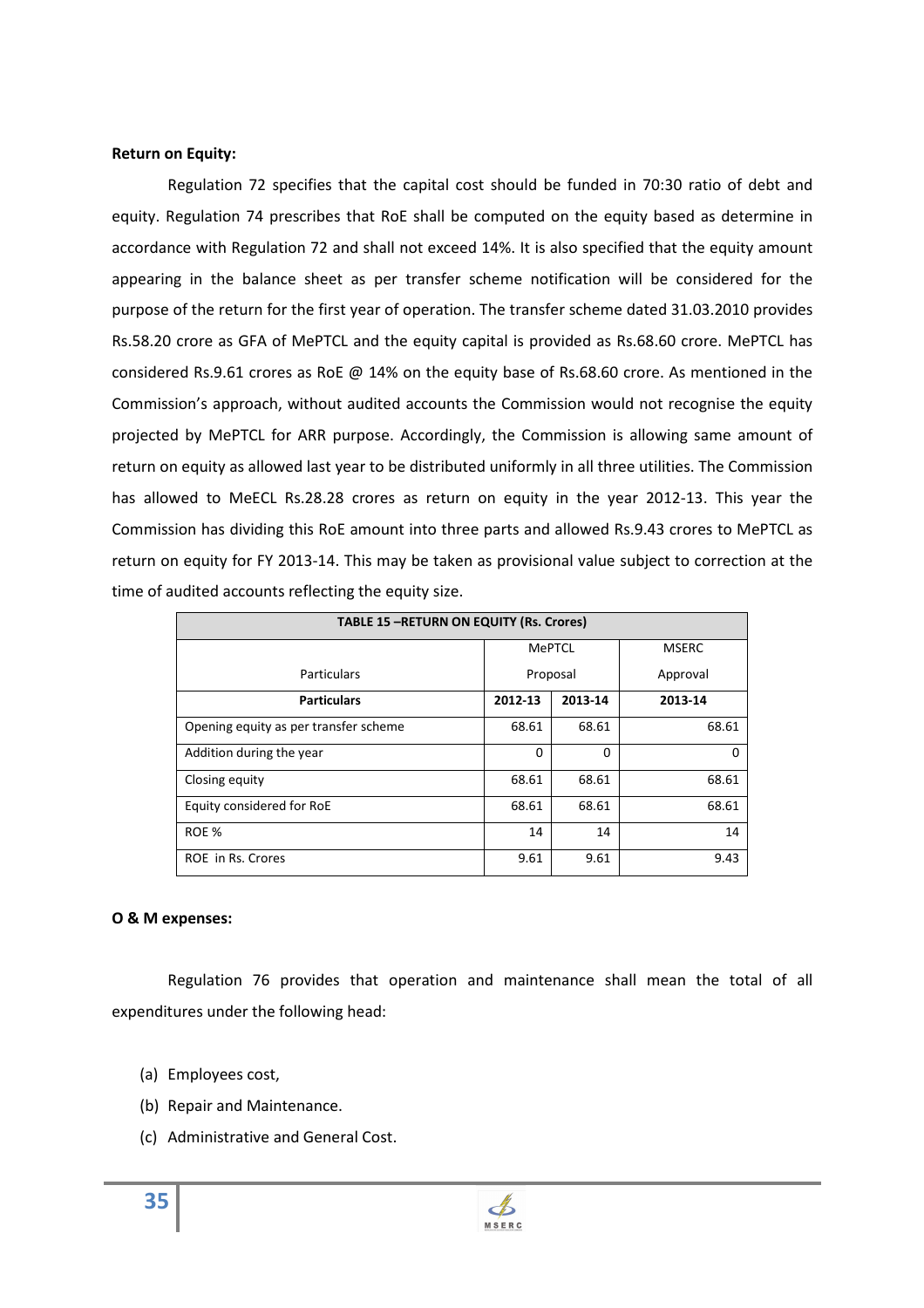Under the Regulation MePTCL has to submit O & M expenses under each head showing actual of the last financial year, estimates for the current year and projection for the next financial year. It is also prescribed that transmission licensee shall submit the norms for O & M expenses on the basis of circuit kilometres of transmission lines and transformation capacity to the Commission so that it may approve these norms.

In absence of final audited accounts separately for Transmission Corporation, the Commission finds difficulty in allowing the proposed expenses of O & M in the ARR for 2013-14. As per the information dated 14.01.2013 given to the Commission on actual O& M costs for transmission during April to September 2012 on the basis of the accounts, the O & M costs is coming around Rs.18.64 crores in six months. The details of actual costs are given below:

| TABLE 16 - ACTUAL O & M EXPENSES APRIL-SEPT - 2012 (Rs. Crores) |       |           |      |              |       |  |
|-----------------------------------------------------------------|-------|-----------|------|--------------|-------|--|
| O & M expenses                                                  |       | MeECL     |      | Transmission |       |  |
|                                                                 | Total | 1/3 MeECL | Own  | 1/3 MeECL    | Total |  |
| R & M expenses                                                  | 0.09  | 0.03      | 1.26 | 0.03         | 1.29  |  |
| Employees                                                       | 28.62 | 9.54      | 6.82 | 9.54         | 16.36 |  |
| A & G                                                           | 1.66  | 0.55      | 0.57 | 0.55         | 1.12  |  |
| Total                                                           | 30.37 | 10.12     | 8.65 | 10.12        | 18.77 |  |

| TABLE 17 - PROJECTED O & M EXPENSES OCTOBER - MARCH 2013 (Rs. Cr.) |       |           |              |           |       |  |
|--------------------------------------------------------------------|-------|-----------|--------------|-----------|-------|--|
| O & M expenses                                                     | MeECL |           | Transmission |           |       |  |
|                                                                    | Total | 1/3 MeECL | Own          | 1/3 MeECL | Total |  |
| R & M expenses                                                     | 9.82  | 3.28      | 2.16         | 3.28      | 5.44  |  |
| Employees                                                          | 39.81 | 13.27     | 9.28         | 13.27     | 22.55 |  |
| A & G                                                              | 1.78  | 0.59      | 0.63         | 0.59      | 1.22  |  |
| Total                                                              | 51.41 | 17.14     | 12.07        | 17.14     | 29.21 |  |

 This cost includes O & M cost of MeECL as a holding company. Accordingly, the actual cost made in six months in 2012-13 comes around Rs.18.64 crores. MePTCL has proposed that the common costs pertaining to MeECL the holding company has to be distributed equally in to its three subsidiaries namely MePGCL, MePTCL and MePDCL.

### **Employees Costs:**

 On the basis of the actual employee cost of Rs.16.36 crores made in six months, Rs.32.72 crores may be considered as employee cost for full year in 2012-13 on proportionate basis. In order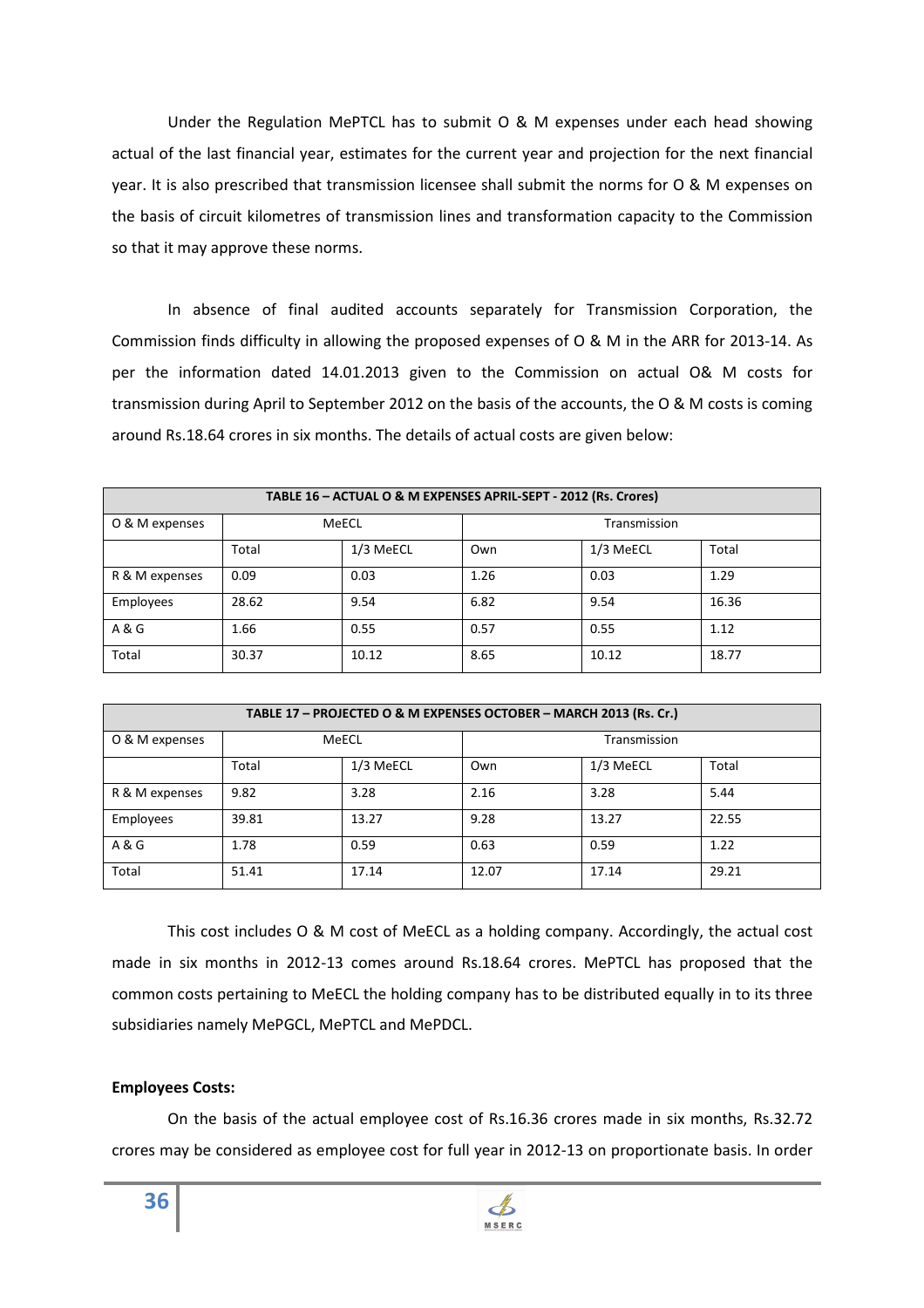to have an idea of actual costs in last three months in October, November and December 2012, the Commission has called a technical session on 11.02.2013. MePTCL has submitted that they want to review the present manpower arrangement in the new corporation and has a plan to put some additional money for better management of transmission lines in 2013-14. As per their proposal MePTCL has projected 52 crores as O & M expenses as against 37.28 crores projected to be spent in actual. The Commission has given them time to furnish the proposal for additional cost in 2013-14 with full justification. No proper justification has been received by the Commission. Accordingly, the Commission is allowing O & M cost in 2013-14 as per Commission's Regulation after applying escalation on the cost of 2012-13. Against their proposed amount as employee cost the Commission is allowing Rs.36.17 crores in 2013-14 after applying escalation on the cost of 2011-12 (pre-audit). The allowed cost is almost matching with the actual employees cost made in current year and accordingly the Commission is allowing Rs.36.17 crores. The details of employees cost is given in the table below:

| TABLE 18 - EMPLOYEES COST (Rs. Cr.) |                              |                          |              |              |  |  |  |
|-------------------------------------|------------------------------|--------------------------|--------------|--------------|--|--|--|
|                                     |                              | <b>MePTCL</b>            |              | <b>MSERC</b> |  |  |  |
| SI. NO.                             | Particulars                  | FY 2011-12               | FY 2013-14   | FY 2013-14   |  |  |  |
|                                     |                              |                          | (Projected)  | (Approved)   |  |  |  |
|                                     |                              | (Pre audit)              |              |              |  |  |  |
|                                     | <b>Salaries</b>              |                          |              |              |  |  |  |
| $\mathbf{1}$                        | <b>Basic</b>                 | 12.78                    | 17.33        | 14.28        |  |  |  |
| $\overline{2}$                      | <b>Dearness Allowance</b>    | 3.5                      | 4.74         | 3.91         |  |  |  |
| 3                                   | House rent allowance         | $\overline{\phantom{a}}$ | $\mathbf{r}$ |              |  |  |  |
| 4                                   | Medical allowance            | 1.93                     | 2.62         | 2.16         |  |  |  |
| 5                                   | Medical reimbursement        | 0.42                     | 0.57         | 0.47         |  |  |  |
| 6                                   | Overtime payment             | 0.13                     | 0.17         | 0.15         |  |  |  |
| $\overline{7}$                      | <b>Generation incentives</b> | 0.01                     | 0.01         | 0.01         |  |  |  |
|                                     | Subtotal                     | 18.77                    | 25.4         | 20.98        |  |  |  |
| 8                                   | <b>Terminal benefits</b>     |                          |              |              |  |  |  |
| 9                                   | Leave encashment             | 0.28                     | 0.39         | 0.31         |  |  |  |
| 10                                  | Staff welfare                | 0.02                     | 0.02         | 0.02         |  |  |  |
| 11                                  | CPS                          | 0.05                     | 0.07         | 0.06         |  |  |  |
| 12                                  | Ex-gratia                    | 1.41                     | 1.91         | 1.58         |  |  |  |
|                                     | Subtotal                     | 1.76                     | 2.39         | 1.97         |  |  |  |
| 13                                  | <b>Pension Payment</b>       |                          |              |              |  |  |  |
| 14                                  | <b>Basic Pension</b>         | 11.26                    | 15.27        | 12.58        |  |  |  |
| 15                                  | Any other expenses           | 0.57                     | 0.77         | 0.64         |  |  |  |
|                                     | Subtotal                     | 11.83                    | 16.04        | 13.22        |  |  |  |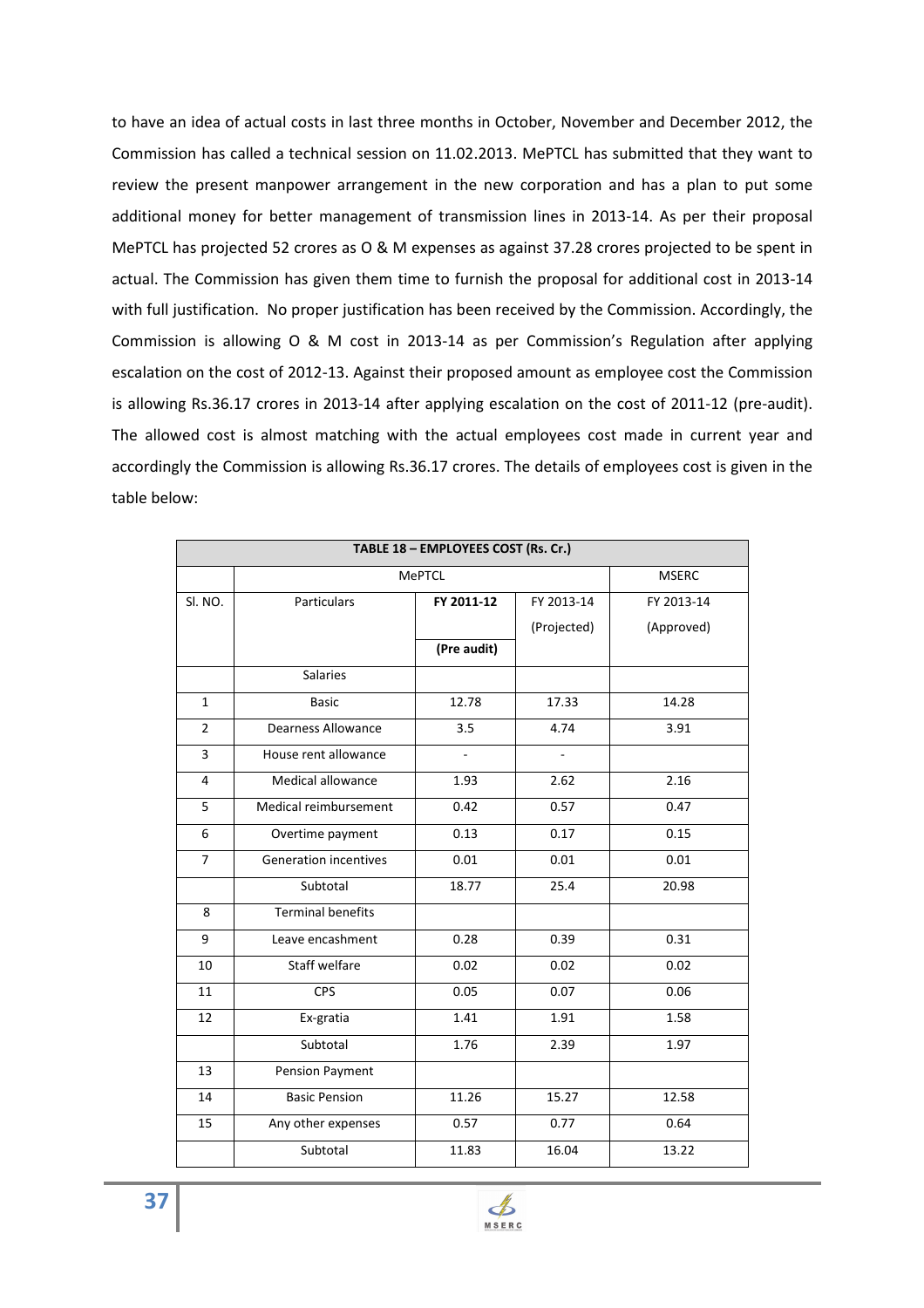| Total                     | 32.36 | 43.87 | 36.17 |
|---------------------------|-------|-------|-------|
| Amount capitalised        |       |       |       |
| Net amount                | 32.36 | 43.87 | 36.17 |
| Add prior period expenses | 0.38  |       |       |
| <b>Grand Total</b>        | 32.74 | 43.87 | 36.17 |

#### **Repair & Maintenance Expenses:**

 The R & M expenditures as proposed by the MePTCL on the basis of 2011-12 pre audited account and 2012-13 (estimated account) has projected at Rs.5.47 crores. After examining the actual costs on the basis of accounting records of April to September 2012, the total costs in six months are coming around 1.3 crores in 2012-13. If it is made for full year it may be Rs. 2.6 crores on proportionate basis. However, MePTCL has requested the Commission that to up keep transmission lines better they need more funds. The Commission is accordingly allowing Rs.4.29 crores to MePTCL which is marginally higher than what they have incurred in last six months. The Commission has considered the pre-audited results of 2011-12 and applied escalation on it. The Commission has allowed sufficient R & M fund to MePTCL so as to keep the lines healthy at all times. However, this expenditure shall be validated after the audited records are made available to the Commission in the next tariff filing.

|                | TABLE 19 - REPAIR & MAINTENANCE EXPENSES (Rs. Cr.) |             |             |             |            |  |  |  |
|----------------|----------------------------------------------------|-------------|-------------|-------------|------------|--|--|--|
|                | <b>MePTCL</b>                                      |             |             |             |            |  |  |  |
| SI.            | <b>Particulars</b>                                 | FY 2011-12  | FY 2012-13  | FY 2013-14  | 2013-14    |  |  |  |
| No             |                                                    | (Pre audit) | (Estimated) | (Projected) | (Approved) |  |  |  |
| $\mathbf{1}$   | Plant and Machinery                                | 0.86        | 1.12        | 1.23        | 0.98       |  |  |  |
| $\overline{2}$ | <b>Building</b>                                    | 0.22        | 0.29        | 0.32        | 0.25       |  |  |  |
| 3              | <b>Hydrolic and Civil works</b>                    | 0.41        | 0.53        | 0.58        | 0.47       |  |  |  |
| 4              | Line cable and network                             | 1.98        | 2.58        | 2.84        | 2.27       |  |  |  |
| 5              | Vehicles                                           | 0.18        | 0.23        | 0.25        | 0.21       |  |  |  |
| 6              | Furnitures                                         | 0.03        | 0.04        | 0.05        | 0.03       |  |  |  |
| $\overline{7}$ | Office equipment                                   | 0.07        | 0.09        | 0.1         | 0.08       |  |  |  |
| 8              | Total expenses                                     | 3.82        | 4.97        | 5.47        | 4.29       |  |  |  |
| 9              | Less capitalised                                   |             |             |             |            |  |  |  |
| 10             | Net expenses                                       | 3.82        | 4.97        | 5.47        | 4.29       |  |  |  |
| 11             | Total expenses as R&M                              | 3.82        | 4.97        | 5.47        | 4.29       |  |  |  |

The details are given in the table below:

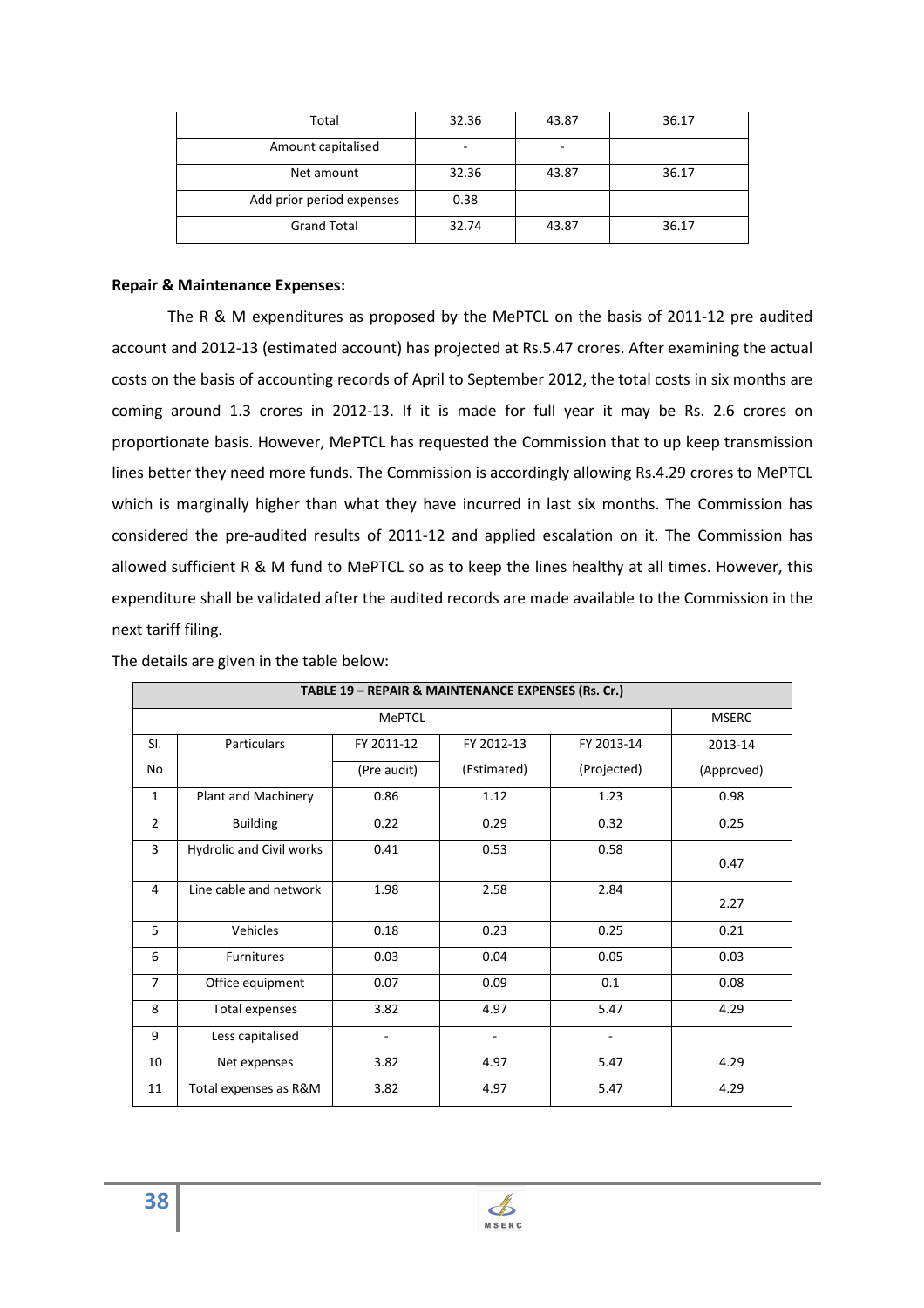## **A & G Expenses:**

 After examining the expenses of actual which is around Rs.1.12 crores in six months and should be Rs.2.24 crores in full year, the Commission is allowing Rs.2.81 crores in FY 2013-14 after applying normative escalation on the pre-audited results of 2011-12.

The details of the A & G expenses are given in the table below:

|                | TABLE 20 - A & G EXPENSES (Rs. Cr.) |              |                      |                          |            |  |
|----------------|-------------------------------------|--------------|----------------------|--------------------------|------------|--|
|                |                                     | <b>MSERC</b> |                      |                          |            |  |
|                |                                     |              |                      |                          |            |  |
| SI. No         | <b>Particulars</b>                  | FY 2011-     | 2012-13<br><b>FY</b> | 2013-14<br><b>FY</b>     | 2013-14    |  |
|                |                                     | 12           | (Estimated)          | (Projected)              | (Approved) |  |
| $\mathbf{1}$   | Rent                                | 0.04         | 0.05                 | 0.06                     | 0.05       |  |
| $\overline{2}$ | Insurance                           | 0.22         | 0.25                 | 0.029                    | 0.25       |  |
| 3              | Telephone                           | 0.09         | 0.1                  | 0.11                     | 0.10       |  |
| $\overline{4}$ | Consultancy                         | 0.67         | 0.77                 | 0.88                     | 0.77       |  |
| 5              | <b>Technical fees</b>               | 0.01         | 0.01                 | 0.01                     | 0.01       |  |
| 6              | Other profession charges            | 0.16         | 0.18                 | 0.21                     | 0.18       |  |
| $\overline{7}$ | conveyance                          | 0.97         | 1.11                 | 1.28                     | 1.11       |  |
| 8              | Others                              | 0.31         | 0.36                 | 0.41                     | 0.35       |  |
| 9              | Other material expenses             | 0.05         | 0.06                 | 0.07                     | 0.06       |  |
| 10             | Total expenses                      | 2.52         | 2.89                 | 3.32                     | 2.80       |  |
| 11             | Less expenses capitalised           | ÷,           | ÷,                   | $\overline{\phantom{a}}$ |            |  |
| 12             | Total expenses to be charged        | 2.52         | 2.89                 | 3.32                     |            |  |
|                | as A&G                              |              |                      |                          | 2.81       |  |

#### **Summary of O & M expenses:**

 As approved above the O & M expenditures are being allowed for FY 2013-14 to MePTCL as follows:

|                | TABLE 21-O & M EXPENSES (Rs. Cr.) |                           |                           |                           |                       |  |  |
|----------------|-----------------------------------|---------------------------|---------------------------|---------------------------|-----------------------|--|--|
|                |                                   | <b>MSERC</b>              |                           |                           |                       |  |  |
| <b>SI</b>      | <b>Particulars</b>                | FY 2011-12<br>(Pre-audit) | FY 2012-13<br>(Estimated) | FY 2013-14<br>(Projected) | 2013-14<br>(Approved) |  |  |
| $\mathbf{1}$   | <b>Employee Cost</b>              | 32.74                     | 53.26                     | 43.87                     | 36.17                 |  |  |
| $\overline{2}$ | Repairs & Maintenance             | 3.82                      | 4.97                      | 5.47                      | 4.29                  |  |  |
| 3              | A & G Expenses                    | 2.52                      | 2.89                      | 3.32                      | 2.81                  |  |  |
|                | Total O & M Expense               | 39.08                     | 61.12                     | 52.66                     | 43.27                 |  |  |

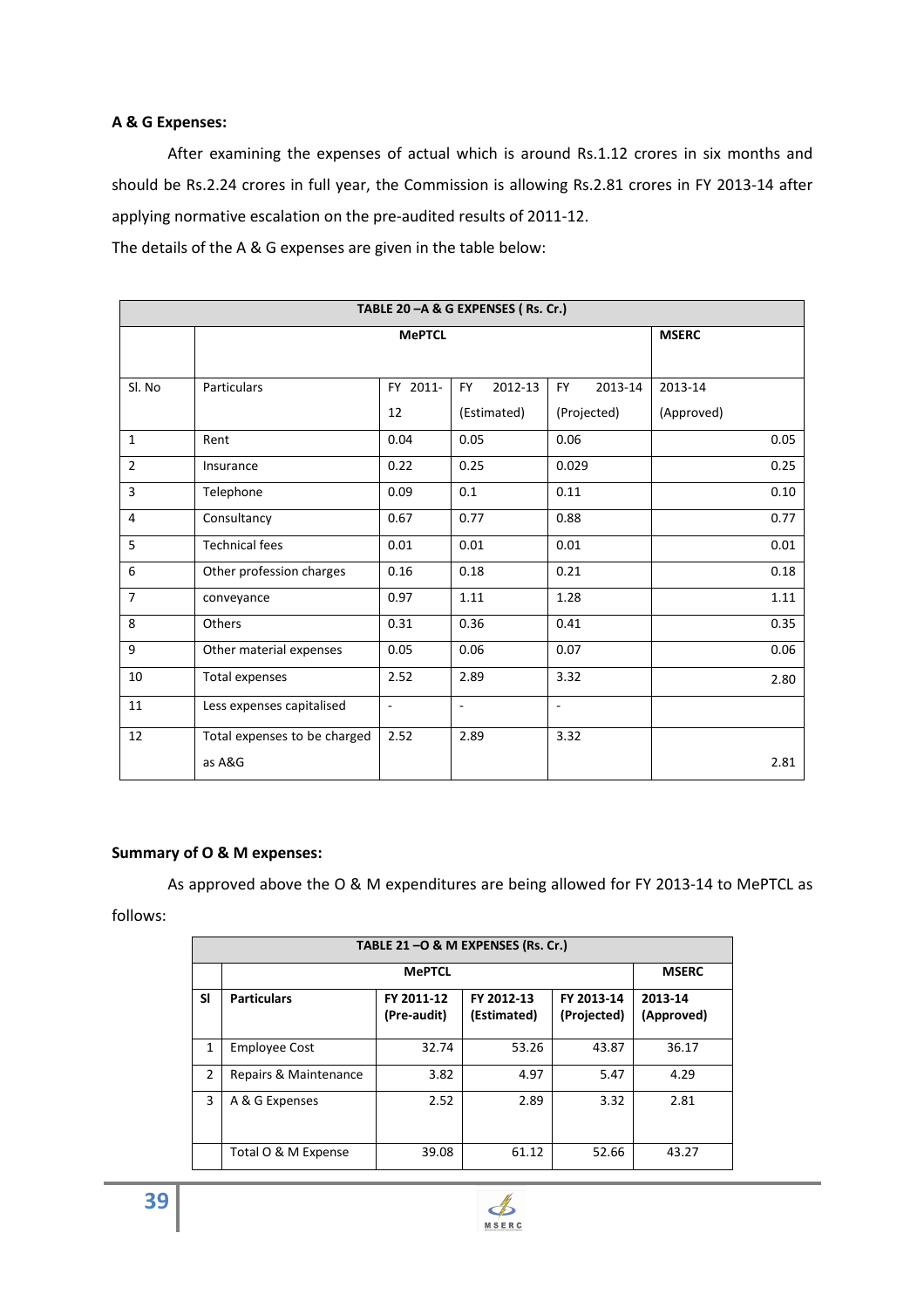The O & M costs as allowed in 2013-14 are matching with the pre-audited results of 2011-12 after applying escalation factor. It also matches with the actual expenditure made in 2012-13 in the period April to September 2012 and estimations in next six months after applying escalation.

## **Interest on Working Capital:**

Regulation prescribes that working capital shall cover the following expenditures:

- (a) Operation and maintenance expenses for one month.
- (b) Maintenance spare @ 1% of the historical cost.
- (c) Receivable equivalent to two months transmission charges.

MePTCL has projected Rs.2.86 crores as working capital requirement in accordance with the regulations. The Commission has calculated working capital in accordance with the regulation correcting with approved O & M cost and thus allowed Rs.2.06 crores in 2013-14.

| TABLE 22 - INTEREST ON WORKING CAPITAL (Rs. Cr.) |               |          |  |  |  |
|--------------------------------------------------|---------------|----------|--|--|--|
|                                                  | <b>MePTCL</b> | MSERC's  |  |  |  |
|                                                  | Proposal      | Approval |  |  |  |
| Interest on Working Capital                      | 2013-14       | 2013-14  |  |  |  |
| Particulars                                      | Rs. Cr        | Rs. Cr   |  |  |  |
| O&M Expenses for 12 month - (A)                  | 52.66         | 43.27    |  |  |  |
| O&M expense for a month $(A/12) - (B)$           | 4.39          | 3.6      |  |  |  |
| Opening Fixed Assets for FY 13-14 $-$ (C)        | 229.1         | 131.1    |  |  |  |
| 1% Spares budgeted for FY 13-14 (1% of C) – (D)  | 2.29          |          |  |  |  |
|                                                  |               | 1.31     |  |  |  |
| Maintenance spares budget post escalation @      | 2.43          |          |  |  |  |
| $6% - (E)$                                       |               | 1.40     |  |  |  |
| Account receivables $-$ 2 months (F)             | 12.56         | 9        |  |  |  |
| Total working capital (B+E+F)                    | 19.38         | 14       |  |  |  |
| Short Prime Lending Rate of SBI as on 01.04.2012 | 14.75%        |          |  |  |  |
|                                                  |               | 14.75%   |  |  |  |
| Interest on Working Capital                      | 2.86          | 2.06     |  |  |  |

# **Depreciation:**

**40**

For the purpose of tariff determination, the regulation provides depreciation to be computed on the assets value as admitted by the Commission. This value should be based on opening values on the basis of transfer scheme. The depreciation shall be calculated annually as per straight line at the rates specified by CERC. The depreciation is allowed from the first year of operation i.e. after COD. Against the projection of Rs.13.13 crores the Commission has allowed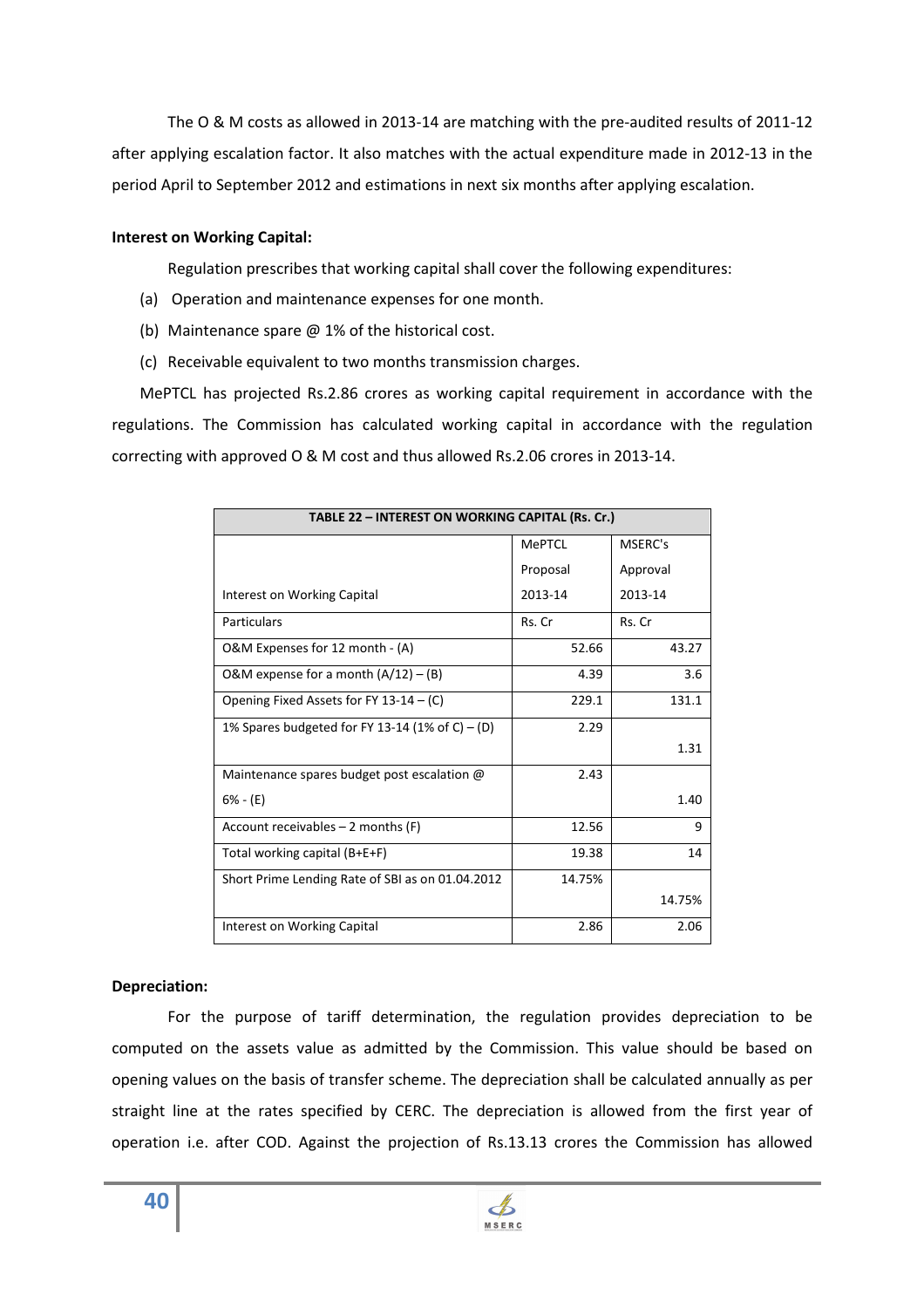depreciation on the allowed GFA in the beginning of FY 2013-14. Depreciation of Rs.5.77 crores is allowed by the Commission for FY 2013-14 as given below in the Table.

| TABLE 23 - DEPRECIATION (Rs. Cr.) |                   |             |             |                |            |  |  |
|-----------------------------------|-------------------|-------------|-------------|----------------|------------|--|--|
|                                   | <b>MePTCL</b>     |             |             |                |            |  |  |
|                                   | Proposals         |             |             |                |            |  |  |
| Sl.No.                            | Particulars       | FY 2011-12  | FY 2012-13  | FY 2013-14     | 2013-14    |  |  |
|                                   |                   | (Pre-audit) | (Estimated) | (Projected)    | (Approved) |  |  |
| $\mathbf{1}$                      | Land              | ٠           |             | ٠              |            |  |  |
| $\overline{2}$                    | <b>Buildings</b>  | 0.29        | 0.28        | 0.29           | 0.29       |  |  |
| 3                                 | Hydraulic works   | ٠           |             | $\overline{a}$ |            |  |  |
| 4                                 | Other civil works | 0.04        | 0.18        | 0.19           | 0.05       |  |  |
| 5                                 | Plant & Machinery | 0.38        | 3.44        | 4.73           | 0.43       |  |  |
| 6                                 | Lines & Cables    | 1.9         | 6.63        | 7.57           | 4.80       |  |  |
| $\overline{7}$                    | Vehicles          | 0.09        | 0.23        | 0.23           | 0.10       |  |  |
| 8                                 | Furniture         | 0.04        | 0.06        | 0.06           | 0.05       |  |  |
| 9                                 | Office equipment  | 0.05        | 0.06        | 0.06           | 0.06       |  |  |
|                                   | Total             | 2.79        | 10.88       | 13.13          | 5.77       |  |  |

## **Income Tax:**

The Licensee has claimed no income tax in the present petition for 2013-14. The Regulation prescribes that income tax actually paid shall be included in the ARR and therefore the Commission at this point of time is not allowing any amount towards this head. However, actual amount if paid shall be considered next year.

# **Target availability of the transmission for recovery of full transmission charges:**

Regulation prescribes that the normative annual transmission availability factor of the transmission network shall be 98%. This factor shall be determined by the SLDC every month at the time of claiming the monthly transmission charges. In case of less availability then NATAF the monthly transmission charges shall be reduced proportionately.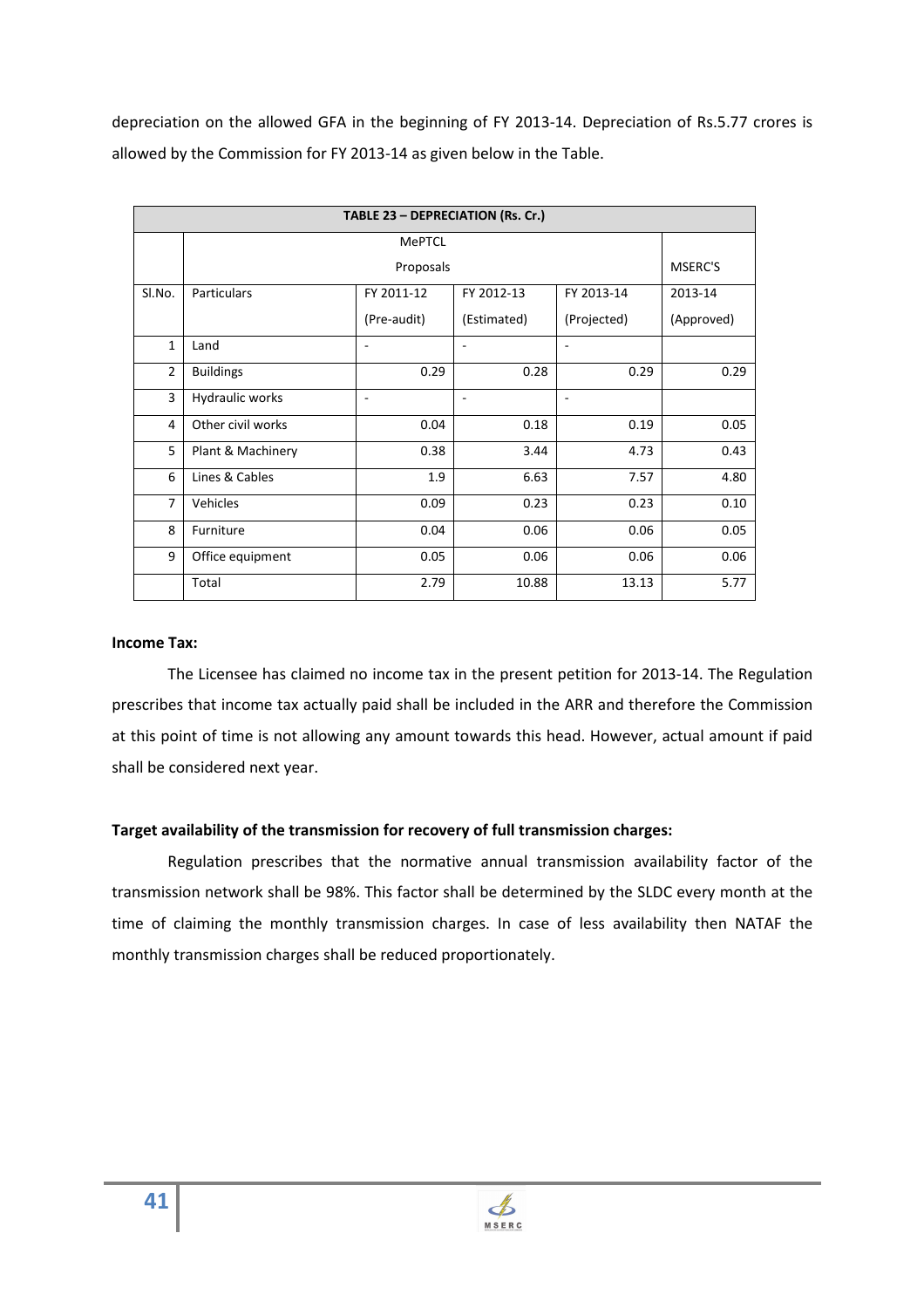# **Annual Transmission Charges:**

As calculated above for each head of ARR as prescribed in the Regulation the Commission is allowing Rs.57.91 crores as annual fixed charges to MePTCL for FY 2013-14. The details of the ARR is given in the table below:

| TABLE 24 - ANNUAL TRANSMISSION CHARGES FOR 2013-14 (Rs. Crores) |                                  |                |              |  |  |  |
|-----------------------------------------------------------------|----------------------------------|----------------|--------------|--|--|--|
|                                                                 | <b>MePTCL</b>                    |                | <b>MSERC</b> |  |  |  |
|                                                                 |                                  |                |              |  |  |  |
| SI.No.                                                          | Particulars                      | FY 2013-14     | FY 2013-14   |  |  |  |
|                                                                 |                                  | (Projected)    | (Approved)   |  |  |  |
| $\mathbf{1}$                                                    | Return on Equity (RoE)           |                |              |  |  |  |
|                                                                 |                                  | 9.61           | 9.43         |  |  |  |
| $\overline{2}$                                                  | Interest on Loan capital         | 0              | 0.00         |  |  |  |
| 3                                                               | <b>Operation and Maintenance</b> |                |              |  |  |  |
|                                                                 | expenses                         | 52.66          | 43.27        |  |  |  |
| 4                                                               | Interest on Working Capital      |                |              |  |  |  |
|                                                                 |                                  | 2.86           | 2.06         |  |  |  |
| 5                                                               | Depreciation as may be           |                |              |  |  |  |
|                                                                 | allowed                          | 13.13          | 5.77         |  |  |  |
| 6                                                               | Taxes on Income                  |                |              |  |  |  |
| 7                                                               | <b>Annual License Fee</b>        | 0.03           | 0.03         |  |  |  |
| 8                                                               | SLDC charges                     | $\mathfrak{p}$ | 1.31         |  |  |  |
| 9                                                               | <b>Total Annual Expenditure</b>  |                |              |  |  |  |
|                                                                 |                                  | 80.28          | 61.87        |  |  |  |
| 10                                                              | Less: SLDC ARR                   | 4              | 2.62         |  |  |  |
| 11                                                              | Less: Other Income               | 0.93           | 0.93         |  |  |  |
|                                                                 | <b>Net Annual Revenue</b>        |                |              |  |  |  |
|                                                                 | Requirement                      | 75.36          | 58.32        |  |  |  |

# **Recovery of Annual Transmission Charge**

Having considered the submissions made by MePTCL, the response of the stakeholders in context of Petitioner's proposals for ARR and under the relevant provisions of the Electricity Act, 2003 and Regulations of the Commission, the Commission hereby approves that:

- MePTCL, the transmission licensee in the State will be entitled to recover Annual Transmission Charges of Rs. 58.32 crores in the year 2013-14 from its beneficiaries in accordance with the provisions of the Regulations.
- MePDCL being the main beneficiary at present this, amount shall be paid by MePDCL to MePTCL in twelve monthly instalments of Rs.4.86 crores per month subject to availability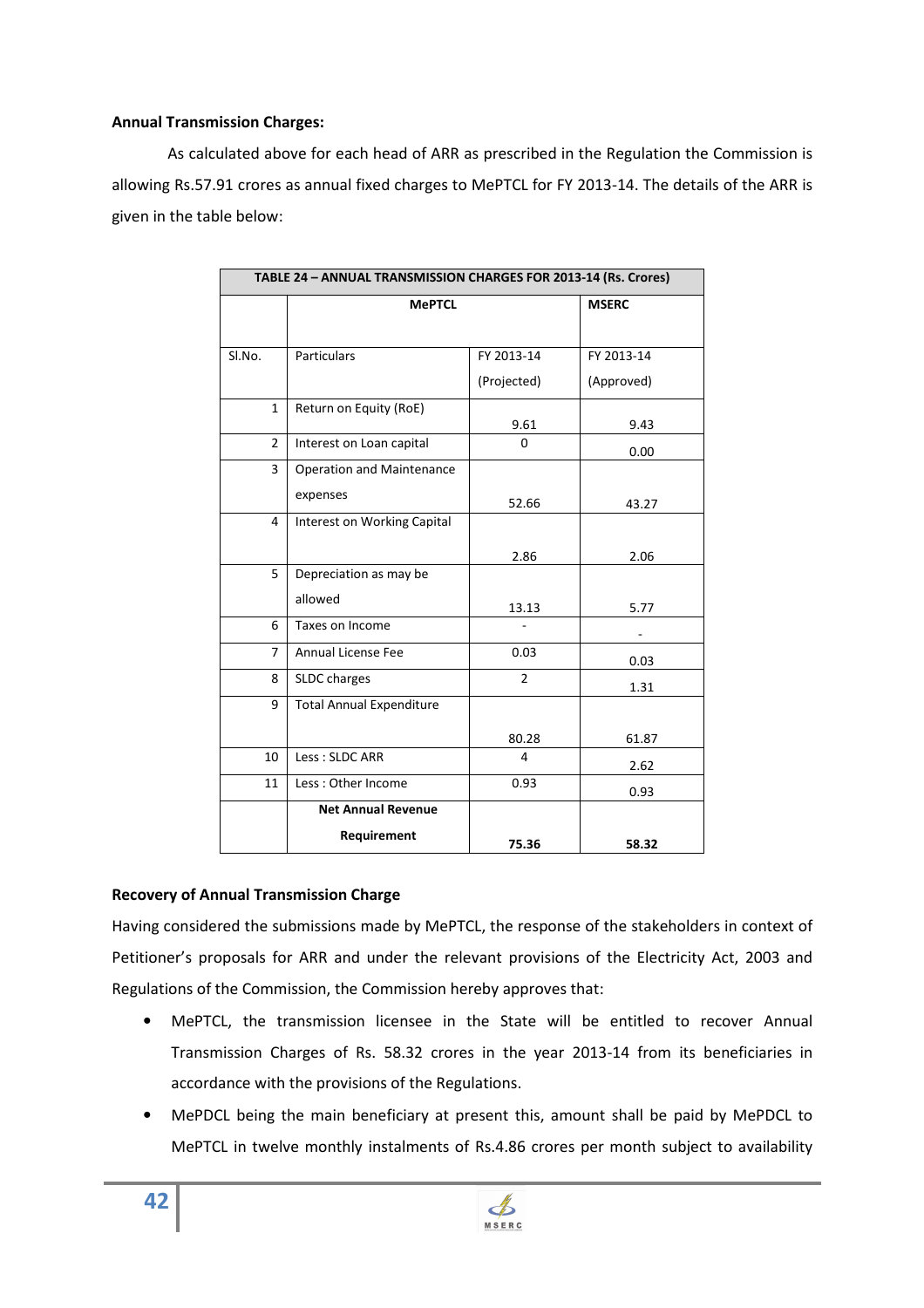factor certified by SLDC. The payments, however, shall be subject to adjustment at the time of truing up in case of any other income from open access.

- The Annual Transmission Charges approved for FY 2013-14 will be applicable with effect from April 01, 2013 up to  $31<sup>st</sup>$  March 2014 or orders.
- Open access charges shall be determined for 2013-14 in a separate order after consultation with beneficiaries/open access consumers. These charges shall also be applied w.e.f. 01.04.2013 up to 31.03.2014.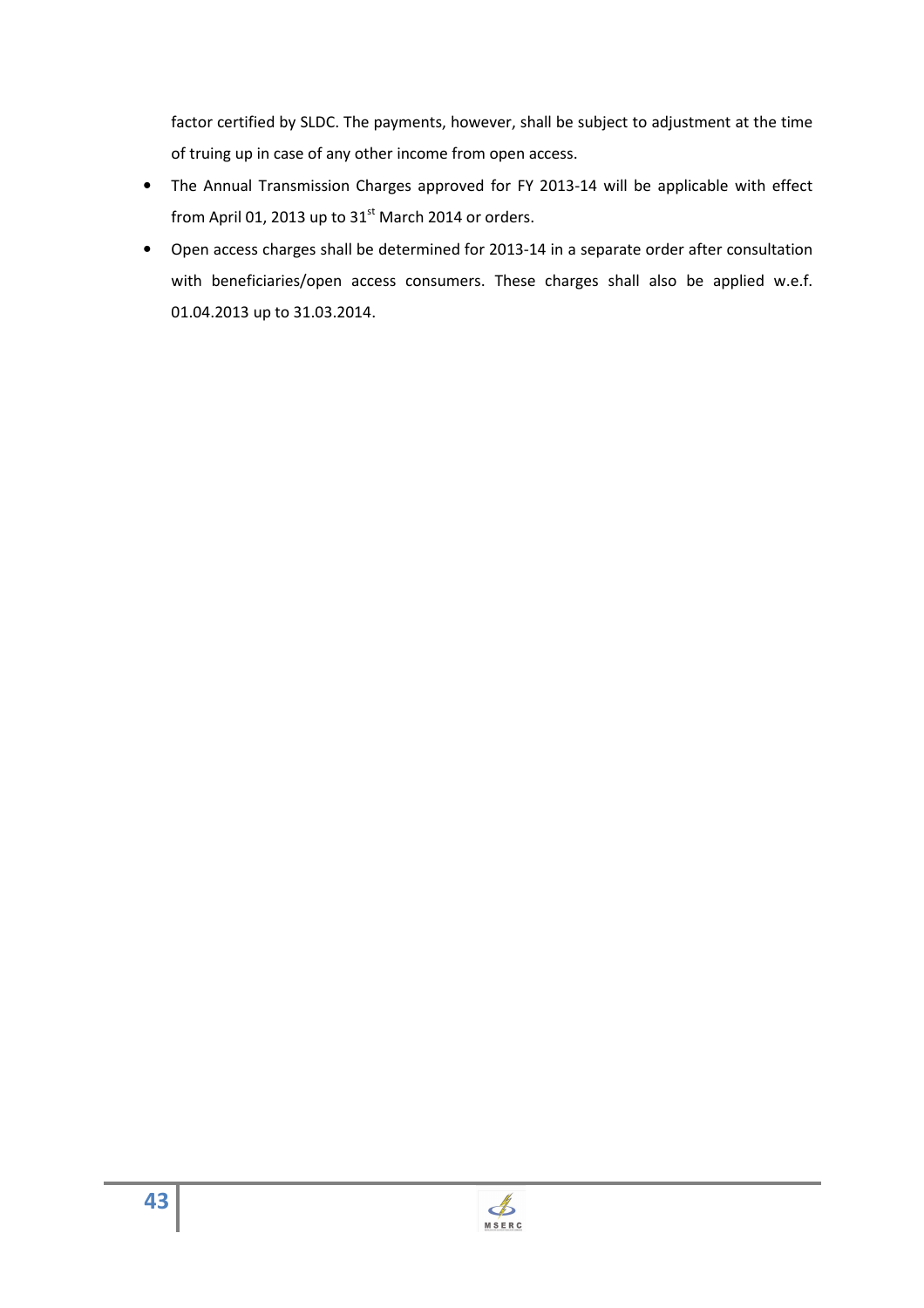#### **CHAPTER 6**

#### **DIRECTIVES**

The Commission in its previous orders for open access and retail tariff had issued a number of specific directions to the transmission utility with an objective of attaining operational efficiency and stream lining the data collection which would be beneficial for the state, consumers and the utility. The Commission has directed that transmission licensee shall comply with the provisions of the State Grid Code, CEA - Metering, Commission's Regulations. In this order the Commission issues new directions to the transmission licensee MePTCL which are as follows:

- (1) The licensee shall adhere with the provisions of State Grid Code with respect to interface meters, monitoring of drawal, record of keeping, scheduling and operation.
- (2) The licensee shall make expeditious efforts for finalising their statement of accounts including separate fixed assets register for transmission business from the date of their start of business onwards.
- (3) MePTCL is required to get clearances of the Electrical Inspector before charging the HT/EHT works project for capitalising the same in the ARR. From the next year ARR the Commission shall consider capitalisation of only those capital works which has certificate from the Electrical Inspector.
- (4) The licensee is directed to complete the process of ring fencing as per the guideline of GOI and start independent operation of SLDC in accordance with the tariff order issued for SLDC from 2013-14.
- (5) MePTCL is directed to device and develop in consultation with the beneficiaries a suitable infrastructure including metering and mechanism for recording and collection of information required for calculation of voltage wise losses at transmission level within a period of six months from the issue of this order.
- (6) MePTCL should initiate the exercise of energy audit in the transmission sector and determine the exact losses in the system by the time next ARR is filed.
- (7) MePTCL is required to submit the norms for O & M expenses, etc as per the Commission's regulation at the time of next tariff filing so that the Commission may take a view in the matter.
- (8) The transmission licensee shall comply with directives issued by despatch centres/appropriate authorities in order to maintain grid discipline immediately and report any major incident with the report to the Commission within 15 days of such incidents.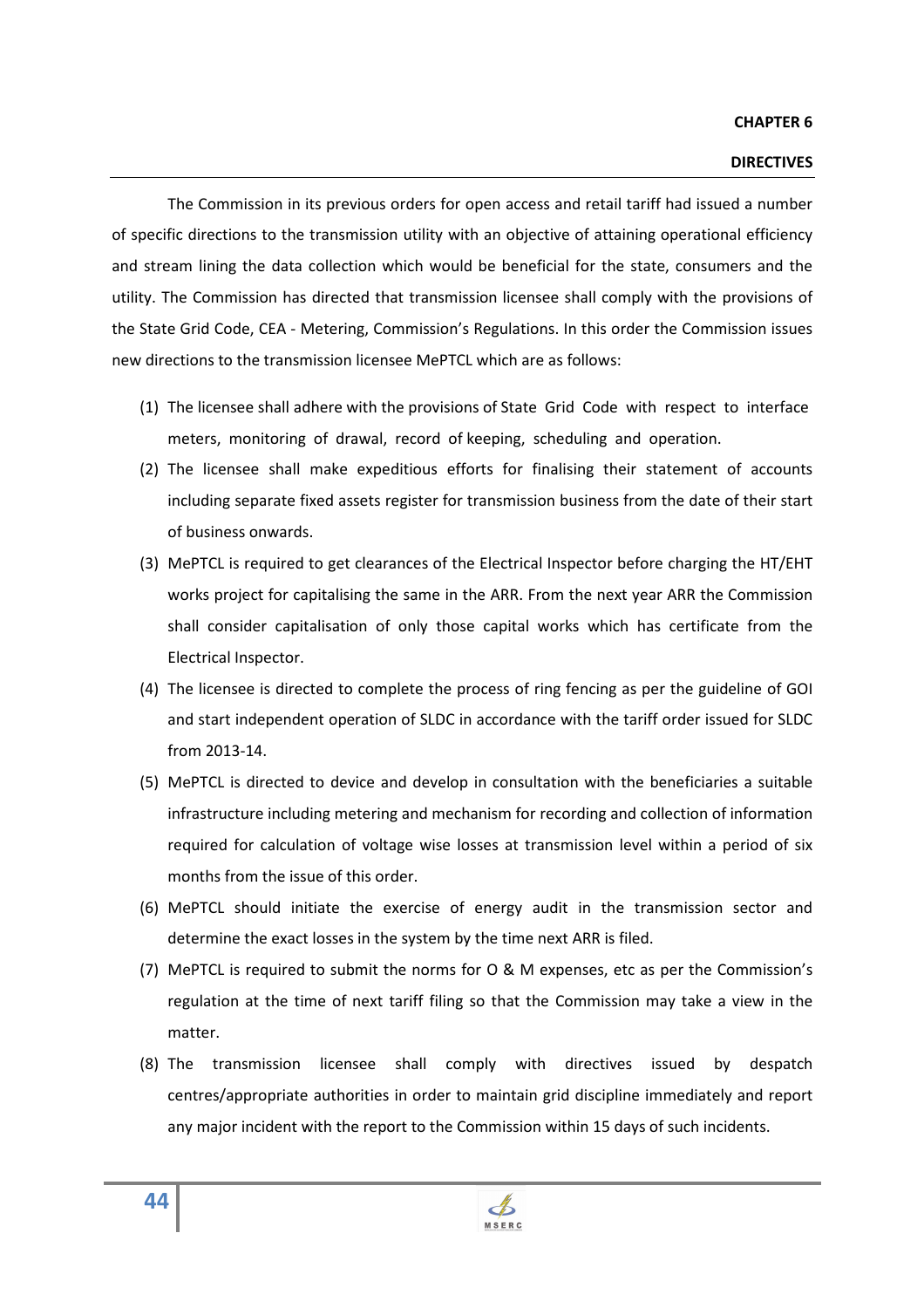The main focus in this order is to allow all the efficient and prudent cost to be incurred by the licensee in 2013-14 for improving their capacity to serve the consumers of the State in a reasonable and efficient manner. The Commission expects the licensee to complete their ongoing projects in time and within the approved budgets, in accordance with Commission's Orders & Regulations.

 Finally the Commission would like to appreciate the response from MePTCL for submitting all required information to the Commission as and when required.

> (ANAND KUMAR) CHAIRMAN, MSERC 28.03.2013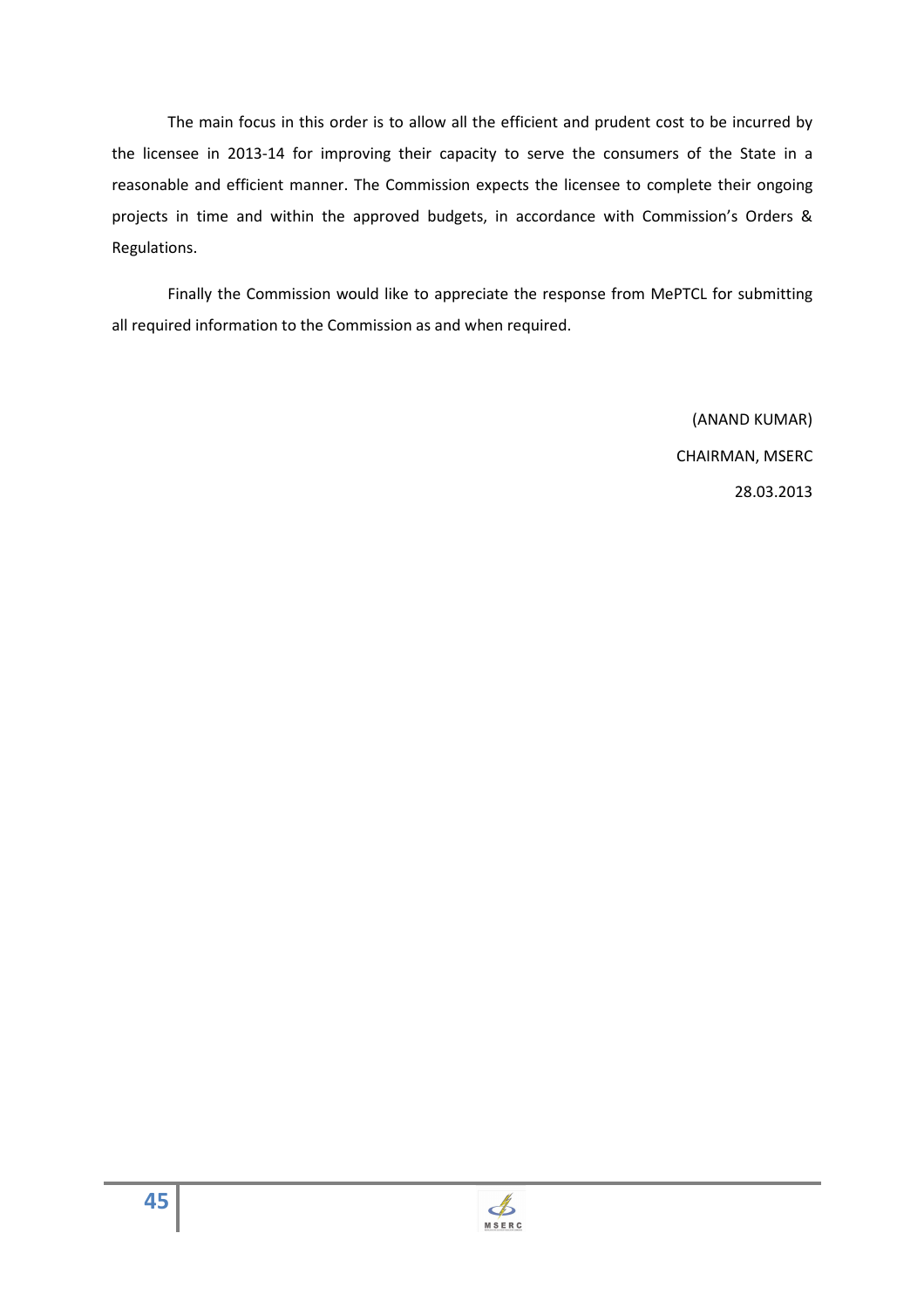#### ANNEXURE - 1

#### **RECORD OF TECHNICAL MEETING HELD ON 11.02.2013**

Presents:

Mr. J. B. Poon, Secretary, MSERC Mr. K.N. War, ACE (Comm).

Mr. Anand Kumar, Chairman, MSERC Mr. W.S. Kynjing, Director Transmission. Mr. M.K. Chettri, SE (T). Mr. A. Kharpan, SE (SLDC). Mr. M. Marbaniang, SE (T&T) Mr. M.S.S. Rawat , DY (CAO) Mr. S. Nongrum, Sr. A.O.

- (1) A technical session was held on  $11<sup>th</sup>$  February, 2013 in the Office of the Commission to discuss important issues relating to the ARR filed by MePTCL in determining the tariff for Transmission system and SLDC for FY 2013-14.
- (2) Chairman, MSERC deliberated on each component of the ARR and its significance in determination of the tariff. He has also highlighted the annual fixed charges admitted by the Commission for FY 2012-13 while determining the open access charges for using transmission lines. He has clarified to the licensee that all proposed charges should be in line with the present regulation of the Commission and it should match with the current cost, future plan and reasonability of the same.
- (3) Chairman, MSERC deliberated on the actual costs incurred in last six months on the basis of accounting records for transmission network. However, Director Transmission has suggested that MePTCL is in the process of redefining its man power requirement as well as improvement in R & M work in the transmission system. He requested the Commission to consider the additional cost of its future plan with the actual cost of O & M as proposed by their letter dated 30<sup>th</sup> January, 2013. MePTCL has agreed to give the actual record of past six months from April to September 2012 with additional burden by  $18<sup>th</sup>$  February, 2013.
- (4) Chairman, MSERC has instructed the licensee to submit the supplementary Affidavit giving the proposed open access charges including transmission losses for 2013-14. The licensee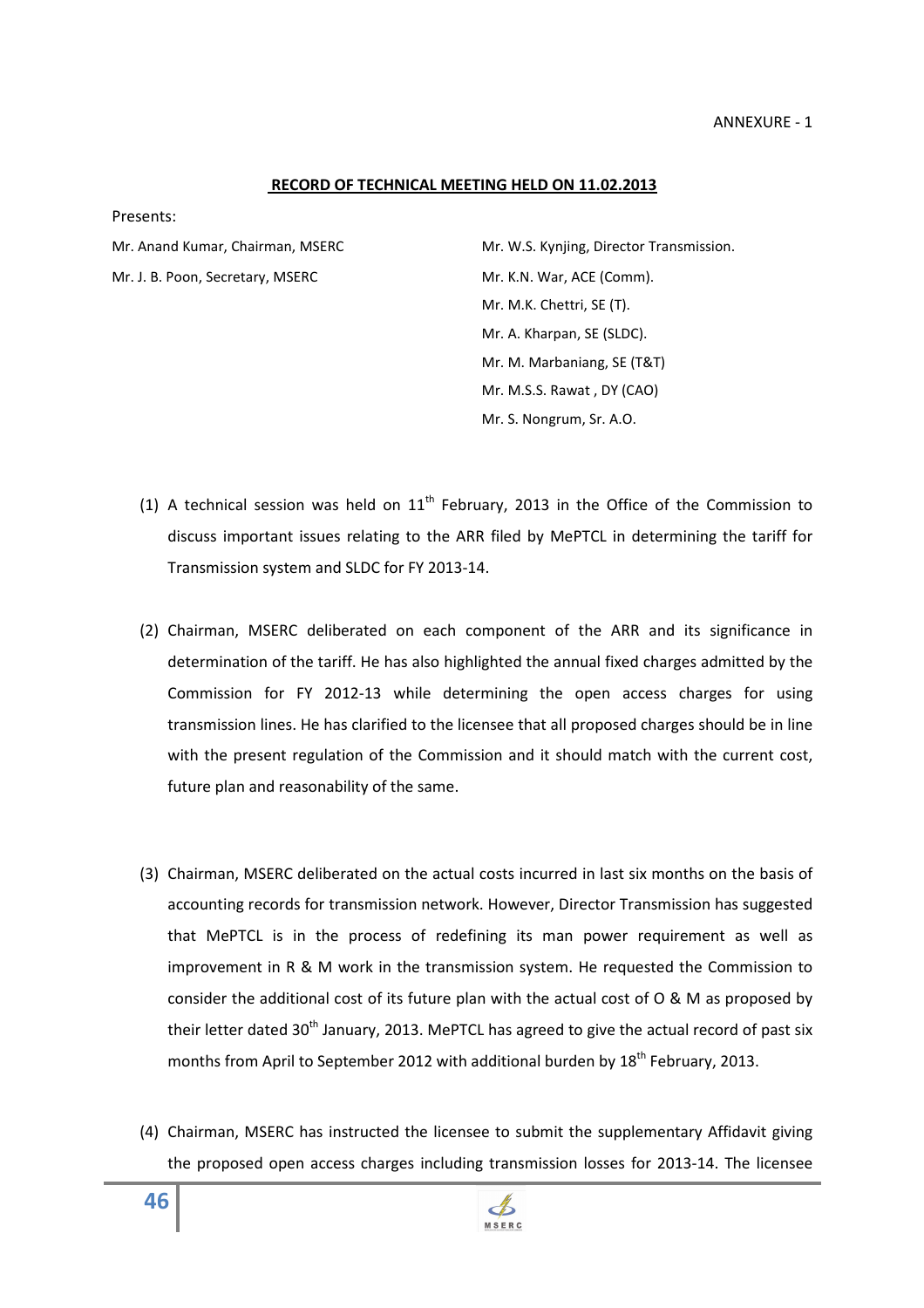was required to publish the open access charges for transmission in the public notice. MePTCL has agreed to submit the same by  $18<sup>th</sup>$  February, 2013 to the Commission and thereafter they will publish in the Newspapers for comments.

- (5) The Commission has instructed in-charge of SLDC to submit the current billing details being charged from open access consumers to the Commission by  $18<sup>th</sup>$  February, 2013. MePTCL is also required to give their observations and suggestions on the implication of open access regulation, application of charges, metering, billing, feedback from existing open access consumers, their suggestions and operational constraint if any. This information should be submitted to the Commission by 18<sup>th</sup> February, 2013.
- (6) Chairman MSERC thanked everyone for attending the meeting and giving their suggestions.

(Anand Kumar) Chairman, MSERC

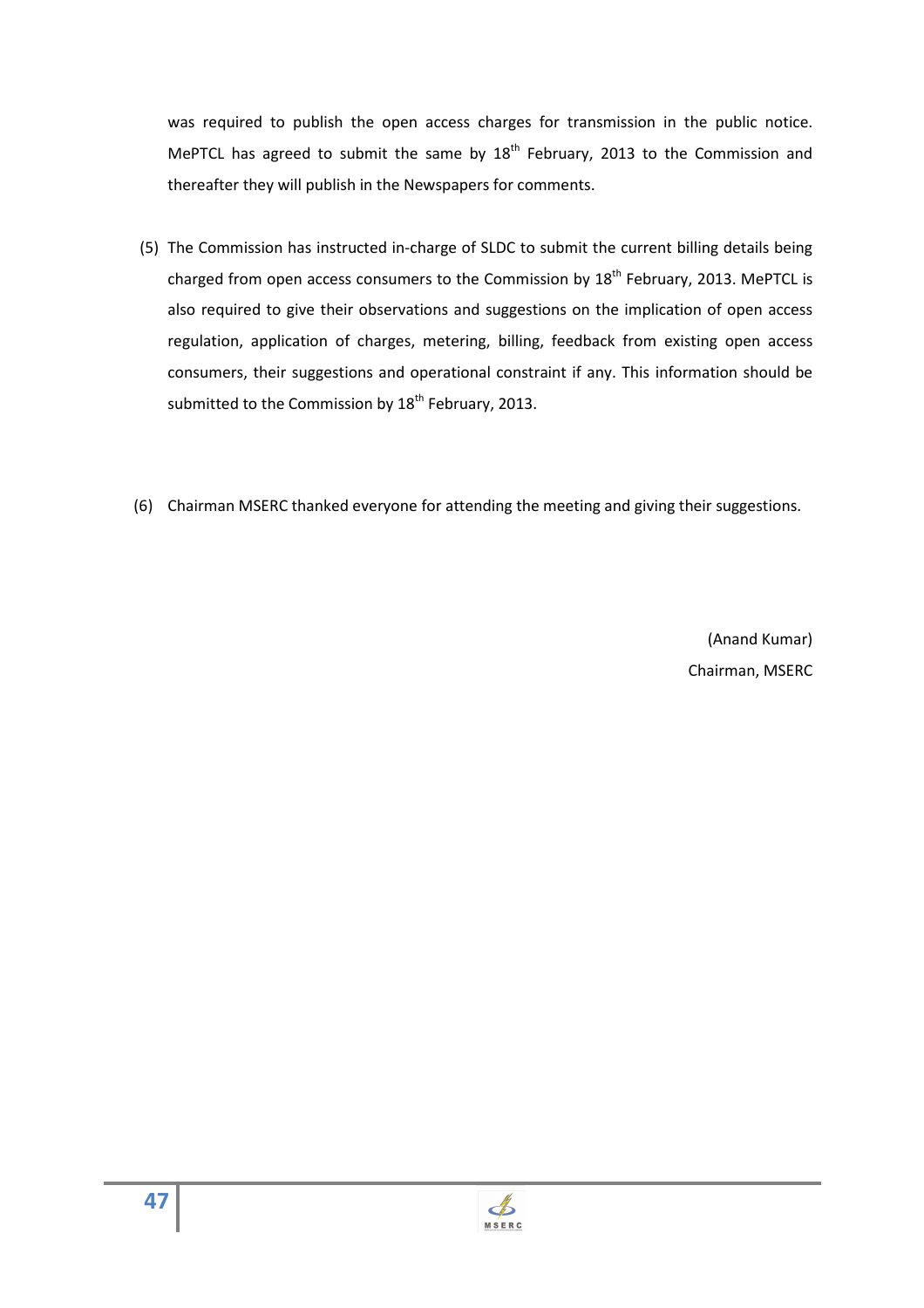# **RECORD NOTE OF THE 10 TH MEETING OF THE STATE ADVISORY COMMITTEE HELD AT 2.00 PM ON 30TH JANUARY, 2013 AT THE MSERC CONFERENCE HALL AT SHILLONG.**

#### **Present:-**

- 1) Shri Anand Kumar, Chairman, Meghalaya State Electricity Regulatory Commission, Shillong.
- 2) Shri. S.K. Lato, Jowai.
- 3) Shri. Ramesh Bawri, President, Confederation of Industries, Meghalaya.
- 4) Shri. Abhinandan Goswami, representing IEX.
- 5) Shri. J.B. Poon, Secretary MSERC.
- 6) Shri. L. Jyrwa, Consultant (Law), MSERC.
- 7) Shri. W. Rynjah, Ombudsman, MSERC.
- 8) Shri. D.S. Nongbri, Consultant (F & A), MSERC.

**Calling the 10th Meeting** of the State Advisory Committee (SAC) to order, the Chairman welcomed the members present. He gave a brief presentation highlighting the salient features of transmission and generation ARR for FY 2013-14. He also briefed the members on the present MSERC (Terms and Conditions of Tariff Determination) Regulation 2011 and implications of each of the component of ARR in the Tariff. Members of the Advisory Committee were briefed that the Commission has admitted ARR petition for transmission, generation and SLDC on 14.01.2013 and MeECL has published the salient features of this petition inviting comments of each stakeholders including public. The Commission has explained about the provisions of Tariff Regulations and two part tariff for generating station. Chairman, MSERC has explained that to balance the interest of beneficiary and developer, the regulation prescribes 50% of the annual fixed charges of each project is paid through capacity charges and 50% of annual fixed charges is paid on the generation on per unit basis. On the ARR & Tariff Petition for the year 2013-14, the Chairman called upon the Hon'ble Members to participate in the deliberations on Generation, Transmission and SLDC and invited their suggestions. Members of the SAC raised the following issues:

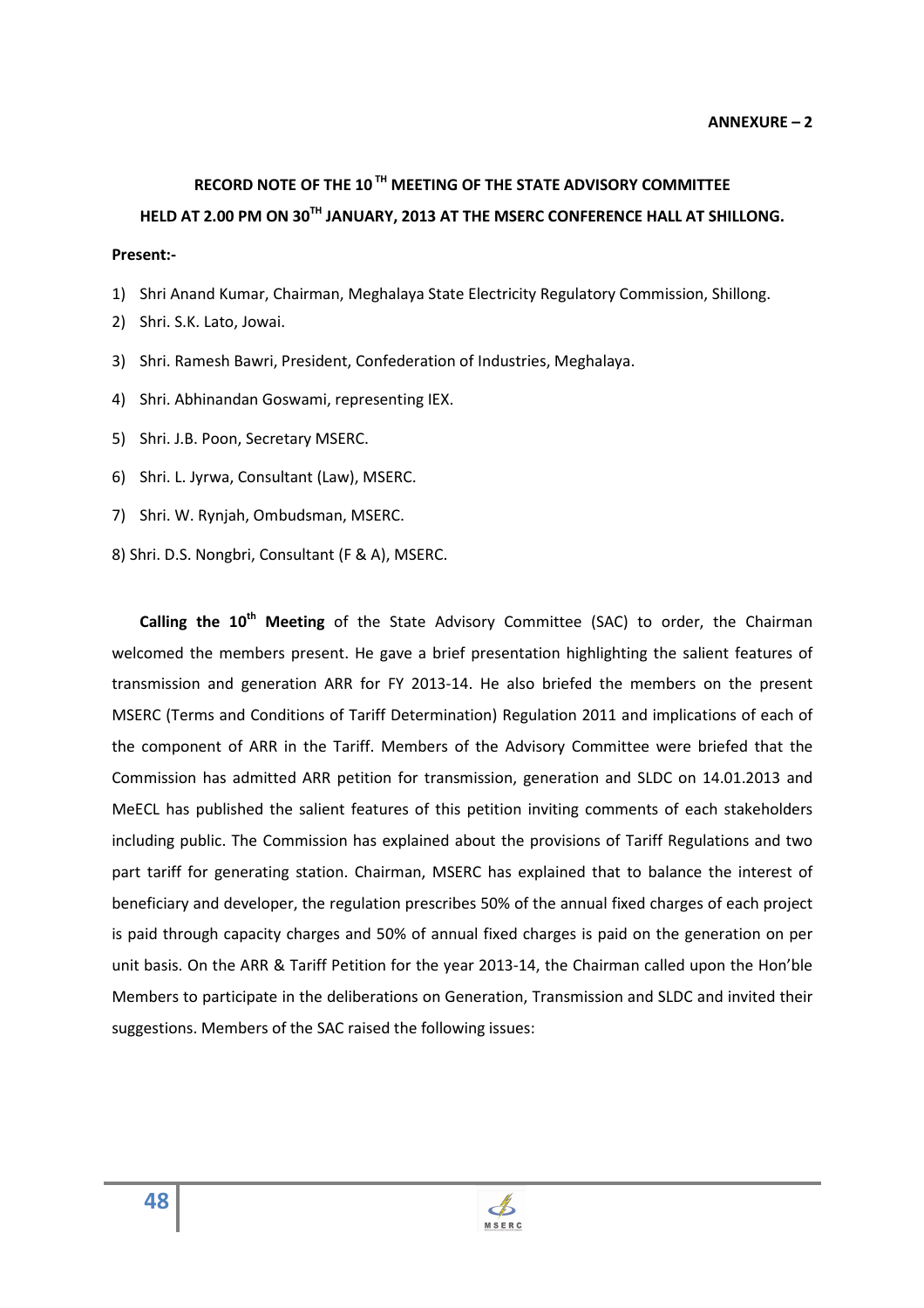#### **1. Shri Ramesh Bawri**

 Shri Ramesh Bawri brought about many pertinent issues relating to the petition and submitted that he will also give comments in writing too. He has given following suggestions to the Commission on Generation Tariff.

- **(1)** He has appreciated that separate petitions have been filed by SLDC, MePGCL and MePTCL as required under the Electricity Act, 2003 ('the Act'). This would have led to a much better understanding of the workings of MeECL. However, he has suggested that to consolidate all expenditures record in one single table so that it would be more transparent for the Commission to determine the cost of individual companies in comparison to what approved last year for a single entity.
- **(2)** Mr. Bawri has requested the Commission to review the status of directions given to MeECL last year while finalizing the Tariff Order so that the road map given by the Commission is properly implemented in the interest of the Public.
- **(3)** It appears that some of the calculation sheets are not matching with the other related calculations and therefore it would be difficult to understand the exact numbers in the ARR petition. This leads to an unnecessary exercise of correction on the part of the Commission, besides the Advisory Board and the General Public who may not be aware of the intricacies of law. It is therefore suggested that each subsidiary of MeECL be advised to submit their proposals in accordance with the Regulations in future.
- **(4)** It is requested that, if possible, another **Meeting** of the Advisory Committee be convened for ARR of Transmission and SLDC before finalization of the Tariff proposal.
- **(5)** Mr. Bawri has shown his concerned about the high capital cost of the project incurred in MLHEP (Myntdu-Leshka). He has pointed out that the Commission should review the matter and allow only the reasonable cost of the project inconsonance with national standards. He has also pointed out that there should be some mechanism which forces the management of power stations to optimize the best utilization of their project and give maximum generation to the State. He has agreed to the Commission's proposal that tariff should be related with the generation so that there is an incentive for the generator to generate more than the designed energy. He has also submitted that the machine should be kept in order in monsoon period so that the generation is maximum during water availability.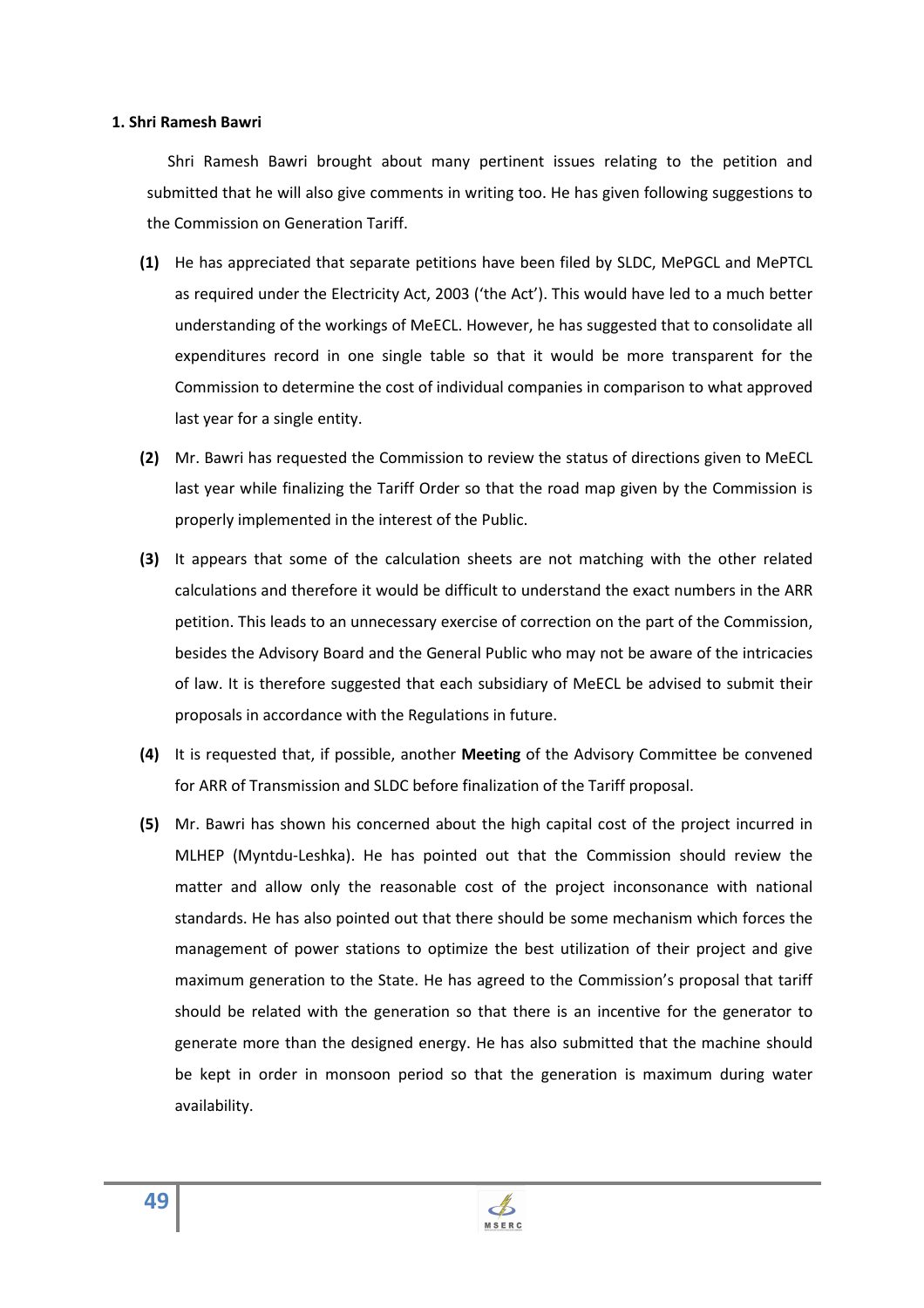- **(6)** He has pointed out that designed energy projected by MePGCL is far below the actual generation made by such stations in last five years. Therefore, he has requested the Commission to review the designed energy and make it as par with the actual generation of each generating station.
- **(7)** In the absence of the accounts for earlier years, it is not possible to comment on the eligibility of **Return on Equity**. It is however suggested that the Hon'ble Commission may kindly verify the eligible amount in accordance with Regulations 51 and 53, keeping the Debt-Equity Ratio norms also in mind.

## **2. Shri Goswami**

 Shri Goswami from IEX has agreed to all suggestions given by Mr. Bawri and suggested that MePGCL should go for better utilization of their machines through out the year by proper man management and preventive maintenance of their machines.

## **3. Shri. S.K Lato**

 Shri S.K.Lato stated that he also fully supported all the views expressed by Mr. Ramesh Bawri and requested the Commission to take these into consideration while deciding the Tariff for the year 2013-14. He wanted that the performance of MePGCL needs to be improved in terms of better operation and improvement in their current efficiency to work to optimize their resources.

 **Summing-up the discussions,** the Chairman placed on record his profound gratitude to the Hon'ble Members present, for their valuable suggestions and submissions and assured that these would be kept in view, while finalizing the Tariff for the year 2013-14. Next date of meeting for Transmission and SLDC is fixed on 20.02.2013.

> **(J.B. Poon) Secretary**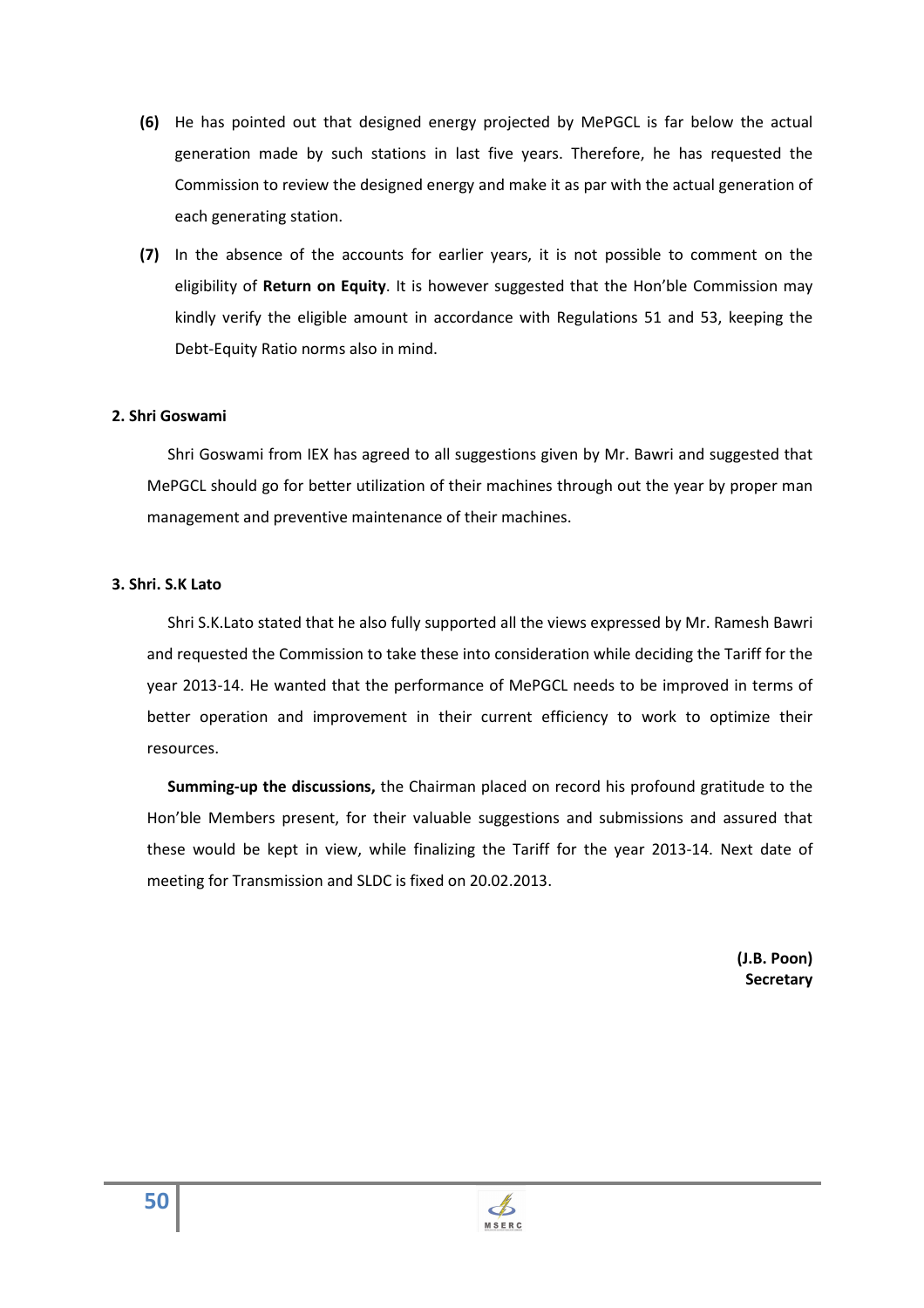# **RECORD NOTE OF THE 11 TH MEETING OF THE STATE ADVISORY COMMITTEE HELD AT 2.00 PM ON 20TH FEBRUARY 2013 AT THE MSERC CONFERENCE HALL AT SHILLONG.**

#### **Present:-**

- 1) Shri Anand Kumar, Chairman, Meghalaya State Electricity Regulatory Commission, Shillong.
- 2) Shri. Ramesh Bawri, President, Confederation of Industries, Meghalaya.
- 3) Shri. S. S. Agarwal, BIA (Invitee).
- 4) Shri. Rahul Bajaj, BIA (Invitee).
- 5) Shri. E. Lyngdoh, Director Generation, MePGCL(Invitee).
- 6) Shr. G.S. Mukherjee, Company Secretary, MeECL (Invitee).
- 7) Shri. MSS Rawat, Dy. CAO, MeECL (Invitee).
- 8) Shri. A. Kharpan,SE, SLDC, MePTCL (Invitee).
- 9) Shri. M. Marbaniang, SE (T&T), MePTCL (Invitee).
- 10) Shri. A. Lyngdoh, SE (G), MePTCL (Invitee).
- 11) Shri. F.E. Kharshiing, EE, SLDC, MePTCL (Invitee).
- 12) Shri. J.B. Poon, Secretary MSERC.
- 13) Shri. L. Jyrwa, Consultant (Law), MSERC.
- 14) Shri. W. Rynjah, Ombudsman, MSERC.
- 15) Shri. D.S. Nongbri, Consultant (F & A), MSERC.

**Calling the 11th Meeting** of the State Advisory Committee (SAC) to order, the Chairman welcomed the members and invitees present. He gave a brief idea of the important issues relating with the ARR for FY 2013-14. Chairman MSERC informed all the participants about the Hon'ble ATE Order dated 15.02.2013 regarding completion of ARR proceedings by 31.03.2013 for FY 2013-14. He also briefed the members on the present MSERC (Terms and Conditions of Tariff Determination) Regulation 2011 and implications of each of the component of ARR in the Tariff. Members of the Advisory Committee were briefed that the Commission has already admitted ARR petition for transmission, generation and SLDC on 14.01.2013 & distribution petition is under examination and may be shortly admitted. The Commission has briefed the members that the new tariff for FY 2013-

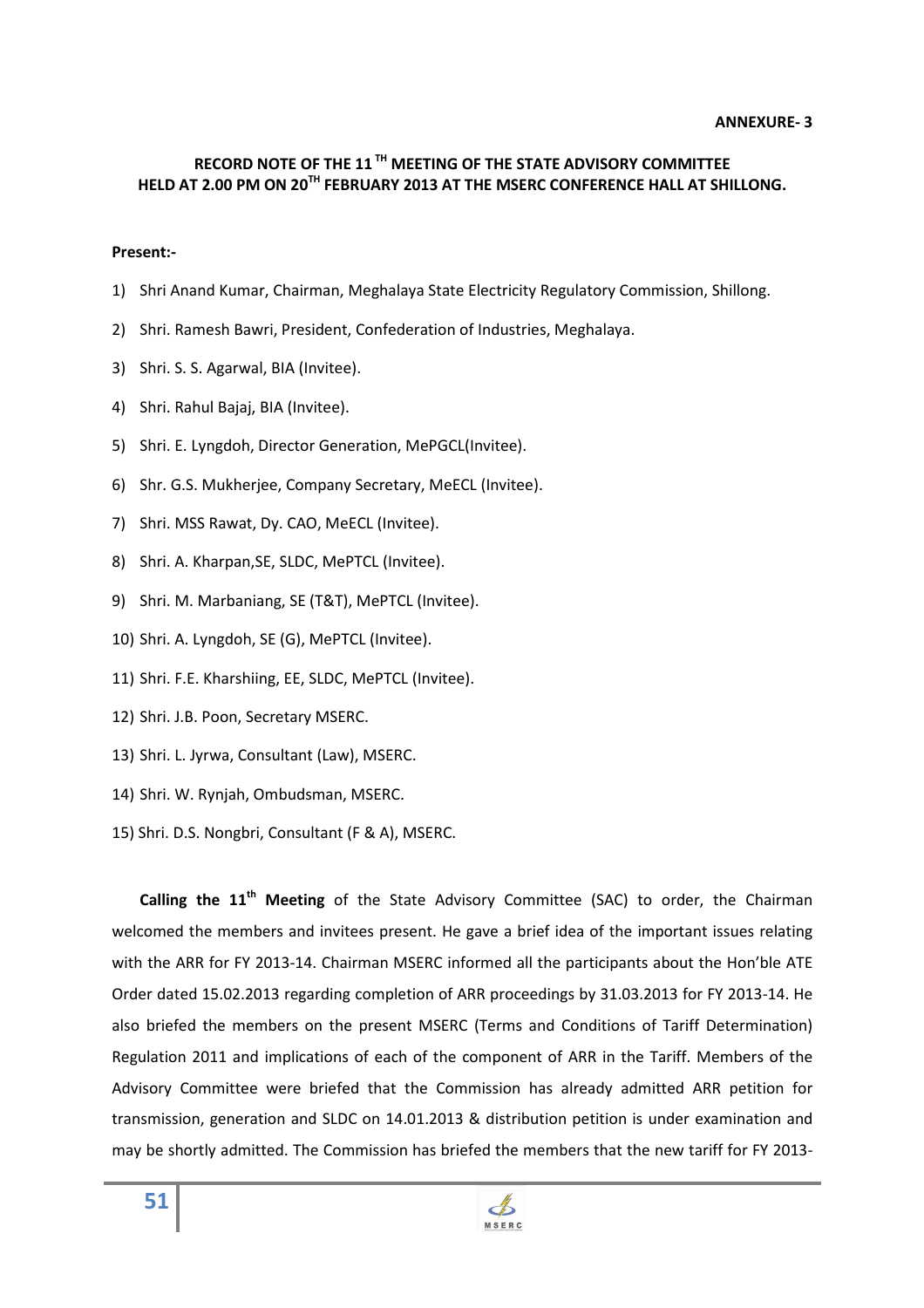14 should be applied from  $1<sup>st</sup>$  April 2013. Comments on the ARR of transmission and generation received so far have been handed over to licensees for their replies within a week's time. The Commission has explained about the provisions of Tariff Regulations and two part tariff for generating station. On the ARR & Tariff Petition for the year 2013-14, the Chairman called upon the Hon'ble Members and invitees to participate in the deliberations on Generation, Transmission and SLDC and invited their suggestions. Members of the SAC raised the following issues:

### **1. Shri Ramesh Bawri**

Shri Ramesh Bawri has given his suggestions on the ARR for transmission for FY 2013-14. He has raised the issue of transmission losses in the State and has suggested that these losses should be based on the energy accounts. He has also put emphasis on the installation of correct metering at all 132 KV feeders and regular reading of such meters should become a practice. He has suggested that Licensee should adopt a practice of energy audit immediately so that by next year correct figure of losses in transmission is known. He has also raised the validation of the huge amount of investment in the tune of Rs.150 to Rs.200 crores made in the year 2012-13 by transmission licensee. He has suggested to the Commission that there should be some normative of circuit per km so as to validate the claim of the licensee in the ARR. He has suggested that the tariff of the MLHEP project may be considered by the Commission by looking at the standard norms and for the convenience of the consumer the return on equity should not be high.

# 2. **Shri. S.S. Agarwal**

Shri. S. S. Agarwal has raised concerned over the high capital cost of Leshka Hydro Project and suggested that it is better to take power from the open market if such high cost has to be incurred. He has suggested that return on investment should not be made a pass through in the tariff otherwise generation cost will be very high.

 Shri. Agarwal has also raised the issue of high transmission losses to be paid by the consumers in the tariff. He has suggested that transmission licensee should convince the Commission by showing the actual losses in the transmission line.

 Shri. Agarwal has inquired from the Company the designed energy of the MLHEP and the estimation of probable generation in 2013-14. MLHEP replied that they estimate 400 to 450 MU in FY 2013-14.

 The Commission has suggested that a presentation shall be made by the Director, Generation on MLHEP/ARR and Director (Transmission) on salient features of the ARR for FY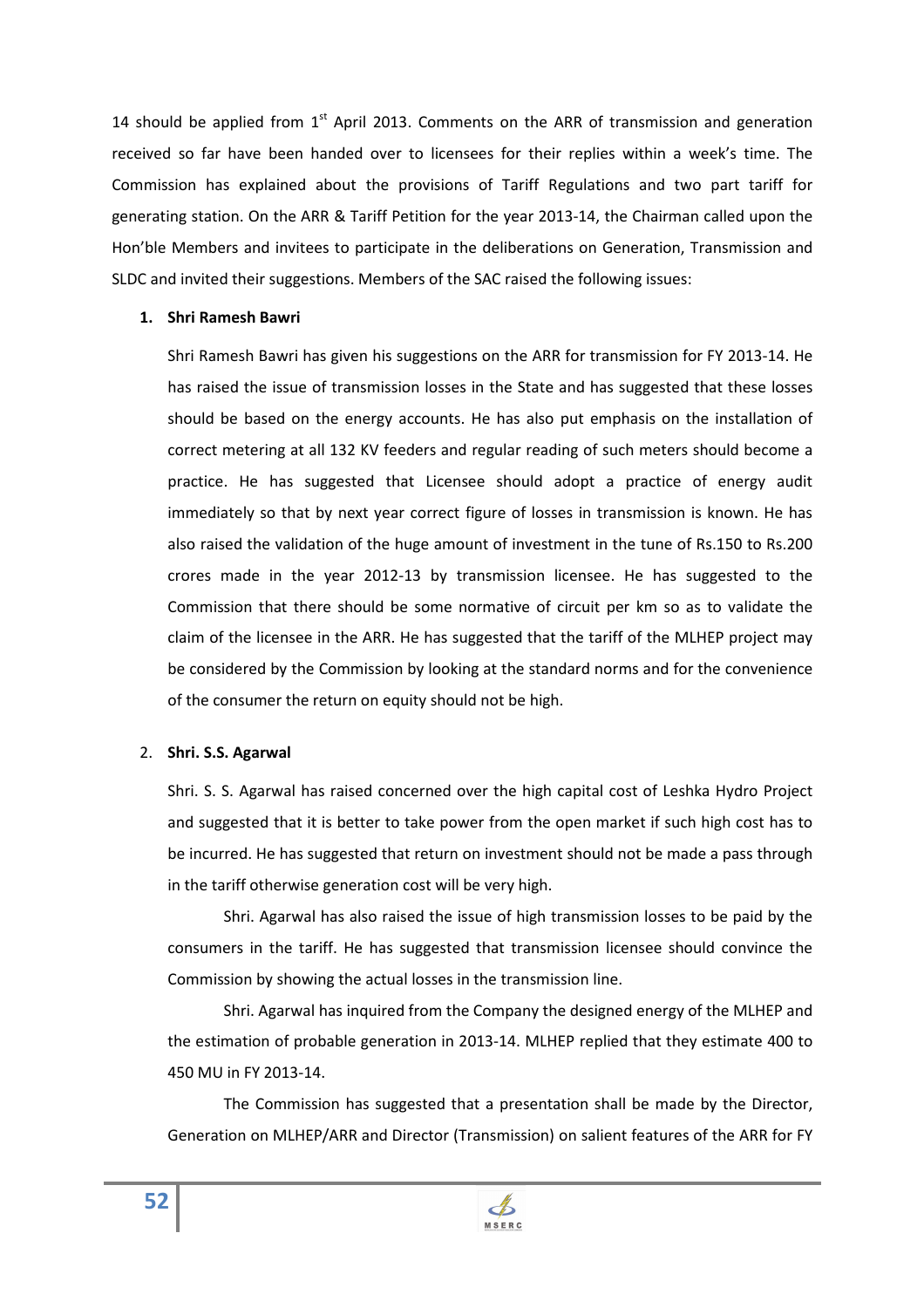2013-14 in the open public hearing to be held in the  $1<sup>st</sup>$  week of March. MePTCL and MePGCL agreed to Commission's proposal.

**Summing-up the discussions,** the Chairman placed on record his profound gratitude to the Hon'ble Members and invitees present, for their valuable suggestions and submissions and assured that these would be kept in view, while finalizing the Tariff for the year 2013-14.

> **(J.B. Poon) Secretary MSERC**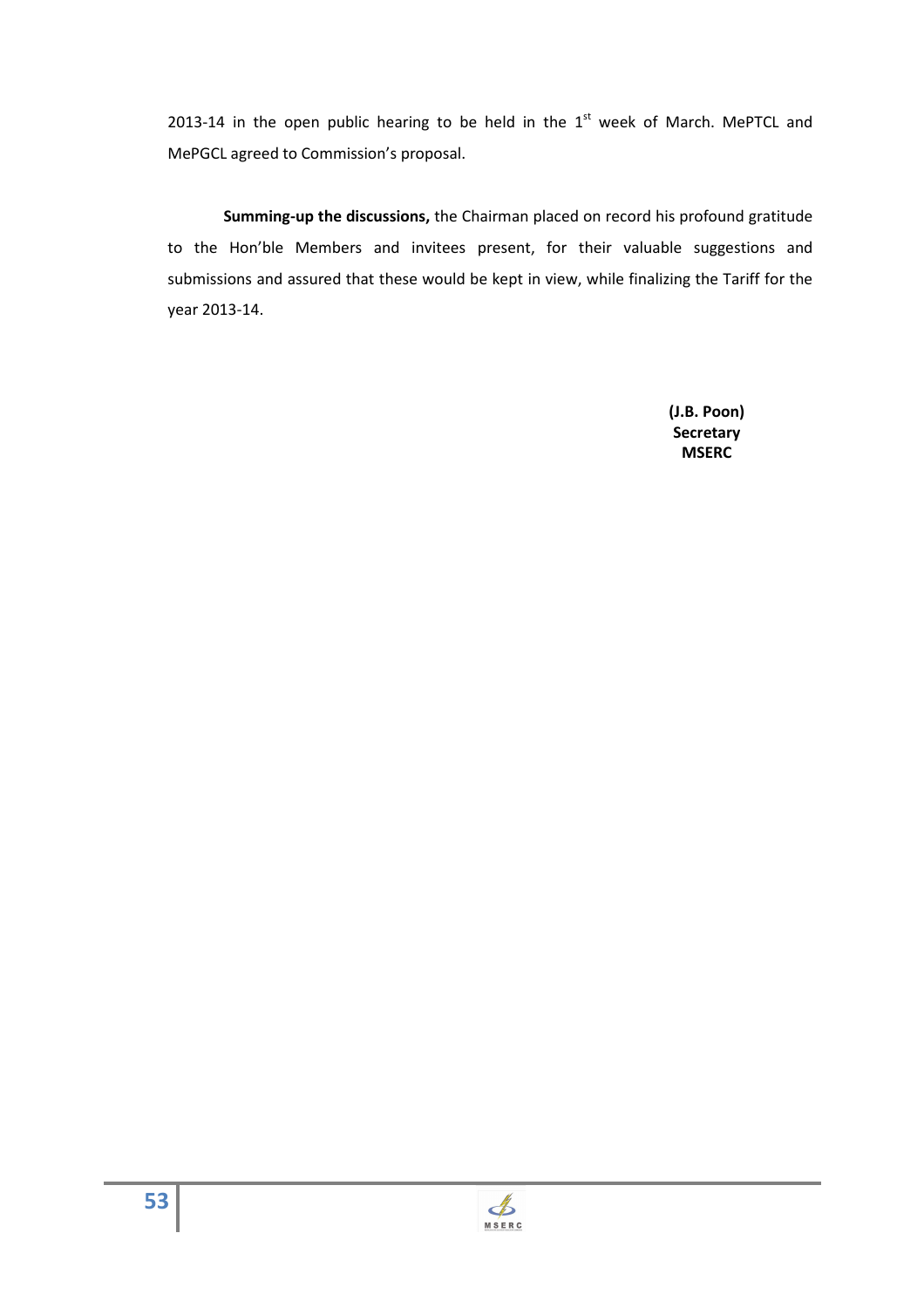#### **ANNEXURE - 4**

RECORD NOTE OF PUBLIC HEARING ON ARR AND TARIFF PETITION FILED BY MEPDCL, MEPTCL, MEPGCL & SLDC FOR THE YEAR 2013-14 HELD BY MEGHALAYA STATE ELECTRICITY REGULATORY COMMISSION AT 12:00 NOON ON 25TH MARCH 2013 IN THE MSERC CONFERENCE HALL, LOWER LACHUMIERE, SHILLONG.

## Record Note of Public Hearing

- 03. Chairman, MSERC welcomed all the participants who had come to attend the Public Hearing on the ARR & Tariff Petition filed by MePDCL (Distribution), MePTCL (Transmission), MePGCL (Generation) & SLDC for the FY 2013-14. The Chairman has explained the salient features of the ARR and provisions of the regulation in determining the tariff for ensuing year 2013-14. The Commission has also held meetings with members of State Advisory Committee on  $30<sup>th</sup>$  January & 20th February wherein deliberations were made on all important issues relating to the ARR. This meeting was also attended by representatives from Industries, Pensioner's Association, and Domestic consumers as special invitees. The Commission invited suggestions from the participants on the ARRs of Generation, Transmission, Distribution and SLDC for FY 2013-14.
- 04. Following participants, presented their suggestions which are discussed below:
- 05. The Byrnihat Industries Association represented by Ms. Swapna Sheshadri, Advocate strongly objected on the proposed increase in the Industrial Tariff for FY 2013-14. She insisted that tariff proposal should be based on actual records of expenses. She has raised objection on the tariff proposal filed by MePGCL for Leshka Myntdu Hydro Electric Project without audited data. She insisted on that no final tariff should be given to Leshka Project on the basis of records without any statutory audit and without inviting objections. She has submitted that in accordance with the Commission's Regulation, MePGCL should have filed an application for provisional tariff when the unit was commercially started. She submitted that final tariff for Leshka Project should be determined at the time of filing of tariff petition with audited records and when all units are commercially operated. Similarly, she has raised objection on the projections made by MePGCL with regard to NAPAF for all the machines including Leshka in their petition. She submitted that without any study on availability, the Commission should not agree to their proposal.
- 06. On the transmission tariff, she raised that there is no details of assets which were put in for use. She objected that without capitalisation of the assets there should not be any claim on depreciation or equity. Similarly return on equity should also be based on size of equity in accordance with Commission's regulation in 70:30 ratios.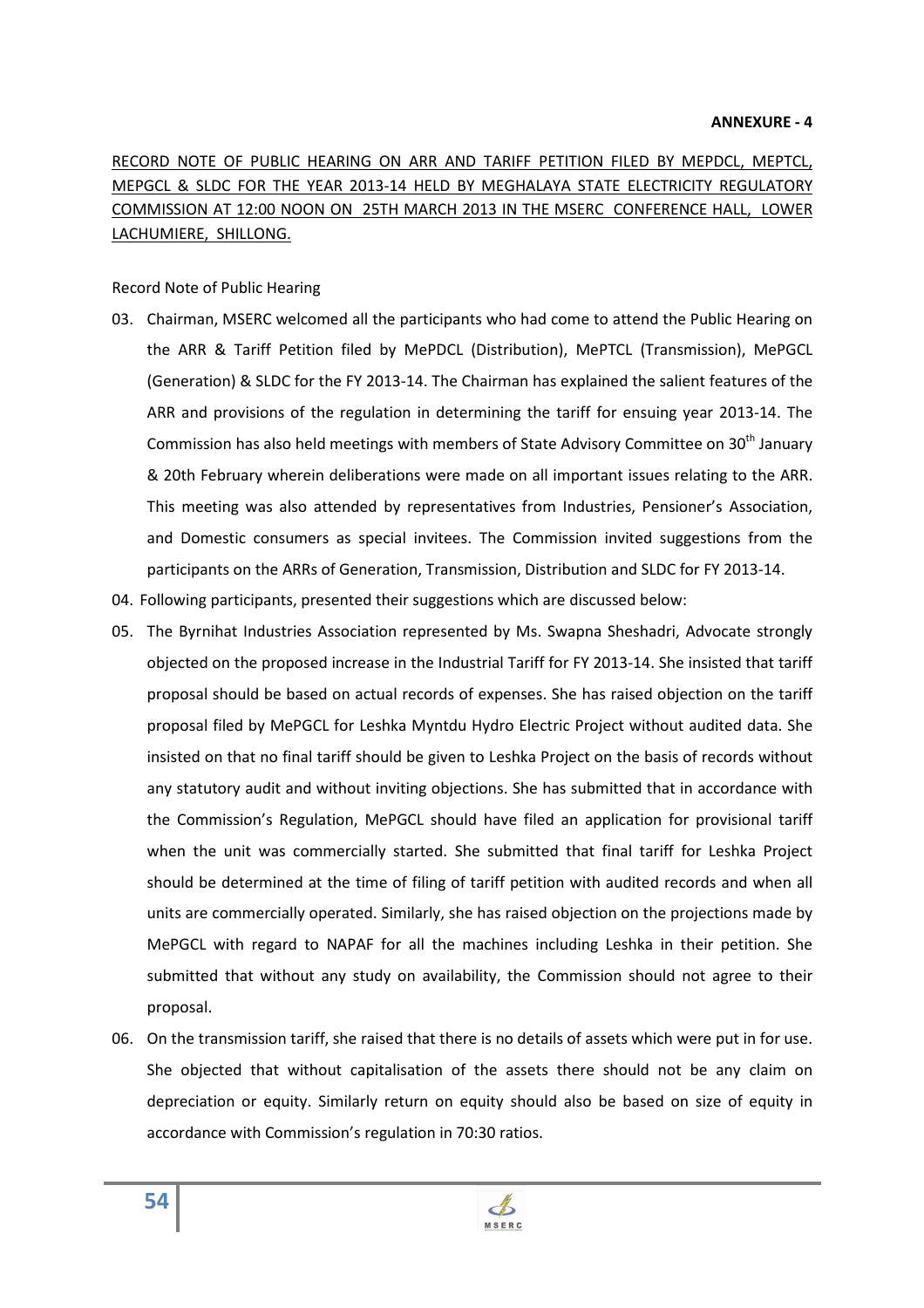- 07. BIA has made an objection that O & M expenses should be decided on normative basis in transmission and it should be controlled in accordance with standard norms. Similarly, for employees cost also she has given a reference of the order made by Hon'ble ATE to introduce efficiency in the operation while sanctioning employees cost. Similarly, they have raised an objection on interest on working capital which should be charged in accordance with correct level of expenses.
- 08. On the distribution tariff, the BIA has demanded that the expenses given in the ARR petition for 2013-14 should be checked with the actual level of expenses made by MePDCL in previous years. For checking the expenses, she has suggested the Commission to do the truing up exercise. In response to BIA objection, Director (MePDCL), has informed the Commission that due to compliance of Hon'ble Supreme Court Order, MePDCL requires time up to 30.04.2013 to file the updated true up application for FY 2008-09 onwards. BIA did not comment on this.
- 09. Industries demanded that there should not be any hike for 2013-14 otherwise their business will suffer. They have also requested to provide uninterrupted and quality power supply to run their business smoothly. The Commission has invited suggestions/complaints from industries with regard to improvement in the present supply system and interruption in the power supply so that corrective action may be taken by the Commission at his level.
- 10. Meghalaya Pensioner's Association requested the Commission that since they have limited source of earning, their tariff should not be increased to the level as proposed by the Distribution Company. They have also suggested that Tariff up to consumption of 240 Units in Domestic category should not be raised and keep it at the same level. MePDCL responded to the objection of Pensioners and informed them that differentiation among the consumers on the basis of paying capacity is difficult as it is not in accordance with the act.
- 11. PHE has made a request to the Commission that their tariff should not be higher than industry and commercial and should be based on purpose of use. MePDCL has no objection to it and left the matter to the Commission for decision.
- 12. No representative from Shillong Municipality and Tourist attended the hearing as done last year.

 $\mathcal{A}$ 

The Hearing ended with a vote of thanks from the Chairman MSERC.

(J.B. Poon) **Secretary** Meghalaya State Electricity Regulatory Commission.